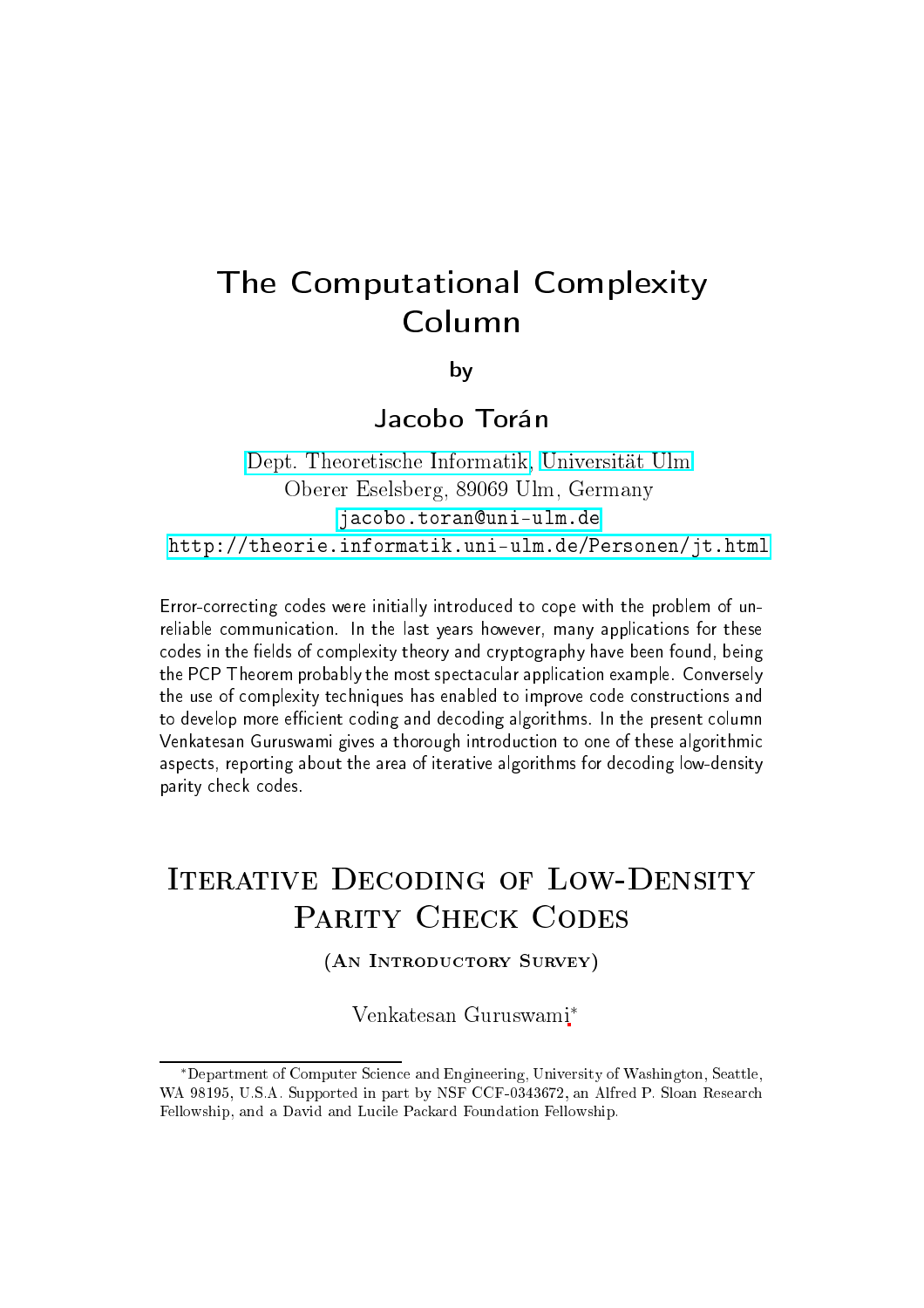## **Abstract**

Mu
h progress has been made on de
oding algorithms for error correcting codes in the last decade. In this article, we give an introduction to some fundamental results on iterative, message-passing algorithms for low-density parity he
k odes. For ertain important stochastic channels, this line of work has enabled getting very close to Shannon capacity with algorithms that are extremely efficient (both in theory and practice).

#### $\mathbf{1}$ **Introduction**

Over the past decade or so, there has been substantial new progress on algorithmi aspe
ts of oding theory. A (far from exhaustive) list of the themes that have witnessed intense research activity includes:

- 1. A resurgen
e of interest in the long forgotten lass of low-density parity check (LDPC) codes and on iterative, message-passing decoding algorithms for them, which has resulted in codes with rates extremely close to Shannon capacity together with efficient decoding algorithms.
- 2. Linear time en
odable/de
odable errororre
ting odes (based on expanders) for worstase errors.
- 3. List de
oding algorithms whi
h orre
t many more worstase errors beyond the "half-the-code-distance" bound, and which can achieve ca-pacity even against adversarial noise.<sup>[1](#page-1-0)</sup>

Of ourse there are some interrelations between the above dire
tions; in particular, progress on linear-time encodable/decodable codes is based on expander odes, whi
h are LDPC odes with additional properties. Also, list decoding algorithms that run in linear time and correct a fraction  $\rho$  of errors for any desired  $\rho < 1$  have been developed using expander-based ideas [12].

Of the above lines of work, the last two have a broader following in the theoreti
al omputer s
ien
e ommunity, due to their fo
us on the ombinatorial, worst-case noise model and the extraneous applications of such codes in contexts besides ommuni
ation (su
h as pseudorandomness and averagease

<span id="page-1-0"></span>the capacity-achieving part was recently shown for codes over *large* alphabets, specifically explicit codes of rate close to  $1 - p$  that can be list decoded in polynomial time from a fraction  $p$  of errors were constructed in [14]. For binary codes, the capacity for decoding a fraction p of errors equals  $1 - H(p)$ , but we do not know how to achieve this onstru
tively.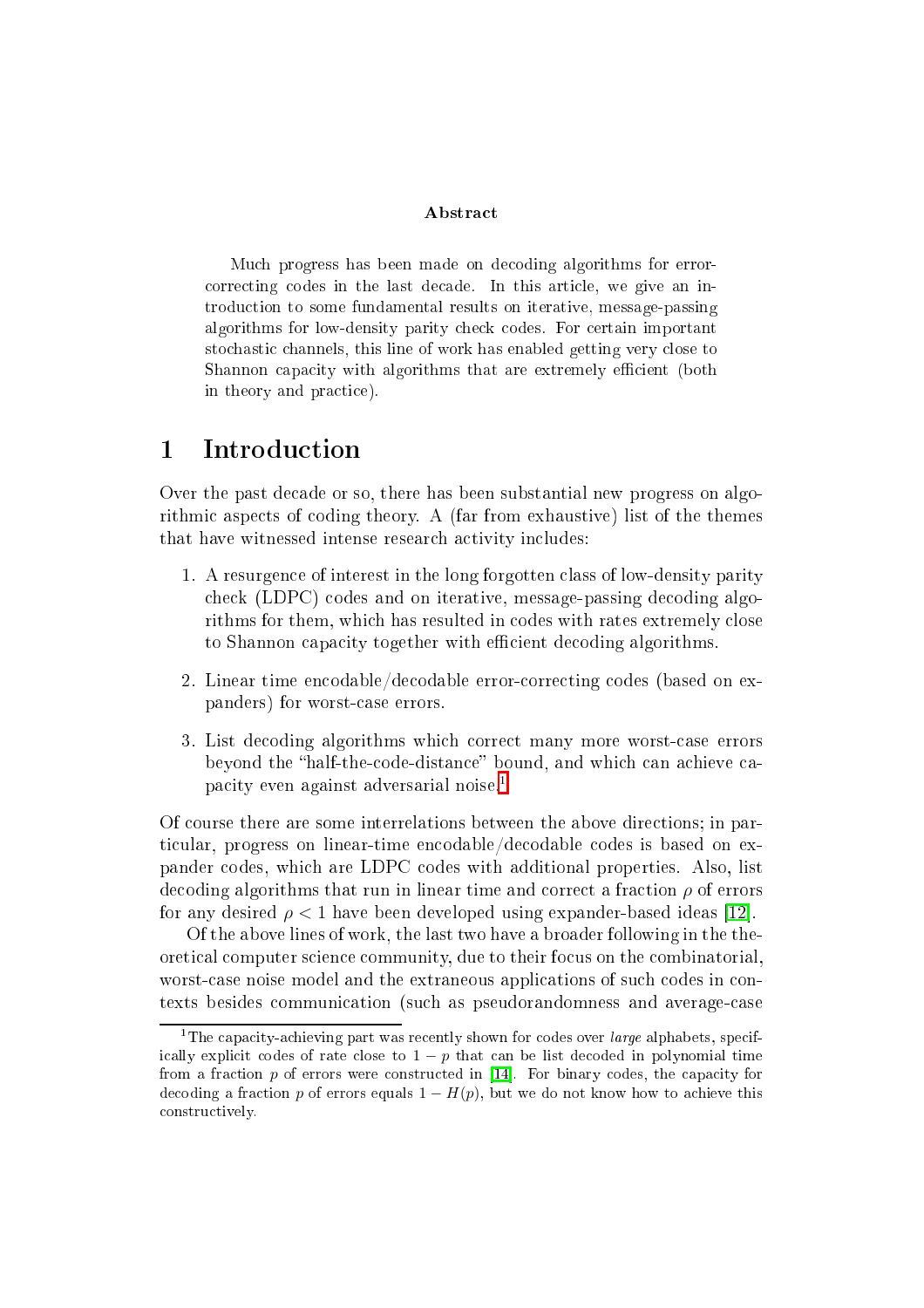omplexity). The sister omplexity theory olumn that appears in SIGACT news featured recent surveys on both these topics  $[9, 32]$  $[9, 32]$ . A longer survey on very recent developments in list decoding of algebraic codes will appear in  $[10]$ . A very brief survey featuring couple of complexity-theoretic uses of list decoding appears in [11]. Applications of coding theory to complexity theory, espe
ially those revolving around sub-linear algorithms, are surveyed in detail in  $[34]$ .

We use the opportunity provided by this column to focus on the first line of work on iterative (also alled message-passing or belief propagation) algorithms for de
oding LDPC odes. This is in itself a vast area with numerous te
hni
ally sophisti
ated results. For a omprehensive dis
ussion of this area, we point the reader to the upcoming book by Richardson and Urbanke [25]. which is an excellent resource on this topic. The February 2001 issue of Volume 47 of the IEEE Transa
tions on Information Theory is another valuable resource – this was a special issue dedicated to iterative decoding and in particular contains the series of papers  $[16, 17, 23, 22]$  $[16, 17, 23, 22]$  $[16, 17, 23, 22]$  $[16, 17, 23, 22]$  $[16, 17, 23, 22]$  $[16, 17, 23, 22]$ . This sequence of papers is arguably one of the most important post-Gallager developments in the analysis of iterative de
oding, and it laid down the foundations for mu
h of the recent progress in this field.

**Disclaimer:** The literature on the subject of LDPC and related codes and belief propagation algorithms is vast and diverse, and the author, not having worked on the topic himself, is only aware of a small portion of it. Our aim will be to merely provide a peek into some of the basic context, results, and methods of the area. We will focus almost exclusively on LDPC codes, and important related onstru
tions su
h as LT odes, Raptor odes, Repeat-Accumulate codes, and turbo codes are either skipped or only very briefly mentioned. While the article should (hopefully) be devoid of major technical inaccuracies, we apologize for any inappropriate omissions in credits and itations (and wel
ome omments from the reader if any su
h major omissions are spotted).

**Organization:** We begin with some basic background information concerning LDPC odes, the hannel models we will study, and the goal of this line of study in Section [2.](#page-3-0) In Section [3,](#page-7-0) we discuss how concatenated codes with an outer ode that an orre
t a small fra
tion of errors an be used to approa
h capacity, albeit with a poor dependence on the gap to capacity. We then turn to message passing algorithms for LDPC codes and describe their high level structure in Section [4.](#page-9-0) With this in place, we develop and analyze some specific message passing algorithms for *regular* LDPC codes in Section [5,](#page-11-0) establishing theoreti
al thresholds for the binary erasure and binary symmetri channels. We then turn our focus to *irregular* LDPC codes in Section [6,](#page-22-0) and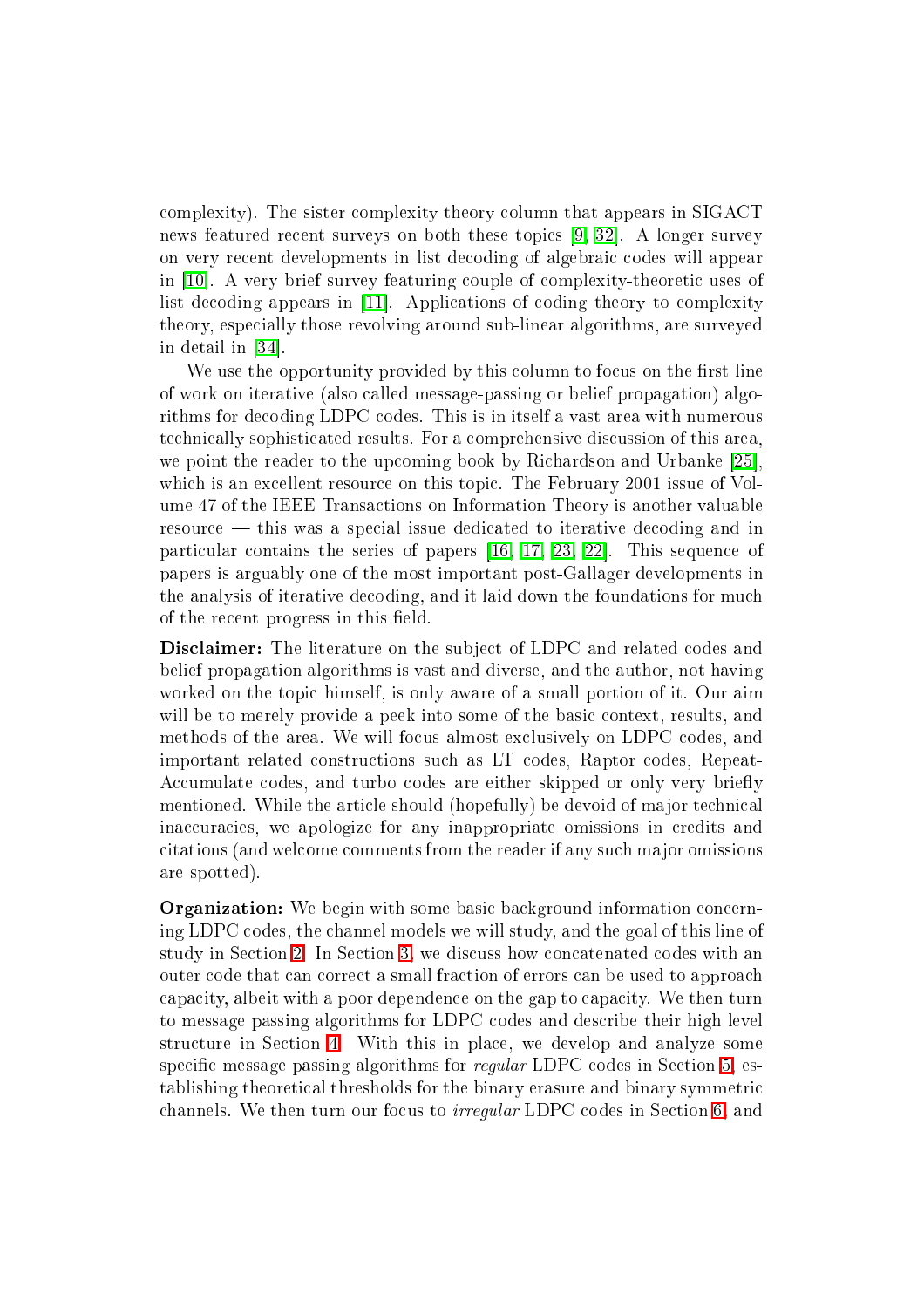discuss, among other things, how one can use them to achieve the capacity of the binary erasure hannel. Finally, in Se
tion [7,](#page-31-0) we dis
uss how one an achieve linear encoding time for LDPC codes, and also discuss a variant called Irregular Repeat-Accumulate (IRA) codes that are linear-time encodable by design and additionally offer improved complexity-vs-performance trade-offs.

# <span id="page-3-0"></span>2 Ba
kground

#### Linear and LDPC codes 2.1

We will focus exclusively on binary linear codes. A binary linear code C of block length n is a subspace of  $\mathbb{F}_2^n$  where  $\mathbb{F}_2 = \{0,1\}$  is the field with two elements. The rate of C, denoted  $R(C)$ , equals  $k/n$  where k is the dimension of C (as a vector space over  $\mathbb{F}_2$ ); such a code is also referred to as an  $[n, k]$ code. Being a linear subspace of dimension  $k,$  the code  $C$  can be described as the kernel of a matrix  $H \in \mathbb{F}_2^{(n-k)\times n}$ , so that  $C = \{c \in \mathbb{F}_2^n \mid Hc = 0\}$  (we treat codewords  $c$  as column vectors for this description). The matrix  $H$  is called the *parity check matrix* of the code  $C$ . In general, any choice of  $H$  whose rows form a basis of the dual space  $C^{\perp} = \{x \in \mathbb{F}_2^n \mid x^t c = 0 \forall c \in C\}$  describes the same code. Of special interest to us here are codes that admit a *sparse* parity check matrix. In particular, we will study *low-density parity check* (LDPC) codes, which were introduced and studied in Gallager's amazing work [8] that was way ahead of its time. LDPC codes are described by a parity check matrix all of whose rows and columns have at most a fixed constant number of 1's (the constant is independent of  $n$ ).<sup>[2](#page-3-1)</sup>

A convenient way to describe an LDPC code is in terms of its factor graph. I his is a natural bipartite graph denned as follows. On the left side are *n* vertices, called *variable* nodes, one for each codeword position. On the right are  $m = n - k$  vertices, called *check* nodes, one for each parity check (row of the parity he
k matrix). A he
k node is adja
ent to all variable nodes whose orresponding odeword symbols appear in this parity he
k. In other words, the parity check matrix of the code is precisely the bipartite adjacency matrix of the factor graph.

A special class of LDPC codes are regular LDPC codes where the factor graph is both left-regular and right-regular. Regular LDPC odes were in

<span id="page-3-1"></span><sup>&</sup>lt;sup>2</sup>We will throughout be interested in a family of codes of increasing block length  $n$  with rate  $k/n$  held a fixed constant. For convenience, we don't spell this out explicitly, but this asymptoti fo
us should always be kept in mind.

<span id="page-3-2"></span><sup>3</sup> This graphi
al representation applies for any linear ode. But the resulting graph will be sparse, and hen
e amenable to linear time algorithms, only for LDPC odes.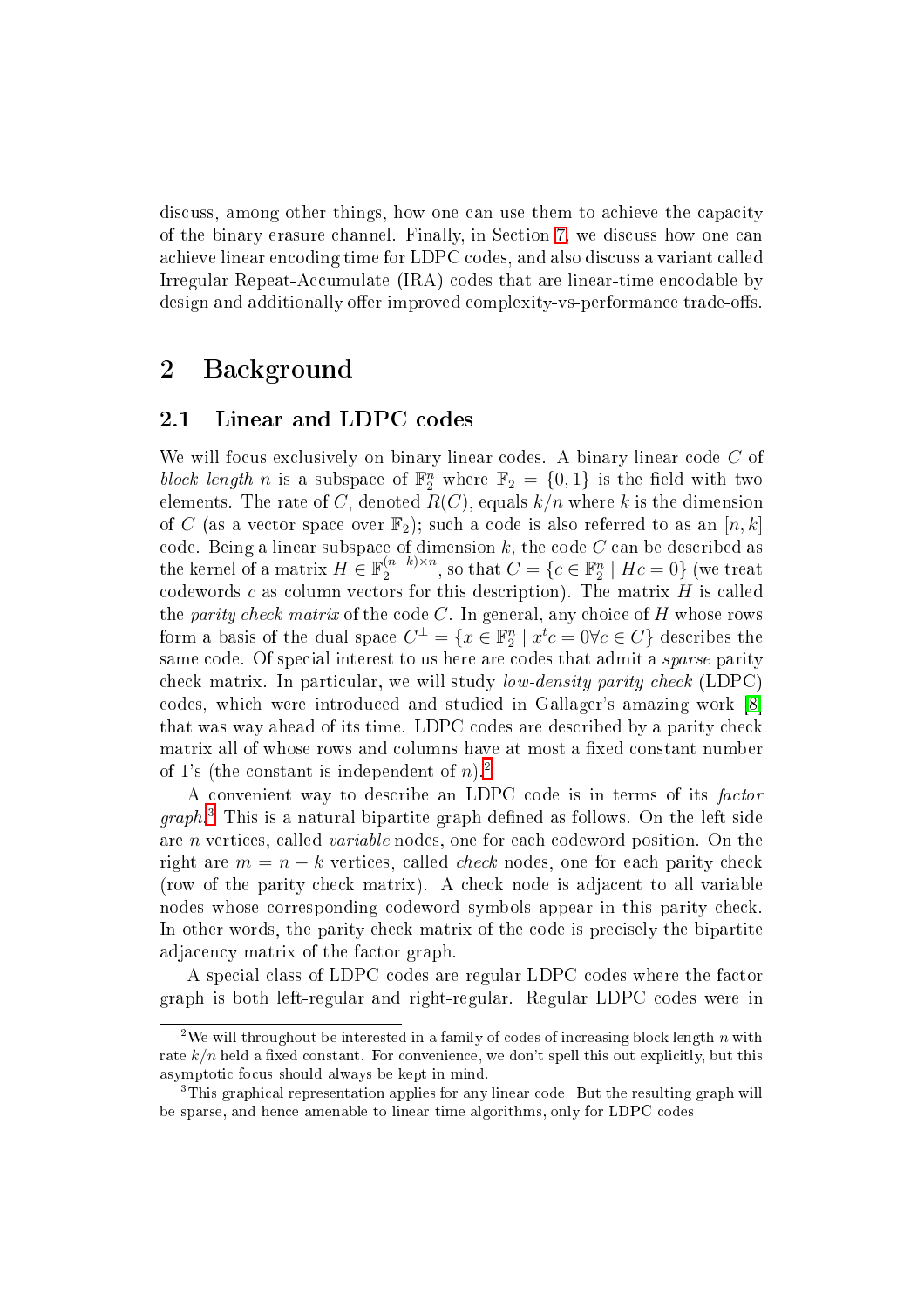fact the variant originally studied by Gallager [8], as well as in the works of Mackay and Neal [\[18,](#page-36-6) 19] and Sipser and Spielman [\[29,](#page-37-2) 30] that sparked the resurgen
e of interest in LDPC odes after over 30 years sin
e Gallager's work. LDPC codes based on non-regular graphs, called irregular LDPC codes, rose to prominence beginning in the work of Luby  $et al [16, 17]$  $et al [16, 17]$  $et al [16, 17]$  (studying codes based on irregular graphs was one of the big conceptual leaps made in these works). We will return to this aspe
t later in the survey. A popular choice of regular LDPC codes (with a rate of  $1/2$ ) are  $(3, 6)$ -regular LDPC odes where variable nodes have degree 3 and he
k nodes have degree 6.

# 2.2 Channel models and their capacity

Design of good LDPC codes, together with progress in analyzing natural message-passing algorithms for de
oding them, has led to rapid progress towards approaching the capacity of important stochastic channels. We now review the main noise models that we will be interested in.

Throughout, we deal with binary codes only. We will find it convenient to use  $\{+1, -1\}$  (instead of  $\{0, 1\}$ ) for the binary alphabet, where  $+1$  corresponds to the bit 0 and  $-1$  to the bit 1. Note the XOR operation becomes multiplication in the  $\pm 1$  notation.

We will assume the channel's operation to be *memoryless*, so that each symbol of the codeword is distorted independently according to the same channel law. So to specify the noise model, it suffices to specify how the noise distorts a single input symbol. For us the input symbol will always be either  $\pm 1$ , and so the channels have as input alphabet  $\mathcal{X} = \{1, -1\}$ . Their output alphabet will be denoted by  $\mathcal Y$  and will be different for the different channels. Upon transmission of a codeword  $c \in \mathcal{X}^n$ , the word y observed by the receiver belongs to  $\mathcal{Y}^n$ . The receiver must then decode y and hopefully compute the original transmitted codeword  $c$ . The challenge is to achieve a vanishingly small error probability (i.e., the probability of either a decoding failure or an incorrect decoding), while at the same time operating at a good rate, hopefully close to the capacity of the channel.

We begin with the simplest noise model, the *Binary Erasure Channel* (BEC). This is parameterized by a real number  $\alpha$ ,  $0 \leq \alpha < 1$ . The output alphabet is  $\mathcal{Y} = \{1, -1, ?\}$ , with ? signifying an *erasure*. Upon input  $x \in \mathcal{X}$ ,

<span id="page-4-0"></span>In the long interim period, LDPU codes went into oblivion, with the exception of two-(known to us) works. Zyablov and Pinsker [35] proved that for random LDPC codes, with high probability over the choice of the code, Gallager's algorithm corrected a constant fraction of worst-case errors. Tanner [33] presented an important generalization of Gallager's construction and his decoding algorithms, which was later important in the work on linear time decodable expander codes [29].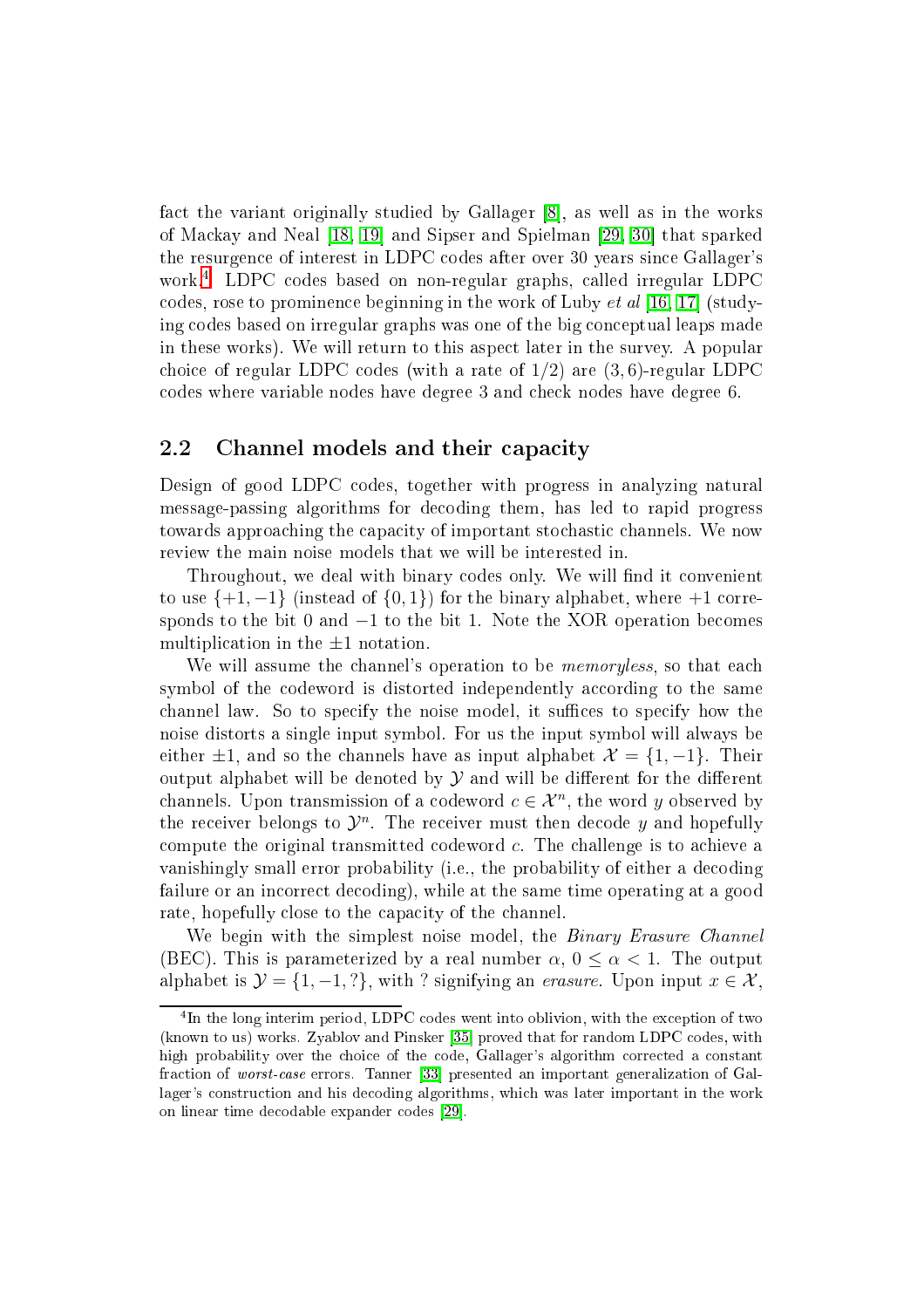the channel outputs x with probability  $1-\alpha$ , and outputs ? with probability  $\alpha$ . The value  $\alpha$  is called the erasure probability, and we denote by  $\text{BEC}_{\alpha}$ the BEC with erasure probability  $\alpha$ . For large n, the received word consists of about  $(1 - \alpha)n$  unerased symbols with high probability, so the maximum rate at which reliable communication is possible is at most  $(1 - \alpha)$  (this holds even if the transmitter and receiver knew in advance which bits will be erased). It turns out this upper bound can be achieved, and Elias [5], who first introduced the BEC, also proved that its capacity equals  $(1 - \alpha)$ .

The *Binary Symmetric Channel* (BSC) is parameterized by a real number  $p, 0 \leq p < 1/2$ , and has output alphabet  $\mathcal{Y} = \{1, -1\}$ . On input  $x \in \mathcal{X}$ , the channel outputs bx where  $b = -1$  with probability p and  $b = 1$  with probability  $1 - p$ . The value p is called the *crossover probability*. The BSC with crossover probability p is denoted by  $BSC_p$ . The capacity of  $BSC_p$  is well known to be  $1 - H(p)$ , where  $H(p) = -p \lg p - (1 - p) \lg(1 - p)$  is the binary entropy function.

Finally, we mention a channel with continuous output alphabet  $\mathcal Y$  called Binary Input Additive White Gaussian Noise (BIAWGN). Here  $\mathcal Y$  equals the set of real numbers, and the channel operation is modeled as  $y = x + z$ where  $x \in {\pm 1}$  is the input and z is a normal variable with mean 0 and variance  $\sigma^2$  (i.e., has probability density function  $p(z) = \frac{1}{\sqrt{2\pi}}$  $rac{1}{2\pi\sigma^2}e^{-\frac{z^2}{2\sigma^2}}$  $2\sigma^2$ ). We denote by  $\mathsf{BIAWGN}_\sigma$  the  $\mathrm{BIAWGN}$  with variance  $\sigma^2;$  its capacity is a function of  $1/\sigma^2$  alone, though there is no elementary form expression known for the capacity (but it can be expressed as an integral that can be estimated numerically). For rate  $1/2$ , the largest  $\sigma$  (Shannon limit) for which reliable ommuni
ation on the BIAWGN hannel is possible is (up to the pre
ision given)  $\sigma_{\rm opt} = 0.9787$ .

More generally, if we allow scaling of inputs, the capacity is a function of the "signal-to-noise" ratio  $E_N / \sigma^2$  where  $E_N$  is the energy expended per channel use. If the inputs to the channel are not constrained to be  $\pm 1$ , but instead an take arbitrary real values, then it is well known that the capacity of the AWGN channel equals  $\frac{1}{2} \log_2 \left(1 + E_N / \sigma^2 \right)$  bits per channel use. In particular, in order to achieve reliable communication at a rate of 1/2 over the real-input AWGN hannel, a signal-to-noise ratio of 1, or 0 dB, is required. $^5$  $^5$  For the BIAWGN channel, this ratio increases to  $1/\sigma_\mathrm{opt}^2=1.044$ or 0.187 dB. Accordingly, the yardstick to measure the quality of a decoding algorithm for an LDPC code of rate  $1/2$  is how close to this limit it can lead to orre
t de
oding with probability tending to 1 (over the realization of the BIAWGN hannel noise).

The ontinuous output of a BIAWGN hannel an be quantized to yield

<span id="page-5-0"></span><sup>&</sup>lt;sup>5</sup>In decibel notation,  $\lambda > 0$  is equivalent to  $10 \log_{10} \lambda$  dB.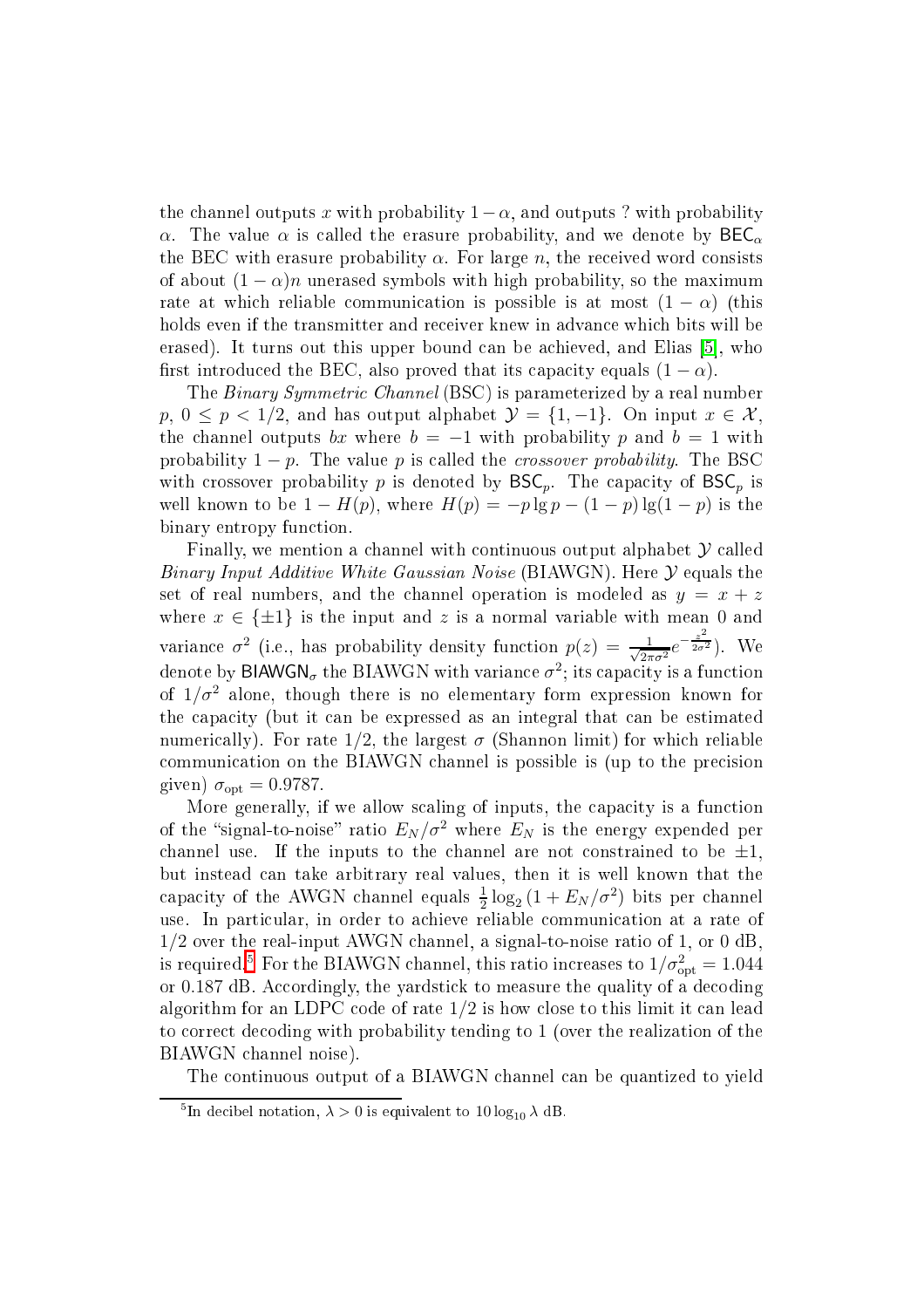a dis
rete approximation to the original value, whi
h an then be used in de
oding. (Of ourse, this leads to loss in information, but is often done for considerations of decoding complexity.) A particularly simple quantization is to decode a signal x into 1 if  $x \ge 0$  and into −1 if  $x < 0$ . This effectively converts an AWGN channel with variance  $\sigma^2$  into a BSC with crossover<br>probability  $Q(1/\sigma) = \frac{1}{\sqrt{2\pi}} \int_{1/\sigma}^{\infty} e^{-x^2/2} dx$ . It should not come as a surprise  $\frac{1}{2\pi} \int_{1/\sigma}^{\infty} e^{-x^2/2} dx$ . It should not come as a surprise ity of the resulting BSC falls were constantly because the results were resulted by the contract of the result BIAWGN.

All the above channels have the following *output-symmetry* property: For each possible channel output q,  $p(y = q|x = 1) = p(y = -q|x = -1)$ . (Here  $p(y|x)$  denotes the conditional probability that the channel output equals y given the channel input is  $x$ .

We will focus a good deal of attention on the BEC. Being a very simple hannel, it serves as a good warm-up to develop the entral ideas, and at the same time achieving capacity on the BEC with iterative decoding of LDPC odes is te
hni
ally non-trivial. The ideas whi
h were originally developed for erasure codes in [16] have been generalized for more general channels. including the BSC and BIAWGN, with great success [\[17,](#page-36-3) [23,](#page-36-4) 22]. Yet, to date the BEC is the only hannel known for whi
h one an provably get arbitrarily close to capacity via iterative decoding of (an ensemble of) LDPC odes. So naturally, given our fo
us on the theoreti
al aspe
ts, the BEC is of parti
ular interest.

# 2.3 Spirit of the results

The entral goal of resear
h in hannel oding is the following: given a particular channel, find a family of codes which have fast (ideally linear-time) en
oding algorithms and whi
h an be reliably de
oded in linear time at rates arbitrarily lose to hannel apa
ity. This is, of ourse, also the goal of the line of work on LDPC codes.

In "practice" one of the things that seems to get people excited are plots of the signal-to-noise ratio  $(SNR)$  vs bit error probability  $(BER)$  for finitelength codes found by non-trivial optimization based on theoretical insights, followed by simulation on, say, the BIAWGN hannel. Inspired by the remarkable success on the BEC [16], this approach was pioneered for LDPC codes in the presence of errors in  $[31, 17]$  $[31, 17]$ , culminating in the demonstration of codes for the BIAWGN channel in [22] that beat turbo codes and get very close to the Shannon limit.

Since this article is intended for a theory audience, our focus will be on the "worst" channel parameter (which we call threshold) for which one can prove that the decoding will be successful with probability approaching 1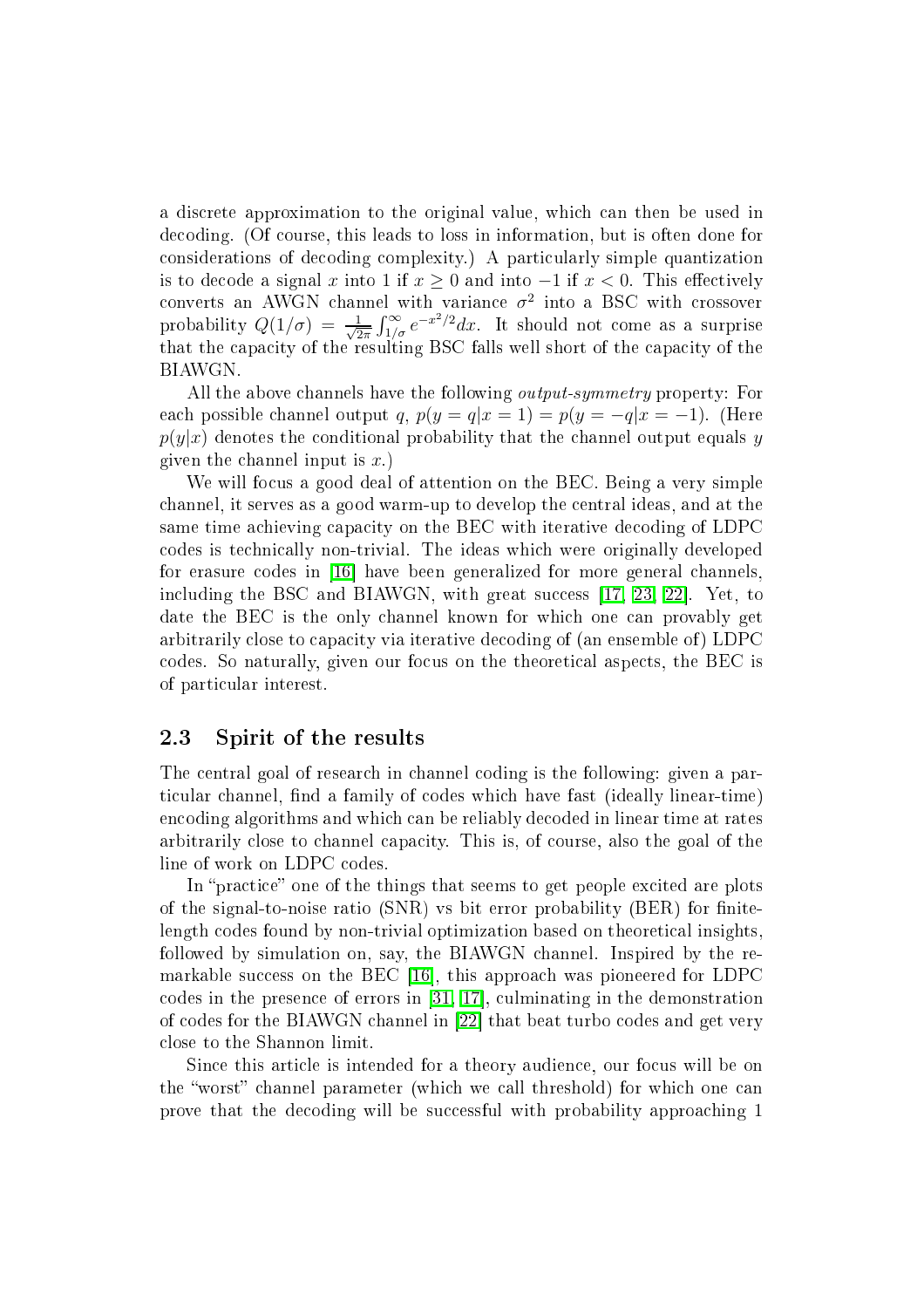in the asymptotic limit as the block length grows to infinity. The relevant channel parameters for the BEC, BSC, and BIAWGN are, respectively, the erasure probability, rossover probability, and the varian
e of the Gaussian noise. The threshold is like the random capacity for a *given* code (or ensemble of codes) and a *particular* decoder. Normally for studying capacity we fix the hannel and ask what is the largest rate under whi
h reliable ommuni
ation is possible, whereas here we fix the rate and ask for the worst channel under which probability of miscommunication tends to zero. Of course, the goal is to attain as a large a threshold as possible, ideally approa
hing the Shannon limit (for example,  $1 - \alpha$  for  $\mathsf{BEC}_{\alpha}$  and  $1 - H(p)$  for  $\mathsf{BSC}_p$ ).

## <span id="page-7-0"></span>3 Simple concatenated schemes to achieve capacity on BEC and BSC

We could consider the channel coding problem solved (at least in theory) on a given channel if we have explicit codes, with efficient algorithms for encoding and reliable decoding at rates within any desired  $\varepsilon$  of capacity. Ideally, the run time of the algorithms should be linear in the block length  $n$ , and also depend polynomially on  $1/\varepsilon$ . (But as we will see later, for certain channels like the BEC, we can have a runtime of  $O(n \log(1/\varepsilon))$ , or even better cn with c independent of  $\varepsilon$ , if we allow randomization in the construction.) In this section, we discuss some "simple" attacks on this problem for the BEC and BSC, why they are not satisfactory, and the basic challenges this raises (some of which are addressed by the line of work on LDPC codes).

For the BEC, once we have the description of the generator matrix of a linear code that achieves capacity, we can decode in  $O(n^3)$  time by solving a linear system (the decoding succeeds if the system has a unique solution). Since a random linear code achieves capacity with high probability [5], we an sample a random generator matrix, thus getting a ode that works with high probability (together with a cubic time algorithm). However, we do not know any method to *certify* that the chosen code indeed achieves capacity. The drawbacks with this solution are the cubic time and randomized nature of the onstru
tion.

A construction using *concatenated codes* gets around both these shortcomings. The idea originates in Forney's work  $[7]$  that was the first to present odes approa
hing apa
ity with polynomial time en
oding and de
oding algorithms.

Let  $\alpha$  be the erasure probability of the BEC and say our goal is to construct a code of rate  $(1-\alpha-\varepsilon)$  that enables reliable communication on  $\text{BEC}_{\alpha}$ .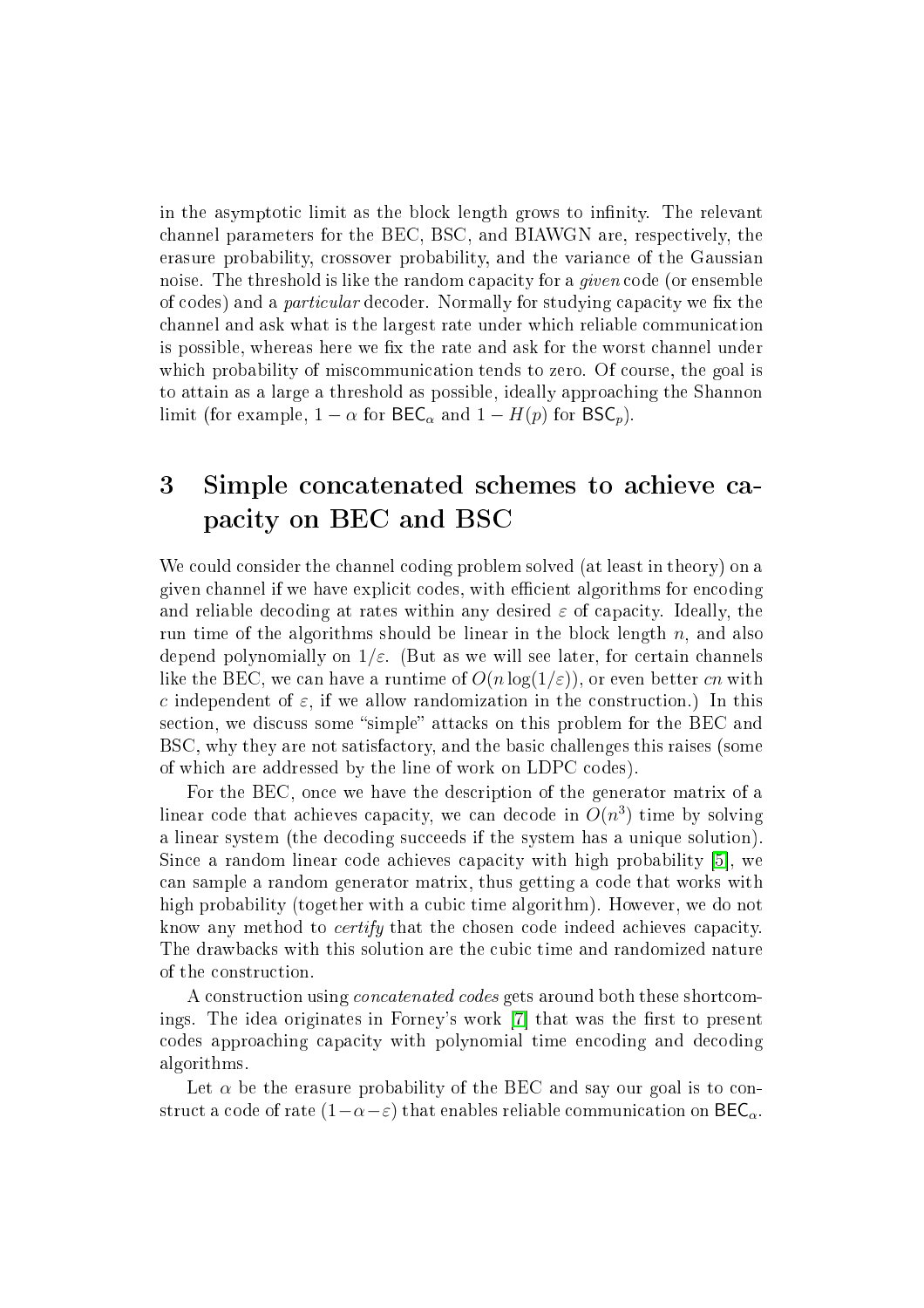Let  $C_1$  be a linear time encodable/decodable binary code of rate  $(1 - \varepsilon/2)$ that can correct a small constant fraction  $\gamma = \gamma(\varepsilon) > 0$  of worst-case era-sures. Such codes were constructed in [\[30,](#page-37-3) 1]. For the concatenated coding, we do the following. For some parameter b, we block the codeword of  $C_1$ into blocks of size b, and then encode each of these blocks by a suitable *inner* binary linear code  $C_2$  of dimension b and rate  $(1 - \alpha - \varepsilon/2)$ . The inner code will be picked so that it achieves the capacity of the  $\text{BEC}_{\alpha}$ , and specifically recovers the correct message with success probability at least  $1 - \gamma/2$ . For  $b = b(\varepsilon, \gamma) = \Omega\left(\frac{\log(1/\gamma)}{\varepsilon^2}\right)$  $\frac{(1/\gamma)}{\varepsilon^2}$ , a random code meets this goal with high probability, so we can find one by brute-force search (that takes constant time depending only on  $\varepsilon$ ).

The decoding proceeds as one would expect: first each of the inner blocks is de
oded, by solving a linear system, returning either de
oding failure or the correct value of the block. (There are no errors, so when successful, the decoder knows it is correct.) Since the inner blocks are chosen to be large enough, each inner decoding fails with probability at most  $\gamma/2$ . Since the noise on different blocks are independent, by a Chernoff bound, except with exponentially small probability, we have at most a fraction  $\gamma$  of erasures in the outer odeword. These are then handled by the linear-time erasure decoder for  $C_1$ .

We conclude that, for the  $\mathsf{BEC}_{\alpha}$ , we can construct codes of rate  $1-\alpha$ ε, i.e., within ε of capacity, that can be encoded and decoded in  $n/\varepsilon^{O(1)}$ time. While this is pretty good, the brute-force search for the inner code is unsatisfying, and the BEC is simple enough that better runtimes (su
h as  $O(n \log(1/\varepsilon))$  are achieved by certain irregular LDPC codes.

A similar approach can be used for the  $BSC_p$ . The outer code  $C_1$  must be picked so that it can correct a small fraction of worst-case  $errors$  - again, such codes of rate close to 1 with linear time encoding and decoding are known [\[30,](#page-37-3) 13]. Everything works as above, except that the decoding of the inner codes, where we find the codeword of  $C_2$  closest to the received block, requires a brute-force search and this takes  $2^b = 2^{\Omega(1/\varepsilon^2)}$  time. This can be improved to polynomial in  $1/\varepsilon$  by building a look-up table, but then the size of the look-up table, and hen
e the spa
e omplexity and time for precomputing the table, is exponential in  $1/\varepsilon$ .

In summary, for the  $\mathsf{BSC}_p$ , we can construct codes of rate  $1 - H(p) - \varepsilon$ , i.e., within  $\varepsilon$  of capacity, that can be encoded in  $n/\varepsilon^{O(1)}$  time and which can be reliably decoded in  $n2^{1/\varepsilon^{O(1)}}$  time. It remains an important open question to obtain such a result with decoding complexity  $n/\varepsilon^{O(1)},$  or even  $\mathrm{poly}(n/\varepsilon)$ .<sup>[6](#page-8-0)</sup>

<span id="page-8-0"></span><sup>&</sup>lt;sup>6</sup>We remark that asymptotically, with  $\varepsilon$  fixed and  $n \to \infty$ , the exponential dependence on  $1/\varepsilon$  can be absorbed into an additional factor with a slowly growing dependence on n.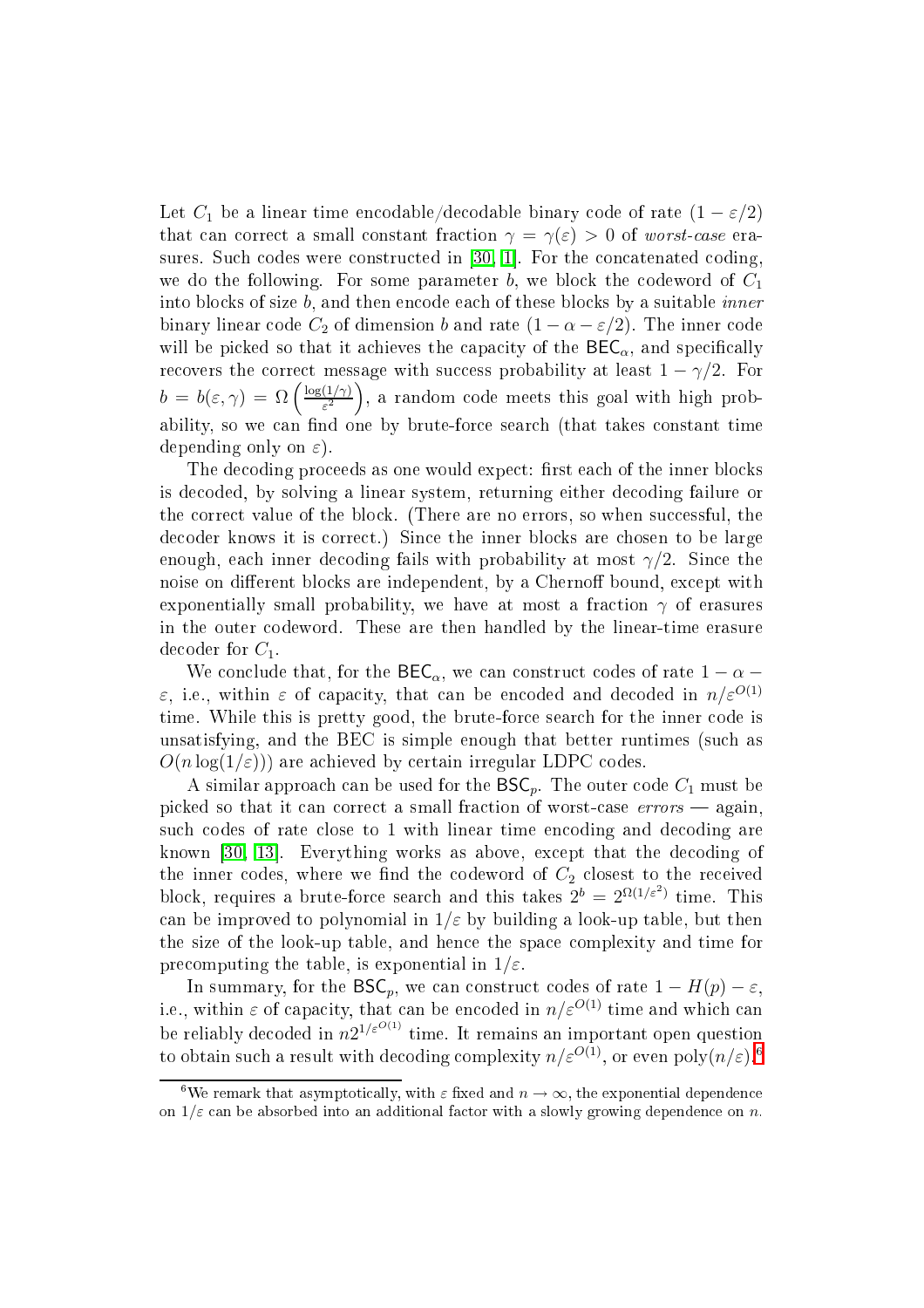We also want to point out that recently an alternate method using LP deoding has been used to obtain polynomial time de
oding at rates arbitrarily close to capacity [6]. But this also suffers from a similar poor dependence on the gap  $\varepsilon$  to capacity.

# <span id="page-9-0"></span>4 Message-passing iterative de
oding: An abstract view

# 4.1 Basi Stru
ture

We now discuss the general structure of natural message-passing iterative decoding algorithms, as discussed, for example, in [23]. In these algorithms, messages are ex
hanged between the variable and he
k nodes in dis
rete time steps. Initially, each variable node  $v_j$ ,  $1 \leq j \leq n$ , has an associated received value  $r_j$ , which is a random variable taking values in the channel output alphabet  $\mathcal Y$ . Based on this, each variable sends a message belong to some message alphabet  $M$ . A common choice for this initial message is simply the received value  $r_j,$  or perhaps some quantized version of  $r_j$  for continuous output channels such as BIAWGN. Now, each check node c processes the messages it re
eives from its neighbors, and sends ba
k a suitable message in M to each of its neighboring variable nodes. Upon receipt of the messages from the check nodes, each variable node  $v_i$  uses these together with its own received value  $r_j$  to produce new messages that are sent to its neighboring he
k nodes. This pro
ess ontinues for many time steps, till a ertain ap on the number of iterations is rea
hed. In the analysis, we are interested in the probability of in
orre
t de
oding, su
h as the bit-error probability. For every time step i,  $i \in \mathbb{N}$ , the i'th iteration consists of a round check-to-variable node messages, followed by the variable nodes responding with their messages to the he
k nodes. The 0'th iteration onsists of dummy messages from the check nodes, followed by the variable nodes sending their received values to the check nodes.

A very important ondition in the determination of the next message based on the messages re
eived from the neighbors is that message sent by u along an edge e does not depend on the message just received along edge e. This is important so that only "extrinsic" information is passed along from a node to its neighbor in each step. It is exactly this restriction that leads to the independen
e ondition that makes analysis of the de
oding possible.

However, since in practice one is interested in moderate block length codes, say  $n \leq 10^6$ , a target runtime such as  $O(n/\varepsilon)$  seems like a clean way to pose the underlying theoretical question.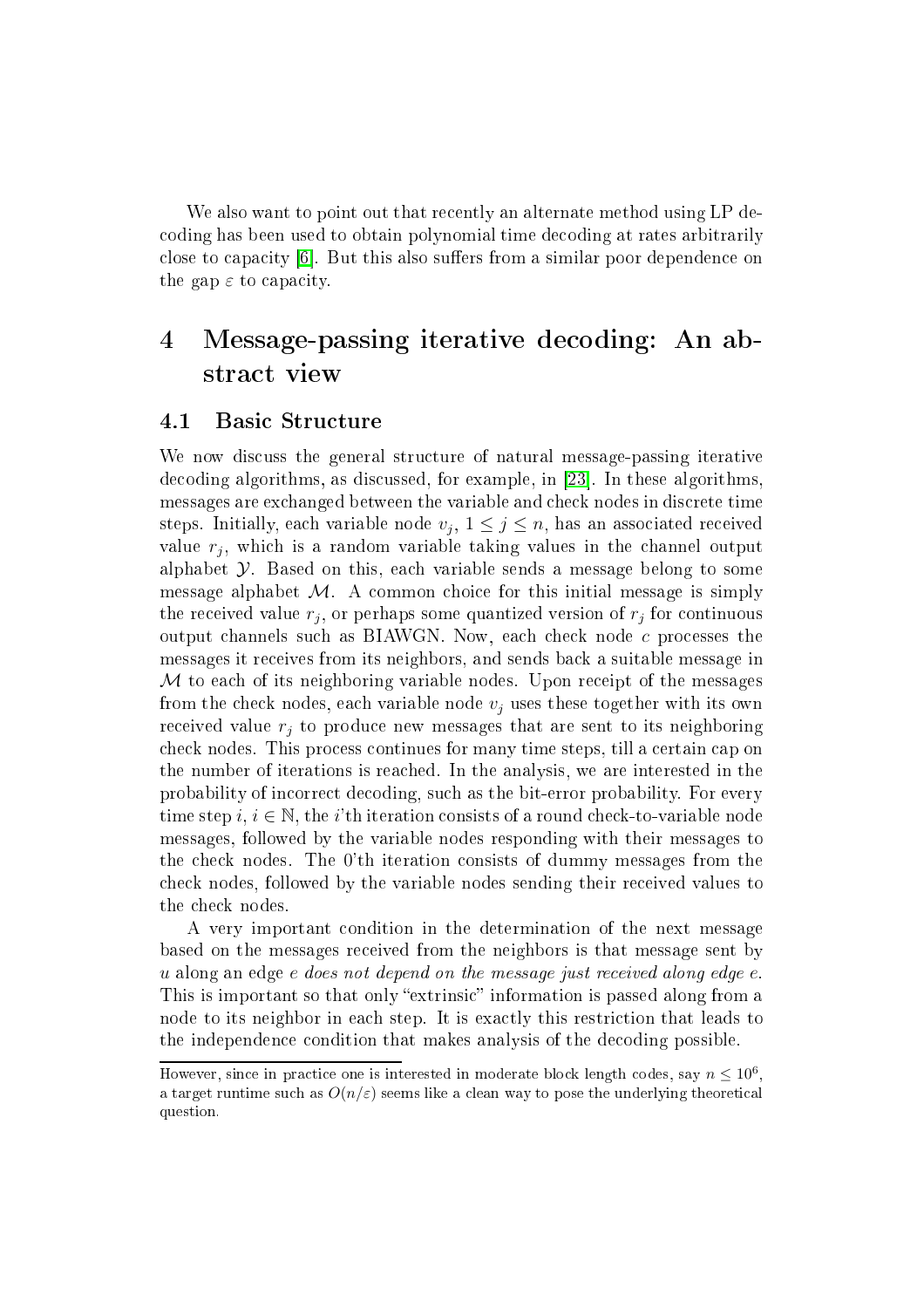in terms of the following message maps:  $\Psi_v^{(\ell)}$  :  $\mathcal{Y} \times \mathcal{M}^{d_v-1} \to \mathcal{M}$  for variable node v with degree  $d_v$  for the  $\ell$ 'th iteration,  $\ell \geq 1$ , and  $\Psi_c^{(\ell)} : \mathcal{M}^{d_v - 1} \to \mathcal{M}$ for check node c with degree  $d_c$ . Note the message maps can be different for different iterations, though several powerful choices exist where they remain the same for all iterations (and we will mostly dis
uss su
h de
oders). Also, while the message maps can be different for different variable (and check) nodes, we will use the same map (ex
ept for the obvious dependen
e on the degree, in ase of irregular graphs).

The intuitive interpretation of messages is the following. A message is supposed to be an estimate or guess of a particular codeword bit. For messages that take  $\pm 1$  values, the guess on the bit is simply the message itself. We can also add a third value, say 0, that would signify an erasure or abstention from guessing the value of the bit. More generally, messages an take values in a larger dis
rete domain, or even take ontinuous values. In these ases the sign of the message is the estimated value of the odeword bit, and its absolute value is a measure of the reliability or confidence in the estimated bit value.

# 4.2 Symmetry Assumptions

We have already discussed the output-symmetry condition of the channels we will be interested in, i.e.,  $p(y = q|x = 1) = p(y = -q|x = -1)$ . We now mention two reasonable symmetry assumptions on the message maps, whi
h will be satisfied by the message maps underlying the decoders we discuss:

• Che
k node symmetry: Signs fa
tor out of he
k node message maps, i.e., for all  $(b_1, \ldots, b_{d_c-1}) \in \{1, -1\}^{d_c-1}$ 

$$
\Psi_c^{(\ell)}(b_1m_1,\cdots,b_{d_c-1}m_{d_c-1})=\left(\prod_{i=1}^{d_c-1}b_i\right)\Psi_c^{(\ell)}(m_1,\cdots,m_{d_c-1})\ .
$$

• Variable node symmetry: If the signs of all messages into a variable node are flipped, then the sign of its output gets flipped:

$$
\Psi_v^{(\ell)}(-m_0,-m_1,\cdots,-m_{d_v-1})=-\Psi_v^{(\ell)}(m_0,m_1,\cdots,m_{d_c-1})\ .
$$

When the above symmetry assumptions are fulfilled and the channel is output-symmetric, the decoding error probability is independent of the actual odeword transmitted. Indeed, it is not hard (see, for instan
e [\[23,](#page-36-4) Lemma 1) to show that when a codeword  $(x_1, \ldots, x_n)$  is transmitted and  $(y_1, \ldots, y_n)$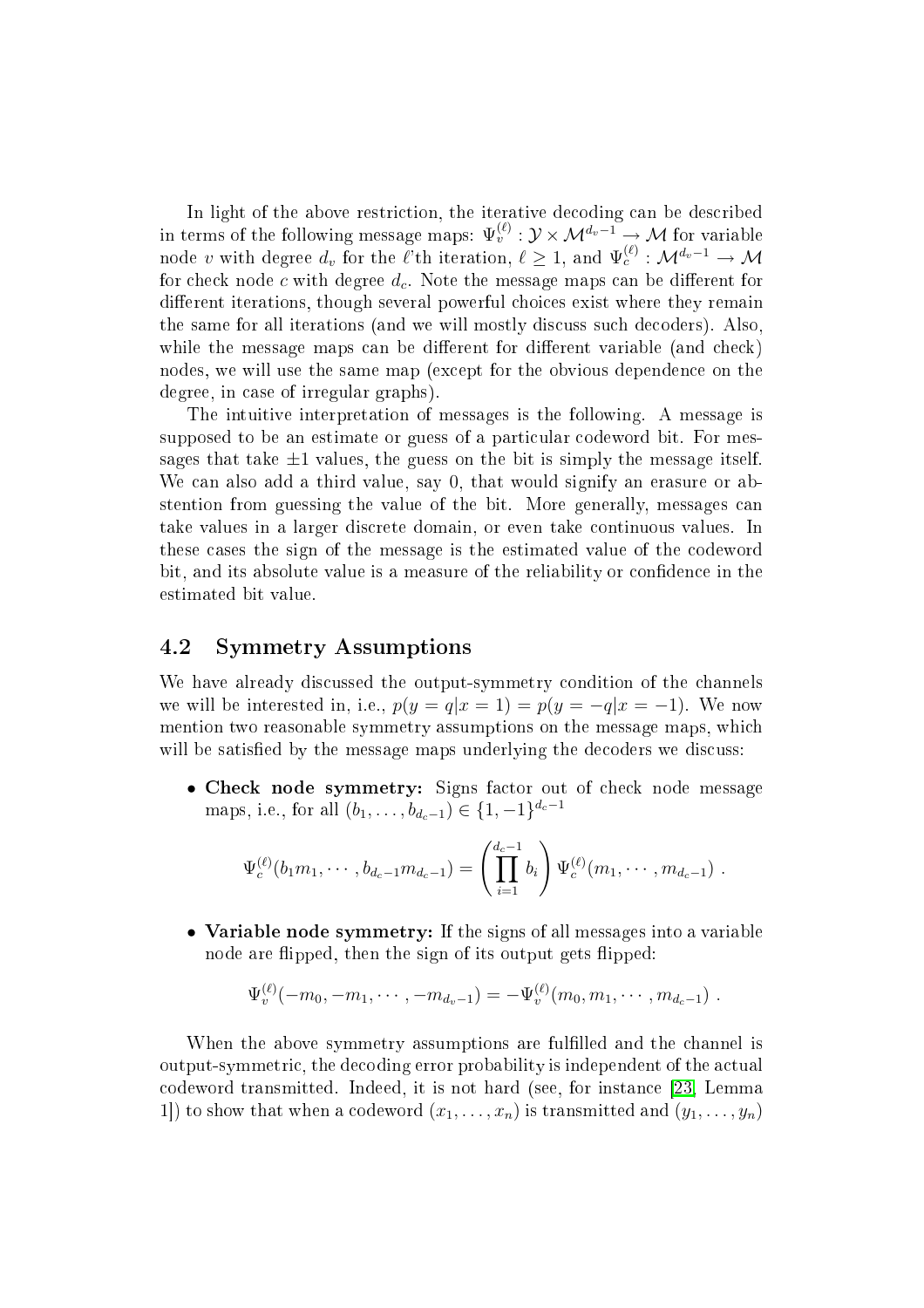is received where  $y_i = x_i z_i$ , the messages to and from the variable node  $v_i$ are equal to  $x_i$  times the corresponding message when the all-ones codeword is transmitted and  $(z_1, \ldots, z_n)$  is received. Therefore, the entire behavior of the de
oder an be predi
ted from its behavior assuming transmission of the all-ones codeword (recall that we are using  $\{1, -1\}$  notation for the binary alphabet). So, for the analysis, we will assume that the all-ones odeword was transmitted.

# <span id="page-11-0"></span>5 Regular LDPC odes and simple iterative de oders

We will begin with regular LDPC codes and a theoretical analysis of simple message-passing algorithms for decoding them.

# <span id="page-11-1"></span>5.1 Gallager's program

The story of LDPC odes and iterative de
oding begins in Gallager's remarkable Ph.D. thesis completed in 1960, and later published in 1963 [8]. Gallager analyzed the behavior of a code picked randomly from the ensemble of  $(d_v, d_c)$ -regular LDPC codes of a large block length. He proved that with high probability, as  $d_v$  and  $d_c$  increase, the rate vs. minimum distance trade-off of the code approaches the Gilbert-Varshamov bound. Gallager also analyzed the error probability of maximum likelihood (ML) de
oding of random  $(d_c, d_c)$ -regular LDPC codes, and showed that LDPC codes are at least as good on the BSC as the optimum ode a somewhat higher rate (refer to [8] for formal details concerning this statement). This demonstrated the promise of LDPC odes independently of their de
oding algorithms (sin
e ML de
oding is the optimal de
oding algorithm in terms of minimizing error probability).

To complement this statement, Gallager also proved a "negative" result showing that for each finite  $d_c$ , there is a finite gap to capacity on the BSC when using regular LDPC codes with check node degrees  $d_c$  More precisely, he proved that the largest rate that can be achieved for  $BSC_p$  with error probability going to zero is at most  $1 - \frac{H(p)}{H(p_{d_c})}$  $\frac{H(p)}{H(p_{d_c})}$  where  $p_{d_c} = \frac{1+(1-2p)^{d_c}}{2}$ 2 . **This** claim holds even for irregular LDPC codes with  $d_c$  interpreted as the maximum check node degree. This shows that the maximum check node degree needs to grow with the gap  $\varepsilon$  between the rate of the code and capacity of the BSC.

Since only exponential time solutions to the ML decoding problem are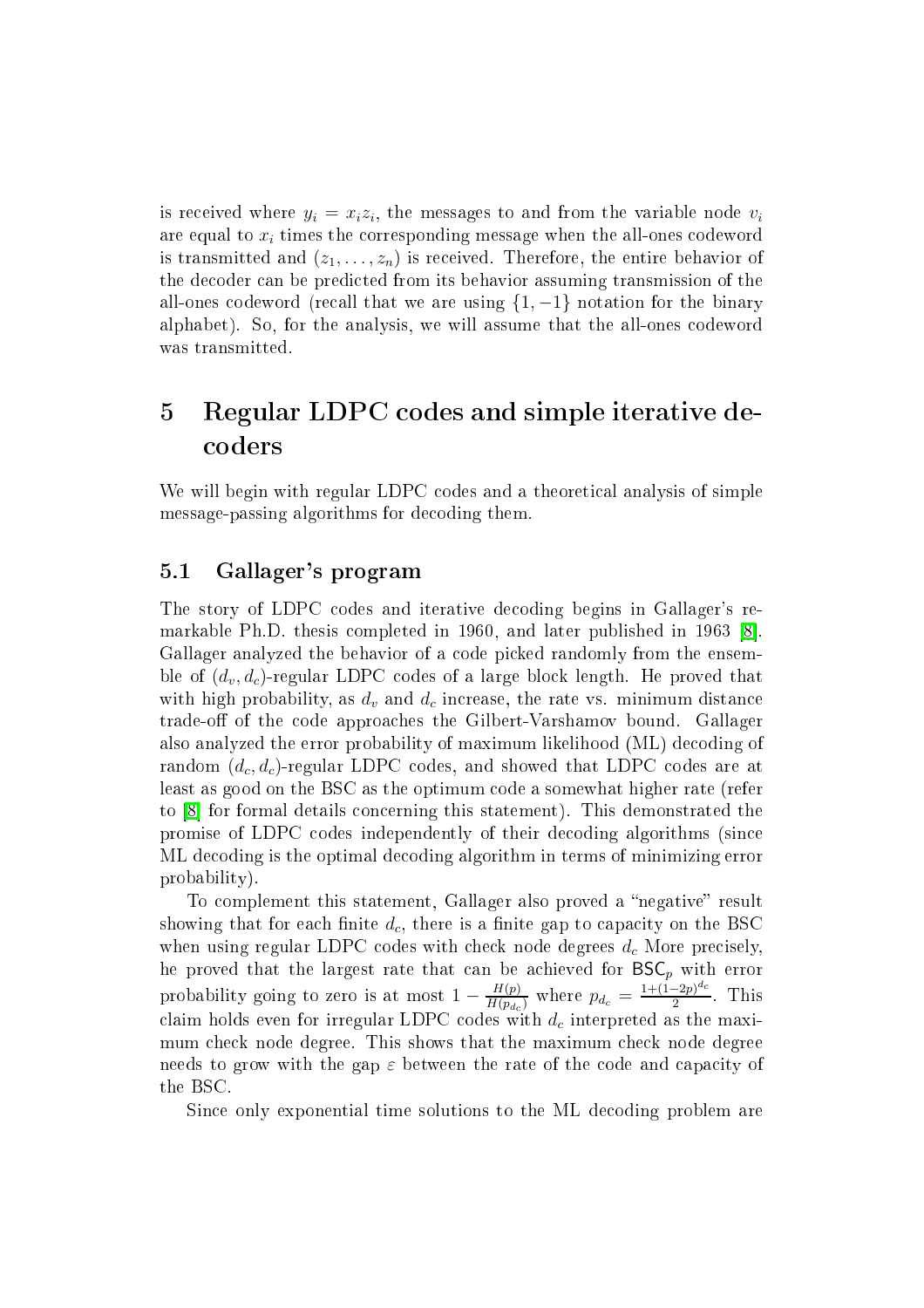known, Gallager also developed simple, iterative de
oding algorithms for LDPC codes. These form the precursor to the modern day message-passing algorithms. More generally, he laid down the foundations of the following program for determining the threshold hannel parameter below whi
h a suitable LDPC code can be used in conjunction with a given iterative decoder for reliable information transmission.

- Code construction: Construct a family of  $(d_v, d_c)$ -regular factor graphs with *n* variable nodes (for increasing *n*) with girth greater than  $4\ell(n)$  =  $\Omega(\log n)$ . An explicit construction of such graphs was also given by Gallager [\[8,](#page-35-4) Appendix C].
- Analysis of Decoder: Determine the average fraction of incorrect<sup>[7](#page-12-0)</sup> messages passed at the *i*'th iteration of decoding for  $i \leq \ell = \ell(n)$  (assuming there are no cycles of length at most  $4\ell$ ). This fraction is usually expressed by a system of recursive equations that depend on  $d_v, d_c$  and the channel parameter (such as crossover probability, in case of the BSC).
- Threshold omputation: Using the above equations, ompute (analyti ally or numeri
ally) the threshold hannel parameter below whi
h the expe
ted fra
tion of in
orre
t messages approa
hes zero as the number of iterations in
reases. Con
lude that the hosen de
oder when applied to this family of codes with  $\ell(n)$  decoding rounds leads to bit-error probability approa
hing zero as long as the hannel parameter is below the threshold.

The re
ent resear
h on (irregular) LDPC odes shares the same essential features of the above program. The key difference is that the requirement of an expli
it ode des
ription in Step 1 is relaxed. This is be
ause for irregular graphs with specific requirements on degree distribution, explicit onstru
tions of large girth graphs seem very hard. Instead, a fa
tor graph hosen randomly from a suitable ensemble is used. This raises issues su
h as the on
entration of the performan
e of a random ode around the average behavior of the ensemble. It also calls for justification of the large girth assumption in the decoding. We will return to these aspects when we begin our dis
ussion of irregular LDPC odes in Se
tion [6.](#page-22-0)

We should point out that Gallager himself used random regular LDPC odes for his experiments with iterative de
oders for various hannels su
h as the BSC, the BIAWGN, and the Rayleigh fading hannel. However, if we

<span id="page-12-0"></span><sup>7</sup>A message is in
orre
t if the bit value it estimates is wrong. For transmission of the all-ones odeword, this means the message has a non-positive value.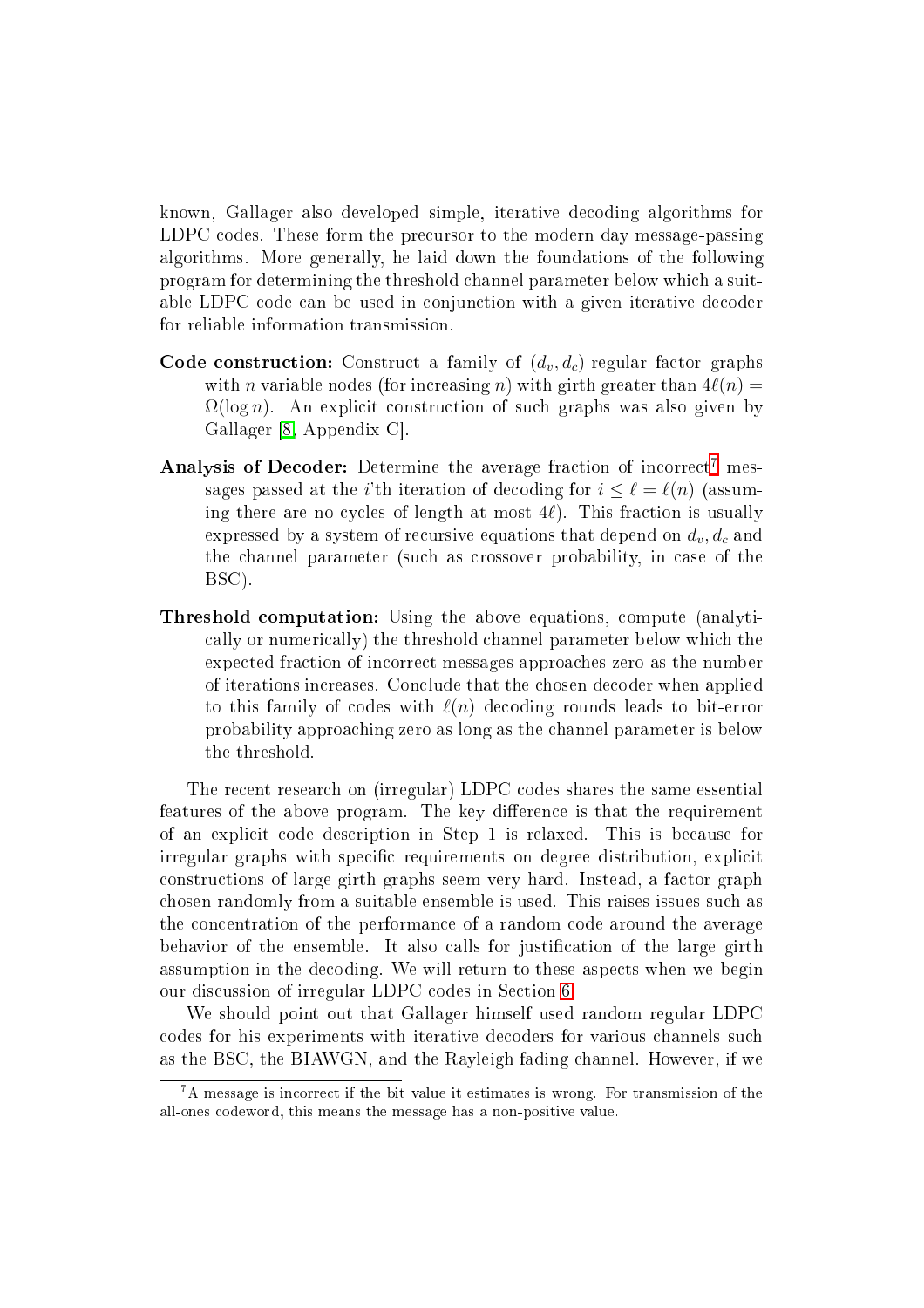so desire, for the analytic results, even explicit constructions are possible. In the rest of this section, we assume an explicit large girth factor graph is used, and focus on the analysis of some simple and natural iterative decoders. Thus the only randomness involved is the one realizing the hannel noise.

# <span id="page-13-0"></span>5.2 De
oding on the binary erasure hannel

Although Gallager did not explicitly study the BEC, his methods certainly apply to it, and we begin by studying the BEC. For the BEC, there is essentially a unique hoi
e for a non-trivial message-passing de
oding algorithm. In a variable-tohe
k message round, a variable whose bit value is known (either from the hannel output or from a he
k node in a previous round) passes along its value to the neighboring he
k nodes, and a variable whose bit value is not yet determined passes <sup>a</sup> symbol (say 0) signifying erasure. In the check-to-variable message round, a check node c passes to a neighbor  $v$  an erasure if it receives an erasure from at least one neighbor besides  $v$ . and otherwise passes the bit value b to v where b is the parity of the bits received from neighbors other than v. Formally, the message maps are given as follows:

$$
\Psi_v^{(\ell)}(r, m_1, \dots, m_{d_v - 1}) = \begin{cases} b & \text{if at least one of } r, m_1, \dots, m_{d_v - 1} \text{ equals } b \in \{1, -1\} \\ 0 & \text{if } r = m_1 = \dots = m_{d_v - 1} = 0 \end{cases}
$$

(Note that the map is well-defined since the inputs to a variable node will never give conflicting  $\pm 1$  votes on its value.)

$$
\Psi_c^{(\ell)}(m_1,\ldots,m_{d_c-1})=\prod_{i=1}^{d_c-1}m_i
$$

We note that an implementation of the decoder is possible that uses each edge of the fa
tor for message passing exa
tly on
e. Indeed, on
e a variable node's value is known, the bit value is ommuni
ated to its neighboring check nodes, and this node (and edges incident on it) are removed from the graph. Each check node maintains the parity of the values received from its neighboring variables so far, and updates this after ea
h round of variable messages (note that it receives each variable node's value exactly once). When a check node has degree exactly one (i.e., values of all but one of its variable node neighbors are now known), it ommuni
ates the parity value it has stored to its remaining neighbor, and both the check node and the remaining edge incident on it are deleted. This version of the iterative decoder has been dubbed the *Peeling Decoder*. The running time of the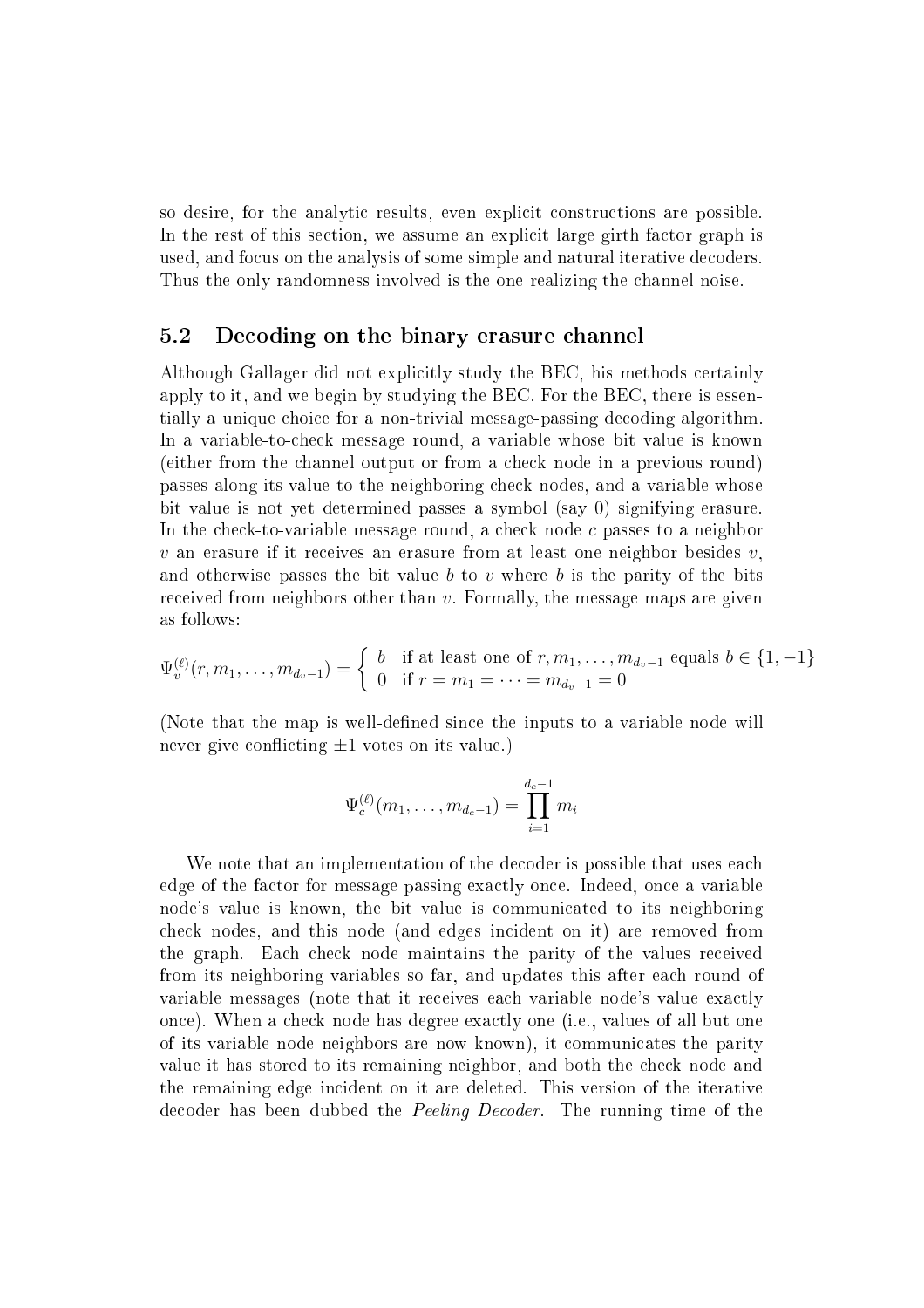Peeling Decoder is essentially the number of edges in the factor graph, and hence it performs about  $d_v$  operations per codeword bit.

Let us analyze this decoding algorithm for  $\ell$  iterations, where  $\ell$  is a constant (
hosen large enough to a
hieve the desired bit-error probability). We will assume that the factor graph does not have any cycle of length at most  $4\ell$  (which is certainly true if it has  $\Omega(\log n)$  girth).

The following is crucial to our analysis.

**Lemma 1.** For each node, the random variables corresponding to the messages received by it in the i'th iteration are all independent, for  $i \leq \ell$ .

Let us justify why the above is the case. For this, we crucially use the fact that the message sent along an edge, say from v to c, does not depend on the message that  $v$  receives from  $c$ . Therefore, the information received at a check node  $c$  (the situation for variable nodes is identical) from its neighbors in the *i*'th iteration is determined by by a computation graph rooted at  $c$ . with its  $d_c$  variable node neighbors as its children, the  $d_v-1$  neighbors besides c of each these variable nodes as their children, the  $d_c - 1$  other neighbors of these he
k nodes as their hildren, and so on. Sin
e the girth of the graph is greater than  $4\ell$ , the computation graph is in fact a tree. Therefore, the information received by  $c$  from its neighbors in the *i*'th iteration are all independent.

Take an arbitrary edge  $(v, c)$  between variable node v and check node c. Let us compute the probability  $p_i$  that the message from v to c in the *i*'th iteration is an erasure (using induction and the argument below, one can justify the laim that this probability, whi
h is taken over the hannel noise, will be independent of the edge and only depend on the iteration number, as long as  $i \leq \ell$ ). For  $i = 0$ ,  $p_0 = \alpha$ , the probability that the bit value for v was erased by the  $\mathsf{BEC}_{\alpha}$ . In the  $(i+1)$ 'st iteration, v passes an erasure to c iff it was originally erased by the channel, and it received an erasure from each of its  $d_v - 1$  neighbors other than c. Each of these neighboring check nodes c' in turn sends an erasure to  $v$  iff at least one neighbor of  $c^\prime$  other than  $v$  sent an erasure to  $c^\prime$  during iteration  $i$  — due to the independence of the involved messages, this event occurs for node c' with probability  $(1 - (1 - p_i)^{d_c - 1})$ . Again, because the messages from various check nodes to v in the  $(i + 1)$ 'st round are independent, we have

<span id="page-14-0"></span>
$$
p_{i+1} = \alpha \cdot (1 - (1 - p_i)^{d_c - 1})^{d_v - 1} . \tag{1}
$$

By linearity of expectation,  $p_i$  is the expected fraction of variable-to-check messages sent in the i'th iteration that are erasures. We would like to show that  $\lim_{\ell \to \infty} p_{\ell} = 0$ , so that the bit-error probability of the decoding vanishes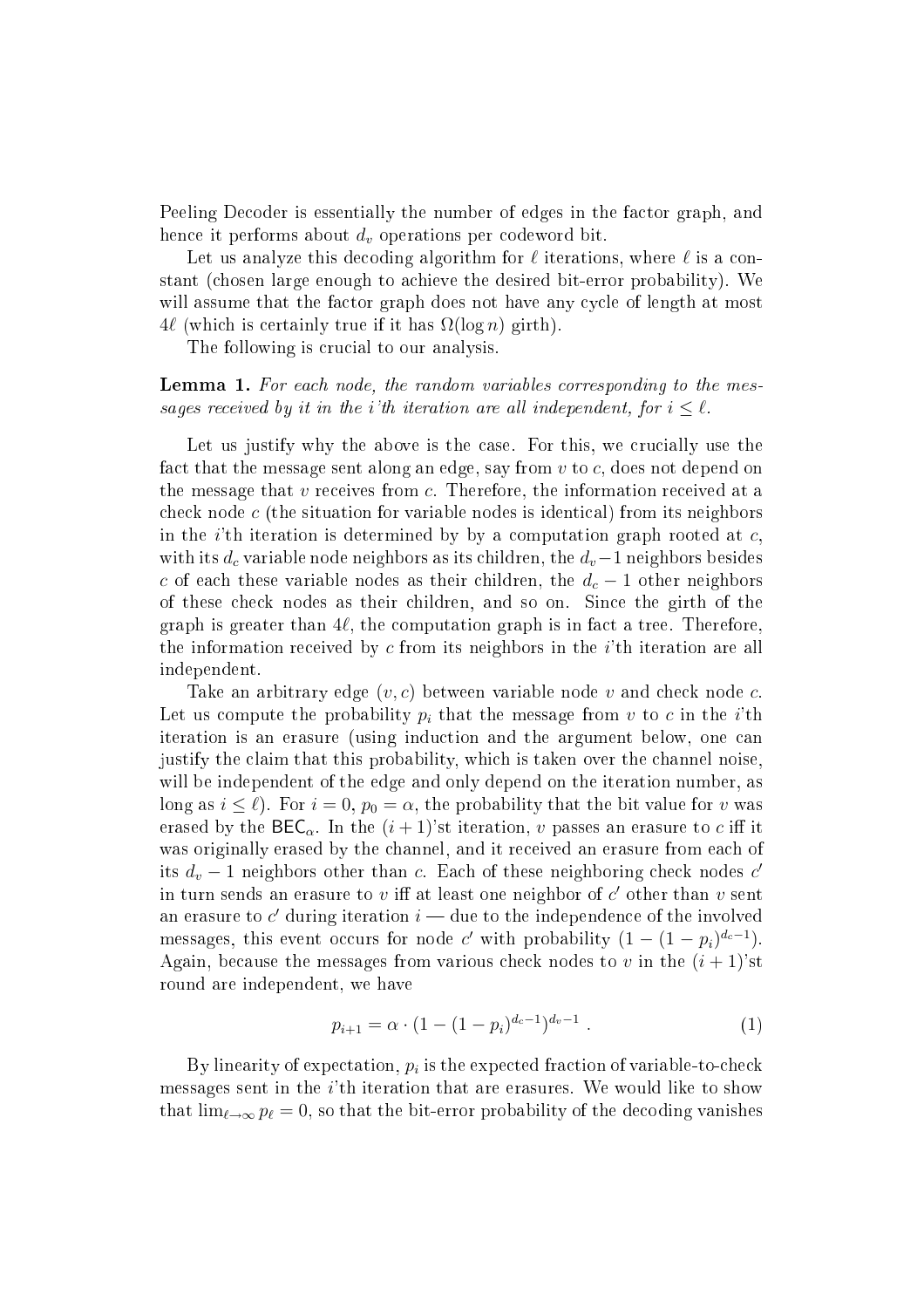<span id="page-15-0"></span>as the number of iterations grows. The largest erasure probability  $\alpha$  for which this happens is given by the following lemma.

**Lemma 2.** The threshold erasure probability  $\alpha^{\text{MP}}(d_v, d_c)$  for the BEC below which the message-passing algorithm results in vanishing bit-erasure probability is given by

$$
\alpha^{\text{MP}}(d_v, d_c) = \min_{x \in [0,1]} \frac{x}{(1 - (1 - x)^{d_c - 1})^{d_v - 1}}.
$$
\n(2)

*Proof.* By definition,  $\alpha^{\text{MP}}(d_v, d_c) = \sup\{\alpha \in [0, 1] : \lim_{i \to \infty} p_i = 0\}$  where  $p_i$ is as defined recursively in [\(1\)](#page-14-0). Define the functions  $g(x) = \frac{x}{(1-(1-x)^{d_c-1})^{d_v-1}}$ , and  $f(\alpha, x) = \alpha (1 - (1 - x)^{d_c - 1})^{d_v - 1}$ . Also let  $\alpha^* = \min_{x \in [0, 1]} g(x)$ . We wish to prove that  $\alpha^{\text{MP}}(d_v, d_c) = \alpha^*$ .

If  $\alpha < \alpha^*$ , then for every  $x \in [0,1]$ ,  $f(\alpha, x) = \frac{\alpha x}{g(x)} \leq \frac{\alpha^* x}{g(x)} \leq x$ , and in fact  $f(\alpha, x) < x$  for  $x \in (0, 1]$ . Hence it follows that  $p_{i+1} = f(\alpha, p_i) \leq p_i$  and since  $0 \le f(\alpha, x) \le \alpha$  for all  $x \in [0, 1]$ , the probability converges to a value  $p_{\infty} \in [0, \alpha]$ . Since f is continuous, we have  $p_{\infty} = f(\alpha, p_{\infty})$ , which implies  $p_{\infty} = 0$  (since  $f(\alpha, x) < x$  for  $x > 0$ ). This shows that  $\alpha^{\text{MP}}(d_v, d_c) \ge \alpha^*$ .

Conversely, if  $\alpha > \alpha^*$ , then let  $x_0 \in [0,1]$  be such that  $\alpha > g(x_0)$ . Then  $\alpha \ge f(\alpha, x_0) = \frac{\alpha x_0}{g(x_0)} > x_0$ , and of course  $f(\alpha, \alpha) \le \alpha$ . Since  $f(\alpha, x)$  is a continuous function of x, we must have  $f(\alpha, x^*) = x^*$  for some  $x^* \in (x_0, \alpha]$ . For the recursion [\(1\)](#page-14-0) with a fixed value of  $\alpha$ , it is easy to see by induction that if  $p_0 \ge p'_0$ , then  $p_i \ge p'_i$  for all  $i \ge 1$ . If  $p'_0 = x^*$ , then we have  $p'_i = x^*$ for all *i*. Therefore, when  $p_0 = \alpha \geq x^*$ , we have  $p_i \geq x^*$  for all *i* as well. In other words, the error probability stays bounded below by  $x^*$  irrespective of the number of iterations. This proves that  $\alpha^{\text{MP}}(d_v, d_c) \leq \alpha^*$ .

Together, we have exactly determined the threshold to be  $\alpha^*$  $=$  $\min_{x\in[0,1]} g(x)$ .  $\blacksquare$ 

**Remark 3.** Using standard calculus, we can determine  $\alpha^{\text{MP}}(d_v, d_c)$  to be  $\frac{1-\gamma}{\gamma}$  $\frac{1-\gamma}{(1-\gamma^{d_c-1})^{d_v-1}}$  where  $\gamma$  is the unique positive root of the polynomial  $p(x) =$  $((d_v-1)(d_c-1)-1)x^{d_c-2}-\sum_{i=0}^{d_c-3}x^i$ . Note that when  $d_v=2$ ,  $p(1)=0$ , so the threshold equals 0. Thus we must pick  $d_v \geq 3$ , and hence  $d_c \geq 4$  (to have positive rate). For the choice  $d_v = 3$  and  $d_c = 4$ ,  $p(x)$  is a quadratic and we can analytically compute  $\alpha^{\text{MP}}(3, 4) \approx 0.6474$ ; note that capacity for this rate equals  $3/4 = 0.75$ . (The best threshold one can hope for equals  $d_v/d_c$  since the rate is at least  $1 - d_v/d_c$ .) Closed form analytic expressions for some other small values of  $(d_v, d_c)$  are given in [2]: for example,  $\alpha^{\text{MP}}(3, 5) \approx 0.5406$ (compare to capacity of 0.6) and  $\alpha^{\text{MP}}(3,6) \approx 0.4294$  (compare to capacity of  $0.5$ ).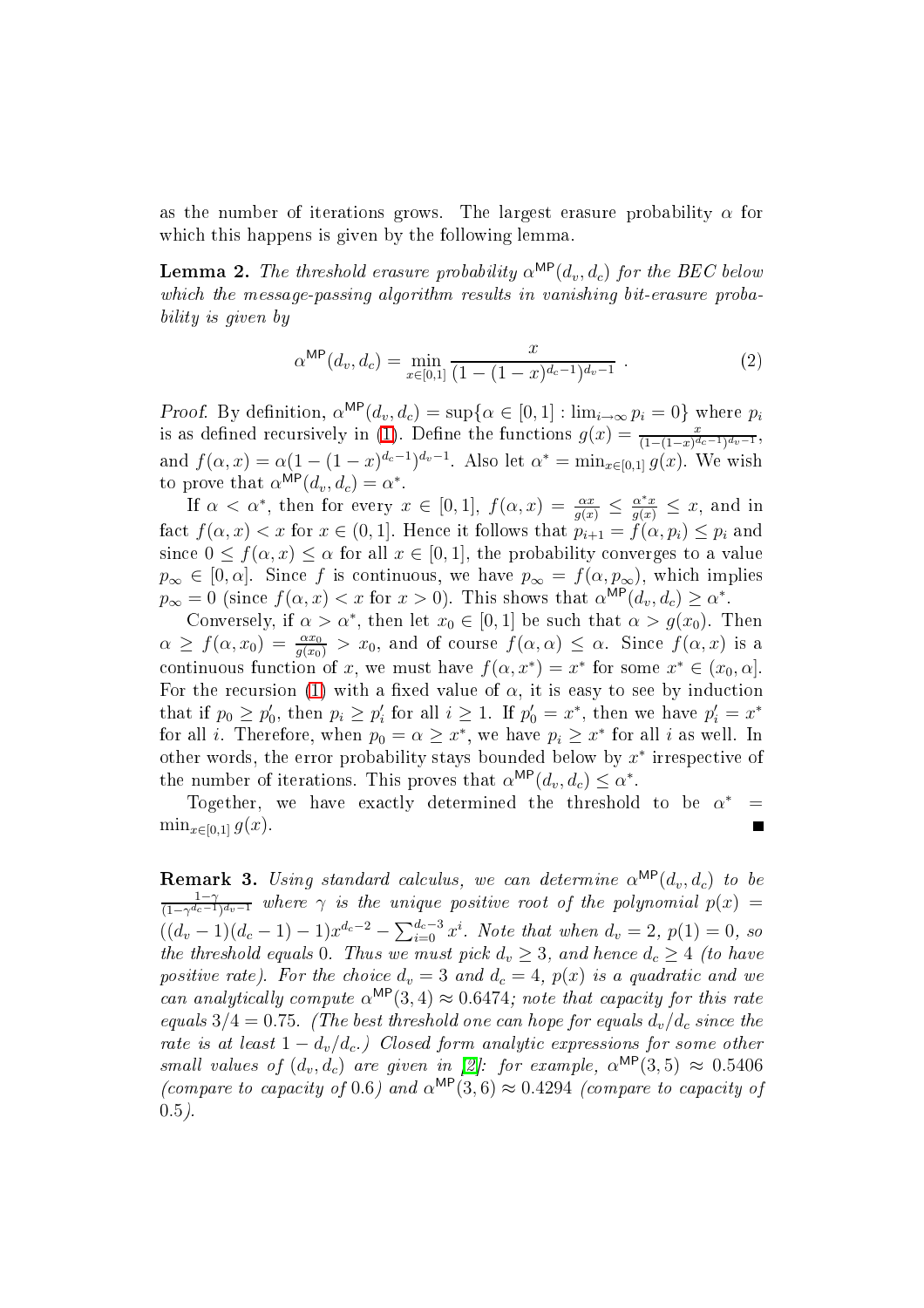**Theorem 4.** For integers  $3 \le d_v < d_c$ , there exists an explicit family of binary linear codes of rate at least  $1-\frac{d_v}{d_c}$  $d_c$  and can be reliably account in linear time on  $\mathsf{BEC}_{\alpha}$  provided  $\alpha < \alpha^{\mathsf{MP}}(d_v, d_c)$ .<sup>[8](#page-16-0)</sup>

# 5.3 De
oding on the BSC

The relatively clean analysis of regular LDPC codes on the BEC is surely encouraging. As mentioned earlier, Gallager in fact did not consider the BEC in his work. We now discuss one of his decoding algorithms for the BSC, that has been dubbed Gallager's Algorithm A, and some simple extensions of it.

## 5.3.1 Gallager's Algorithm A

The message alphabet of Algorithm A will equal  $\{1, -1\}$ , so the nodes simply pass guesses on odeword bits. The message maps are time invariant and do not depend on the iteration number, so we will omit the superscript indicating the iteration number in des
ribing the message maps. The he
k nodes send a message to a variable node indicating the parity of the *other* neighboring variables, or formally:

$$
\Psi_c(m_1,\ldots,m_{d_c-1})=\prod_{i=1}^{d_c-1}m_i.
$$

The variable nodes send to a neighboring check node their original received value unless the incoming messages from the *other* check nodes unanimously indicate otherwise, in which case it sends the negative of the received value. Formally,

$$
\Psi_v(r, m_1, \dots, m_{d_v-1}) = \begin{cases}\n-r & \text{if } m_1 = \dots = m_{d_v-1} = -r \\
r & \text{otherwise}\n\end{cases}
$$

As in the case of BEC, we will track the expected fraction of variable-to-check node messages that are erroneous in the  $i$ 'th iteration. Since we assume the all-ones codeword was transmitted, this is simply the expected fraction of messages that equal  $-1$ . Let  $p_i$  be the probability (over the channel noise) that a particular variable-to-check node message in iteration  $i$  equals  $-1$  (as

<span id="page-16-0"></span><sup>&</sup>lt;sup>8</sup>Our analysis showed that the bit-error probability can be made below any desired  $\varepsilon > 0$ by picking the number of iterations to be a large enough constant. A more careful analysis using  $\ell(n) = \Omega(\log n)$  iterations shows that bit-error probability is at most  $\exp(-n^{\beta})$  for some constant  $\beta = \beta(d_v, d_c)$ . By a union bound, the entire codeword is thus correctly recovered with high probability.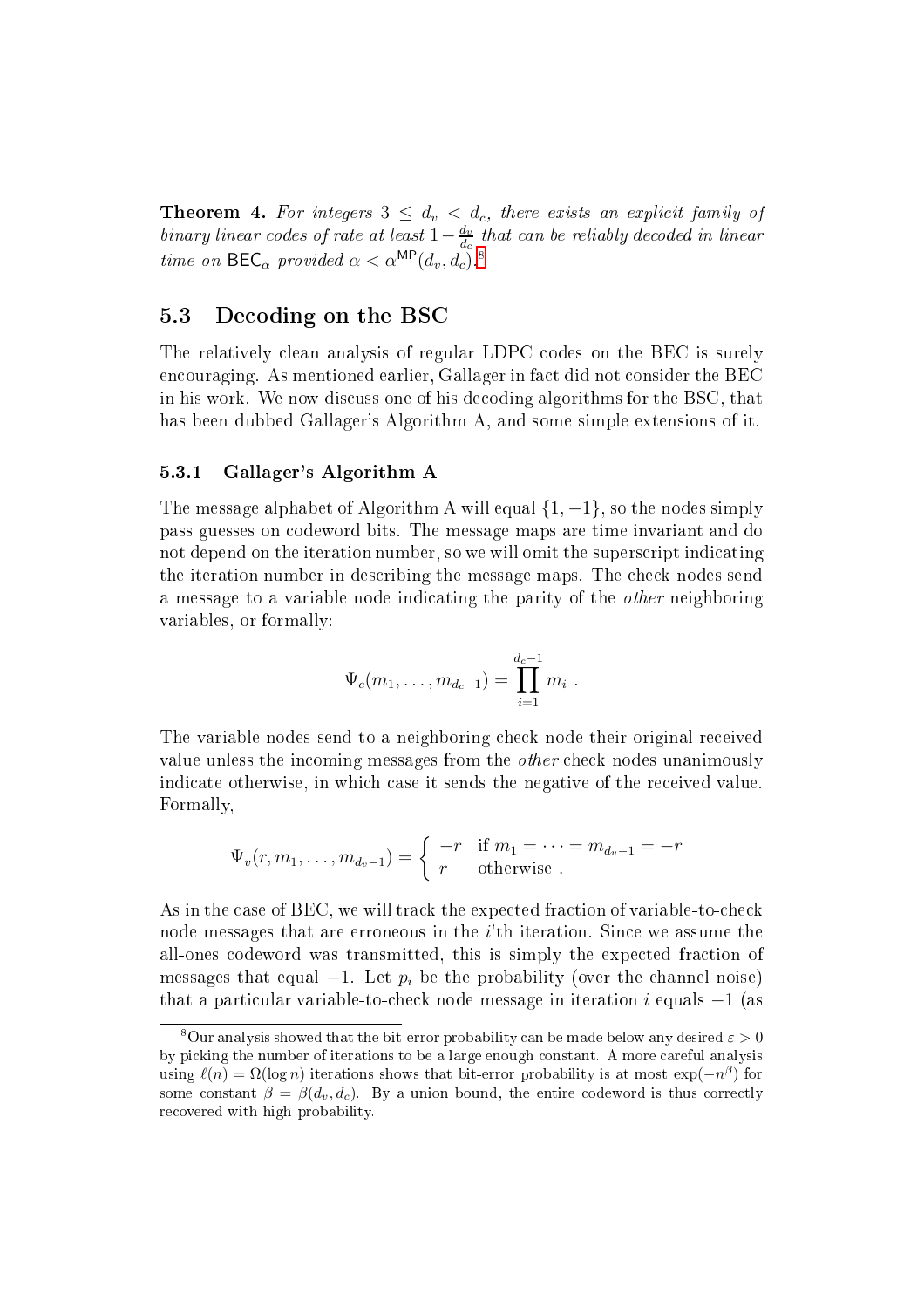in the case of the BEC, this is independent of the actual edge for  $i \leq \ell$ ). Note that we have  $p_0 = p$ , the crossover probability of the BSC.

It is a routine calculation using the independence of the incoming messages to prove the following recursive equation  $[8, Sec. 4.3], [23, Sec. III]$  $[8, Sec. 4.3], [23, Sec. III]$  $[8, Sec. 4.3], [23, Sec. III]$  $[8, Sec. 4.3], [23, Sec. III]$ :

$$
p_{i+1} = p_0 - p_0 \left(\frac{1 + (1 - 2p_i)^{d_c - 1}}{2}\right)^{d_v - 1} + (1 - p_0) \left(\frac{1 - (1 - 2p_i)^{d_c - 1}}{2}\right)^{d_v - 1}
$$
\n(3)

For a fixed value of  $p_0, \, p_{i+1}$  is a increasing function of  $p_i,$  and for a fixed value of  $p_i$ ,  $p_{i+1}$  is an increasing function of  $p_0$ . Therefore, by induction  $p_i$  is an increasing function of  $p_0$ . Define the threshold value of this algorithm "A" as  $p^A(d_v, d_c) = \sup\{p_0 \in [0, 1]: \lim_{\ell \to \infty} p_{\ell} = 0\}.$  By the above argument, if the crossover probability  $p < p^{A}(d_v, d_c)$ , then the expected fraction of erroneous messages in the  $\ell$ 'th iteration approaches 0 as  $\ell \to \infty$ .

Regardless of the exact quantitative value, we want to point out that when  $d_v \geq 3$ , the threshold is positive. Indeed, for  $d_v > 2$ , for small enough  $p_0 > 0$ , one can see that  $p_{i+1} < p_i$  for  $0 < p_i \le p_0$  and  $p_{i+1} = p_i$  for  $p_i = 0$ , which means that  $\lim_{i\to\infty} p_i = 0$ .

Exact analytic expressions for the threshold have been computed for some special cases [2]. This is based on the characterization of  $p^A(d_v, d_c)$  as the supremum of all  $p_0 > 0$  for which

$$
x = p_0 - p_0 \left(\frac{1 + (1 - 2x)^{d_c - 1}}{2}\right)^{d_v - 1} + (1 - p_0) \left(\frac{1 - (1 - 2x)^{d_c - 1}}{2}\right)^{d_v - 1}
$$

does not have a strictly positive solution x with  $x \leq p_0$ . Below are some example values of the threshold (up to the stated precision). Note that the rate of the code is  $1 - d_v/d_c$  and the Shannon limit is  $H^{-1}(d_v/d_c)$  (where  $H^{-1}(y)$  for  $0 \le y \le 1$  is defined as the unique value of  $x \in [0, 1/2]$  such that  $H(x) = y$ ).

|  | $d_{\eta}$ | $d_c$         | $p^A(d_v, d_c)$ | Capacity |
|--|------------|---------------|-----------------|----------|
|  | 3          | 6             | 0.0395          | 0.11     |
|  |            | 8             | 1/21            | 0.11     |
|  | 5          | 10            | 1/36            | 0.11     |
|  |            | 6             | 1/15            | 0.174    |
|  | 3          |               | 0.106           | 0.215    |
|  | 3          | $\frac{5}{2}$ | 0.0612          | 0.146    |
|  |            |               |                 |          |

### <span id="page-17-0"></span>5.3.2 Gallager's Algorithm B

Gallager proposed an extension to the above algorithm, which is now called Gallager's Algorithm B, in which a variable node decides to flip its value in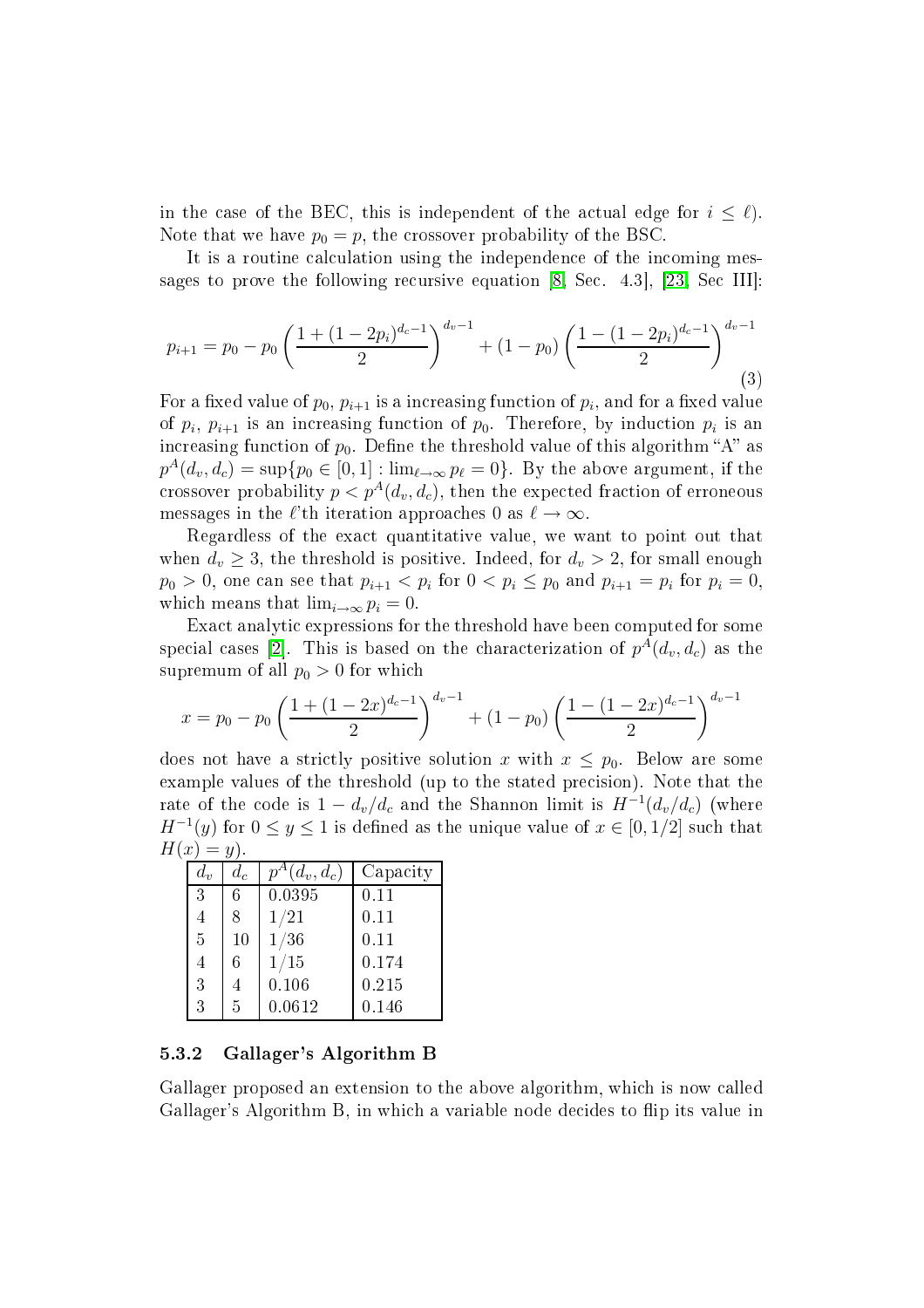an outgoing message when at least b of the in
oming messages suggest that it ought to flip its value. In Algorithm A, we have  $b = d_v - 1$ . The threshold b can also depend on the iteration number, and we will denote by  $b_i$  this value during the *i*'th iteration. Formally, the variable message map in the  $i$ <sup>th</sup> iteration is given by

$$
\Psi_v^{(i)}(r, m_1, \dots, m_{d_v-1}) = \begin{cases}\n-r & \text{if } |\{j : m_j = -r\}| \ge b_i \\
r & \text{otherwise}\n\end{cases}
$$

The he
k node message maps remain the same. The threshold should be greater than  $(d_v - 1)/2$  since intuitively one should flip only when more check nodes suggest a flip than those that suggest the received value. So when  $d_v = 3$ , the above algorithm reduces to Algorithm A.

Defining the probability of an incorrect variable-to-check node message in the *i*'th iteration to be  $\tilde{p}_i$ , one can show the recurrence [\[8,](#page-35-4) Sec. 4.3]:

$$
\tilde{p}_{i+1} = \tilde{p}_0 - \tilde{p}_0 \sum_{j=b_{i+1}}^{d_v - 1} {d_v - 1 \choose j} \left( \frac{1 + (1 - 2\tilde{p}_i)^{d_c - 1}}{2} \right)^j \left( \frac{1 - (1 - 2\tilde{p}_i)^{d_c - 1}}{2} \right)^{d_v - 1 - j} + (1 - \tilde{p}_0) \sum_{j=b_{i+1}}^{d_v - 1} {d_v - 1 \choose j} \left( \frac{1 + (1 - 2\tilde{p}_i)^{d_c - 1}}{2} \right)^{d_v - 1 - j} \left( \frac{1 - (1 - 2\tilde{p}_i)^{d_c - 1}}{2} \right)^j
$$

The cut-off value  $b_{i+1}$  can then be chosen to minimize this value. The solution to this minimization is the smallest integer  $b_{i+1}$  for which

$$
\frac{1-\tilde{p}_0}{\tilde{p}_0} \le \left(\frac{1+(1-2\tilde{p}_i)^{d_c-1}}{1-(1-2\tilde{p}_i)^{d_c-1}}\right)^{2b_{i+1}-d_v+1}
$$

.

By the above expression, we see that as  $\tilde{p}_i$  decreases,  $b_{i+1}$  never increases. And, as  $\tilde{p}_i$  is sufficiently small,  $b_{i+1}$  takes the value  $d_v/2$  for even  $d_v$  and  $(d_v + 1)/2$  for odd  $d_v$ . Therefore, a variable node flips its value when a majority of the  $d_v - 1$  incoming messages suggest that the received value was an error. We note that this majority criterion for flipping a variable node's bit value was also used in decoding of expander codes [29].

Similar to the analysis of Algorithm A, using the above recurrence, one can show that when  $d_v \geq 3$ , for sufficiently small  $p_0 > 0$ , we have  $p_{i+1} < p_i$ when  $0 < p_i \le p_0$ , and of course when  $p_i = 0$ , we have  $p_{i+1} = 0$ . Therefore, when  $d_v \geq 3$ , for small enough  $p_0 > 0$ , we have  $\lim_{i\to\infty} p_i = 0$  and thus a positive threshold.

The values of the threshold of this algorithm for small pairs  $(d_v, d_c)$  appear in [23]. For the pairs  $(4, 8)$ ,  $(4, 6)$  and  $(5, 10)$  the thresholds are about 0.051, 0.074, and 0.041 respe
tively. For omparison, for these pairs Algorithm A achieved a threshold of about 0.047, 0.066, and 0.027 respectively.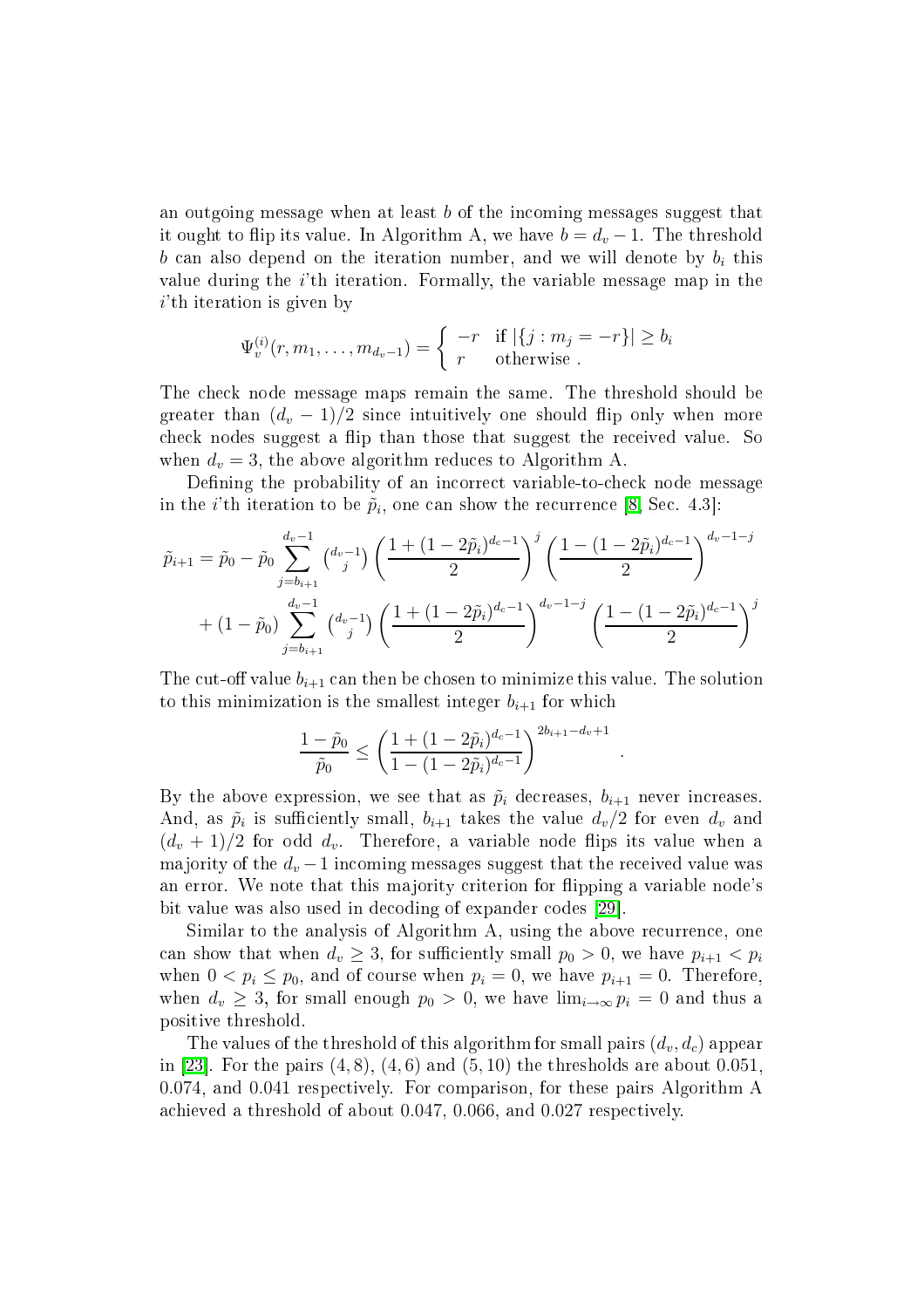## 5.3.3 Using Erasures in the De
oder

In both the above algorithms, each message made up its mind on whether to guess 1 or  $-1$  for a bit. But it may be judicious to sometimes abstain from guessing, i.e., to send an "erasure" message (with value 0), if there is no good reason to guess one way or the other. For example, this may be the appropriate ourse of a
tion if <sup>a</sup> variable node re
eives one-half 1's and one-half  $-1$ 's in the incoming check node messages. This motivates an algorithm with message alphabet  $\{1, 0, -1\}$  and the following message maps (in iteration  $\ell$ ):

$$
\Psi_v^{(\ell)}(r, m_1, m_2, \dots, m_{d_v-1}) = \text{sgn}\left(w^{(\ell)}r + \sum_{j=1}^{d_v-1} m_j\right)
$$

and

$$
\Psi_c^{(\ell)}(m_1, m_2, \ldots, m_{d_c-1}) = \prod_{j=1}^{d_c-1} m_j.
$$

The weight  $w^{(\ell)}$  dictates the relative importance given to the received value compared to the suggestions by the check nodes in the  $\ell$ 'th iteration. These weights add another dimension of design hoi
es that one an optimize.

Exact expressions for the probabilities  $p_i^{(-1)}$  and  $p_i^{(0)}$  $_i$  ) that a variable-tocheck message is an error (equals  $-1$ ) and an erasure (equals 0) respectively in the *i*'th iteration can be written down [23]. These can be used to pick appropriate weights  $w^{(i)}$ . For the  $(3,6)$ -regular code,  $w^{(1)}=2$  and  $w^{(i)}=1$ for  $i > 2$  is reported as the optimum choice in [23], and using this choice the resulting algorithm has a threshold of about 0.07, whi
h is <sup>a</sup> good improvement over the 0.04 a
hieved by Algorithm A. More impressively, this is close to the threshold of 0.084 achieves by the "optimal" belief propagation decoder. A heuristic to pick the weights  $w^{(i)}$  is suggested in [23] and the threshold of the resulting algorithm is computed for small values of  $(d_v, d_c)$ .

# 5.4 De
oding on BIAWGN

We now briefly turn to the BIAWGN channel. We discussed the most obvious quantization of the channel output which converts the channel to a BSC with crossover probability  $Q(1/\sigma)$ . There is a natural way to incorporate erasures into the quantization. We pick a threshold  $\tau$  around zero, and quantize the AWGN channel output r into  $-1$ , 0 (which corresponds to erasure), or 1 depending on whether  $r \leq -\tau$ ,  $-\tau < r < \tau$ , or  $r \geq \tau$ , respectively. We can then run exactly the above message-passing algorithm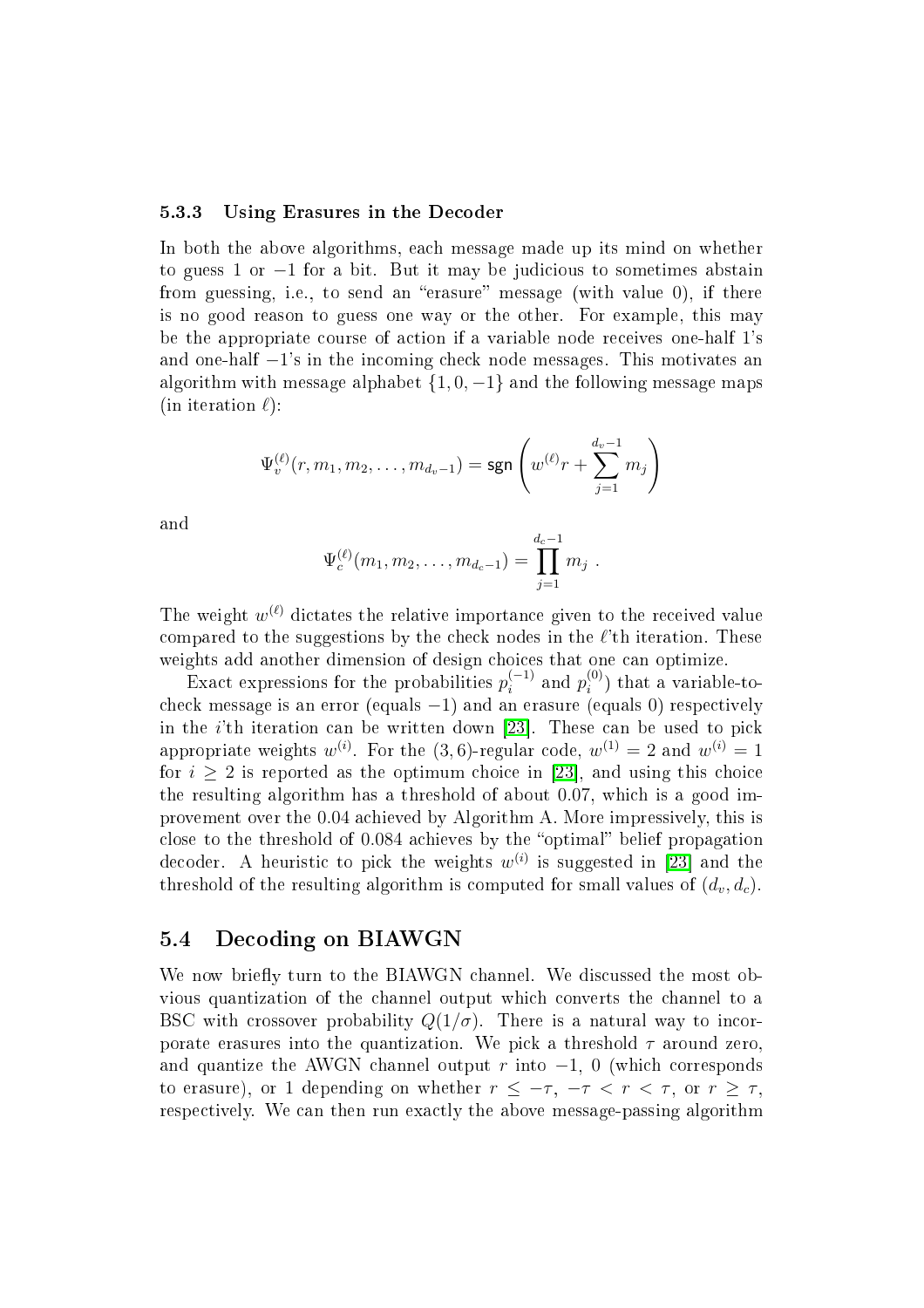(the one using erasures). More generally, we can pick a separate threshold  $\tau_i$  for each iteration  $i$  — the choice of  $\tau_i$  and  $w^{(i)}$  can be optimized using some heuristic criteria. Using this approach, a threshold of  $\sigma^*=0.743$  is reported for ommuni
ation using a (3, 6)-regular LDPC ode on the BIAWGN channel. This corresponds to a raw bit-error probability of  $Q(1/\sigma^*)=0.089,$ which is almost 2\% greater than the threshold crossover probability of about 0.07 a
hieved on the BSC. So even with a ternary message alphabet, providing soft information (instead of quantized hard bit decisions) at the input to the de
oder an be lead to a good performan
e gain. The belief propagation algorithm we dis
uss next uses a mu
h large message alphabet and yields further substantial improvements for the BIAWGN.

#### $5.5$ The belief propagation decoder

So far we have dis
ussed de
oders with quantized, dis
rete messages taking on very few values. Naturally, we an expe
t more powerful de
oders if more detailed information, su
h as real values quantifying the likelihood of a bit being  $\pm 1$ , are passed in each iteration. We now describe the "belief propagation" (BP) decoder which is an instance of such a decoder (using a continuous message alphabet). We follow the description in  $[23, Sec. III-B]$  $[23, Sec. III-B]$ . In belief propagation, the messages sent along an edge e represent the posterior onditional distribution on the bit associated with the variable node incident on e. This distribution corresponds to a pair of nonnegative reals  $p_1, p_{-1}$  satisfying  $p_1 + p_{-1} = 1$ . This pair can be encoded as a single real number (including  $\pm\infty$ ) using the log-likelihood ratio log  $\frac{p_1}{p_{-1}}$ , and the messages used by the BP de
oder will follow this representation.

Each node acts under the assumption that each message communicated to it in a given round is a conditional distribution on the associated bit, and further each such message is conditionally independent of the others. Upon re
eiving the messages, a node transmits to ea
h neighbor the onditional distribution of the bit conditioned on all information *except* the information from that neighbor (i.e., only extrinsi information is used in omputing a message). If the graph has large enough girth ompared to the number of iterations, this assumption is indeed met, and the messages at ea
h iteration reflect the true log-likelihood ratio given the observed values in the tree neighborhood of appropriate depth.

If  $l_1, l_2, \ldots, l_k$  are the likelihood ratios of the conditional distribution of a bit onditioned on independent random variables, then the likelihood ratio of the bit value conditioned on all of the random variables equals  $\prod_{i=1}^{k} l_i$ . Therefore, log-likelihoods of independent messages add up, and this leads to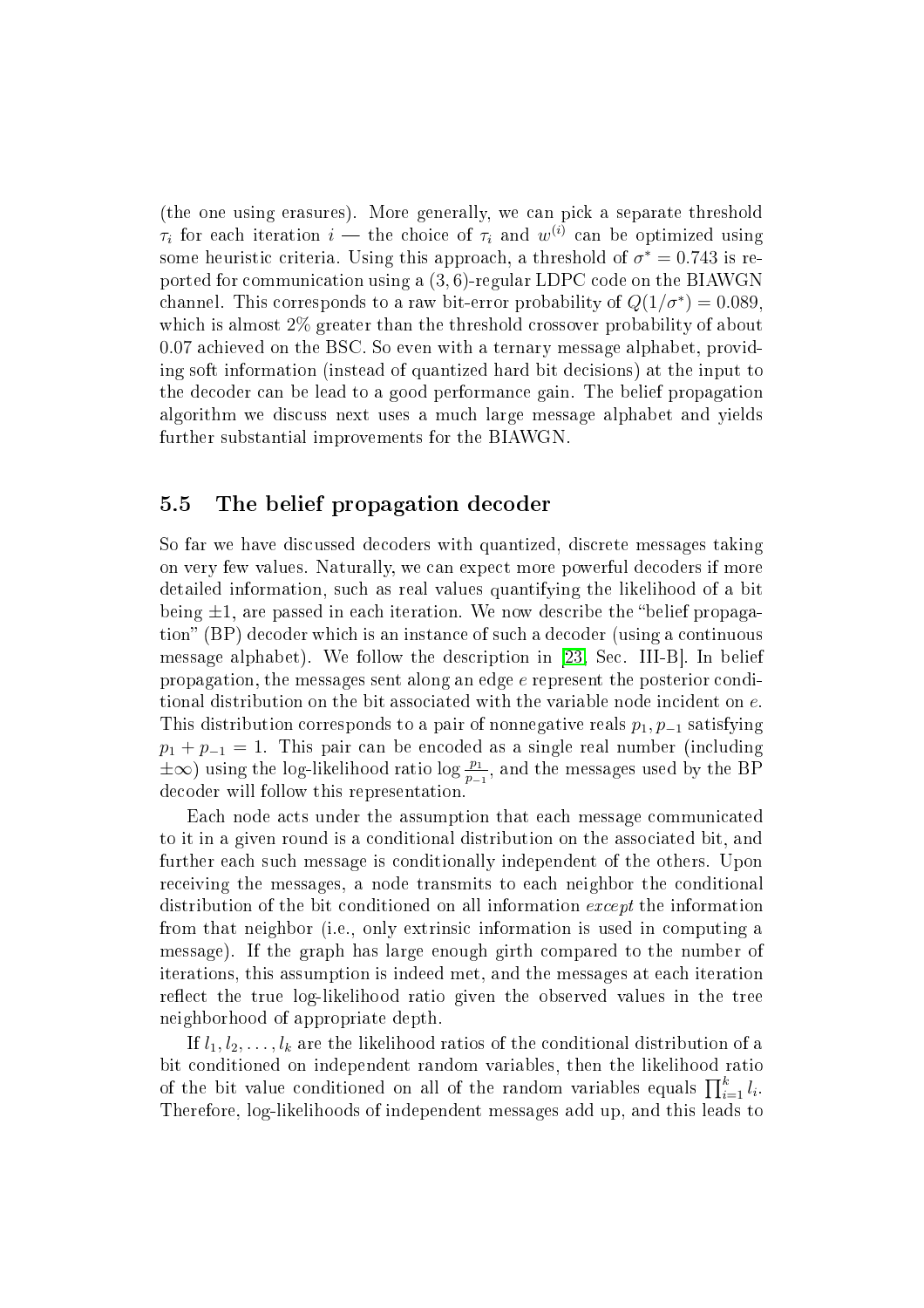the variable message map (whi
h is independent of the iteration number):

$$
\Psi_v(m_0, m_1, \dots, m_{d_v-1}) = \sum_{i=0}^{d_v-1} m_i
$$

where  $m_0$  is the log-likelihood ratio of the bit based on the received value (eg., for the BSC<sub>p</sub>,  $m_0 = r \log \frac{1-p}{p}$  where  $r \in \{1, -1\}$  is the received value).

The performan
e of the de
oder is analyzed by tra
king the evolution of the probability density of the log-likelihood ratios (hence the name "density evolution" for this style of analysis). By the above, given densities  $P_0, P_1, \ldots, P_{d_v-1}$  on the real quantities  $m_0, m_1, \ldots, m_{d_v-1}$ , the density of  $\Psi_v(m_0, m_1, \ldots, m_{d_v-1})$  is the convolution  $P_0 \otimes P_1 \otimes \cdots \otimes P_{d_v-1}$  over the reals of those densities. In the computation, one has  $P_1 = P_2 = \cdots = P_{d_v-1}$ and the densities will be quantized, and the convolution can be efficiently omputed using the FFT.

Let us now turn to the situation for check nodes. Given bits  $b_i, 1 \leq i \leq k$ , with independent probability distributions  $(p_1^i, p_{-1}^i)$ , what is the distribution  $(p_1, p_{-1})$  of the bit  $b = \prod_{i=1}^k b_i$ ? We have the expectation

$$
E[b] = E[\prod_i b_i] = \prod_i E[b_i] = \prod_i (p_1^i - p_{-1}^i) .
$$

Therefore we have  $p_1 - p_{-1} = \prod_{m=1}^{k} (p_1^i - p_{-1}^i)$ . Now if m is the log-likelihood ratio log  $\frac{p_1}{p_{-1}}$ , then  $p_1 - p_{-1} = \frac{e^{\frac{m_1}{p_{-1}}} - 1}{e^{m_1} - 1} = \tanh(m/2)$ . Conversely, if  $p_1 - p_{-1} = q$ , then  $\log \frac{p_1}{p_1-1} = \log \frac{1+q}{1-q}$ . These calculations lead to the following check node map for the log-likelihood ratio:

$$
\Psi_c(m_1, m_2, \dots, m_{d_c-1}) = \log \left( \frac{1 + \prod_{i=1}^{d_c-1} \tanh(m_i/2)}{1 - \prod_{i=1}^{d_c-1} \tanh(m_i/2)} \right) .
$$

It seems complicated to track the density of  $\Psi_c(m_1, m_2, \ldots, m_{d_c-1})$  based on those of the  $m_i$ 's. However, as shown in [23], this can be also be realized via a Fourier transform, albeit with a slight hange in representation of the conditional probabilities  $(p_1, p_{-1})$ . We skip the details and instead point the reader to  $[23, Sec. III-B].$  $[23, Sec. III-B].$ 

Using these ideas, we have an effective algorithm to recursively compute, to any desired degree of accuracy, the probability density  $P^{(\ell)}$  of the loglikelihood ratio of the variable-to-check node messages in the  $\ell$ -th iteration, starting with an explicit description of the initial density  $P^{(0)}$ . The initial density is simply the density of the log-likelihood ratio of the re
eived value,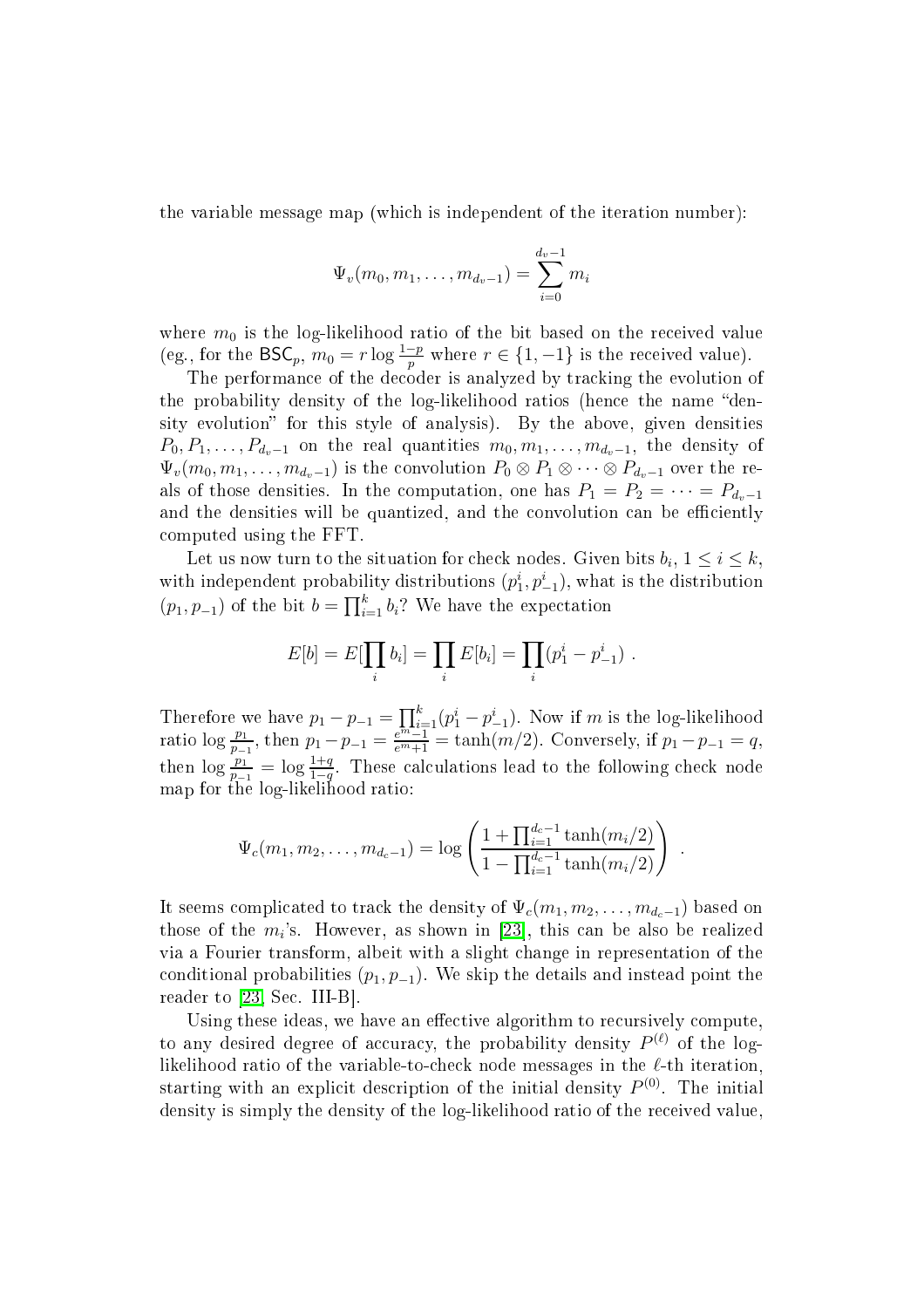assuming transmission of the all-ones codeword; for example, for  $BSC_n$ , the initial density  $P^{(0)}$  is given by

$$
P^{(0)}(x) = p\delta\left(x - \log\frac{p}{1-p}\right) + (1-p)\delta\left(x - \log\frac{1-p}{p}\right) ,
$$

where  $\delta(x)$  is the Dirac delta function.

The threshold crossover probability for the BSC and the threshold varian
e for the BIAWGN under belief propagation de
oding for various small values of  $(d_v, d_c)$  are computed by this method and reported in [23]. For the  $(3,6)$  LDPC code, these thresholds are respectively  $p^*=0.084$  (compare with Shannon limit of 0.11) and  $\sigma^* = 0.88$  (compare with Shannon limit of 0.9787).

The above numerical procedure for tracking the evolution of densities for belief propagation and omputing the asso
iated threshold to any desired degree of accuracy has since been applied with great success. In  $[22]$ , the authors apply this method to irregular LDPC codes with optimized structure and achieve a threshold of  $\sigma^*=$  0.9718 with rate  $1/2$  for the BIAWGN, which is a mere  $0.06$  dB way from the Shannon capacity limit.<sup>[9](#page-22-1)</sup>

#### <span id="page-22-0"></span>Irregular LDPC codes 6

Interest in LDPC codes surged following the seminal paper [16] that initiated the study of irregular LDPC odes, and proved their potential by a
hieving the capacity on the BEC. Soon, it was realized that the benefits of irregular LDPC codes extend to more powerful channels, and this led to a flurry of activity. In this section, we describe some of the key elements of the analytic approa
h used to to study message-passing de
oding algorithms for irregular LDPC odes.

# 6.1 Intuitive benefits of irregularity

We begin with some intuition on why one might expect improved performance by using irregular graphs. In terms of iterative decoding, from the variable node perspective, it seems better to have high degree, since the more information it gets from check nodes, the more accurately it can guess its orre
t value. On the other hand, from the he
k node perspe
tive, the lower its degree, the more valuable the information it can transmit back to

<span id="page-22-1"></span><sup>&</sup>lt;sup>9</sup>The threshold signal-to-noise ratio  $1/(\sigma^*)^2 = 0.2487$  dB, and the Shannon limit for rate 1/2 is 0.187 dB.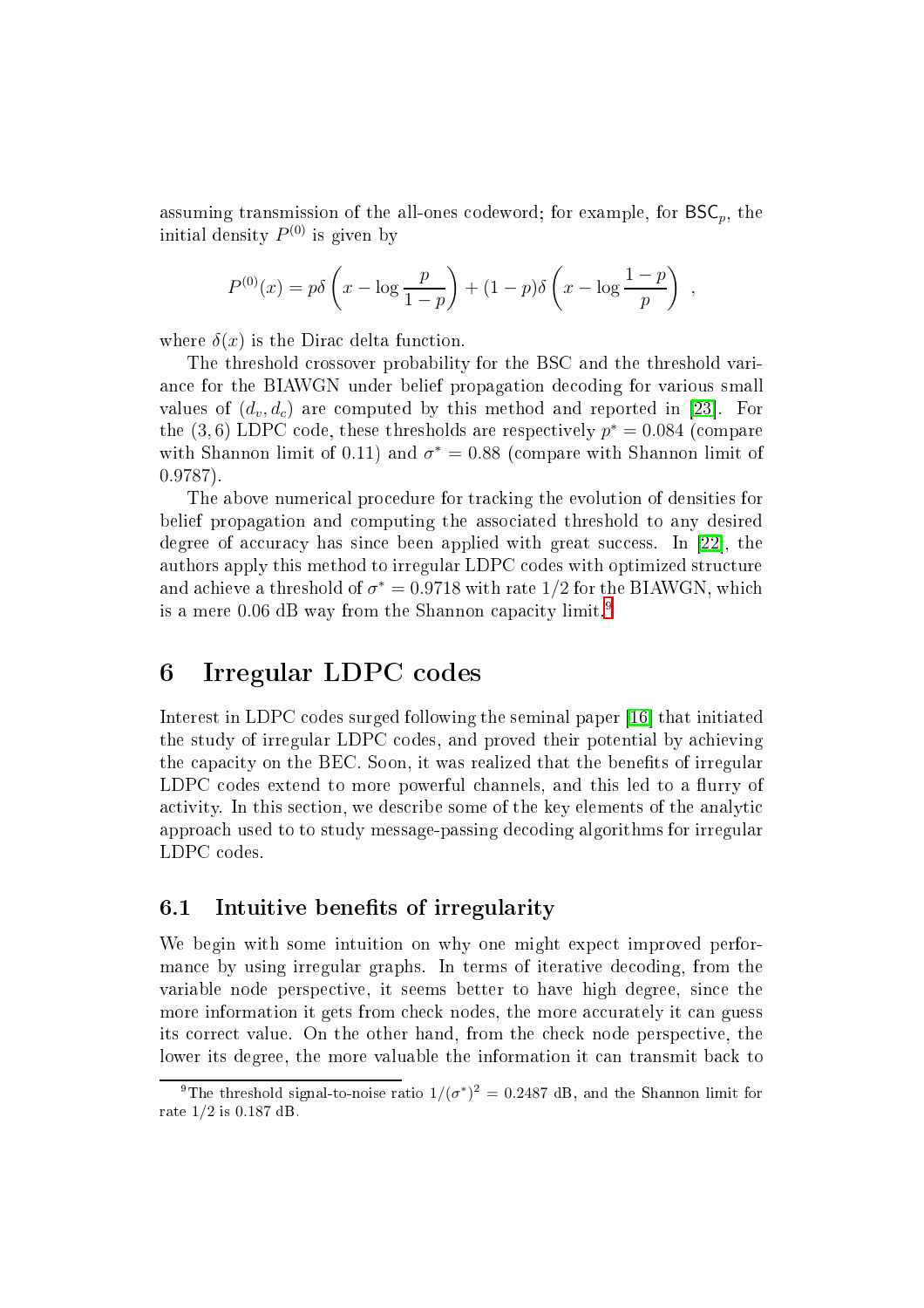its neighbors. (The XOR of several mildly unpredictable bits has a much larger unpredi
tability.) But in order to have good rate, there should be far fewer he
k nodes than variable nodes, and therefore meeting the above competing requirements is challenging. Irregular graphs provide significantly more flexibility in balancing the above incompatible degree requirements. It seems reasonable to believe that a wide spread of degrees for variable nodes ould be useful. This is be
ause one might expe
t that variable nodes with high degree will converge to their correct value quickly. They can then provide good information to the neighboring check nodes, which in turn provide better information to lower degree variable nodes, and so on leading to a cascaded wave effect.

The big hallenge is to leap from this intuition to the design of appropriate irregular graphs where this phenomenon provably occurs, and to provide analytic bounds on the performance of natural iterative decoders on such irregular graphs.

Compared to the regular case, there are additional technical issues revolving around how irregular graphs are parameterized, how they are onstru
ted (sampled), and how one deals with the lack of explicit large-girth constructions. We discuss these issues in the next two subsections.

# 6.2 The underlying ensembles

We now describe how irregular LDPC codes can be parameterized and constructed (or rather sampled). Assume we have an LDPC code with  $n$  variable nodes with  $\Lambda_i$  variable nodes of degree i and  $P_i$  check nodes of degree i. We have  $\sum_i \Lambda_i = n$ , and  $\sum_i i\Lambda_i = \sum_i iP_i$  as both these equal the number of edges in the graph. Also  $\sum_i P_i = n(1-r)$  where r is the designed rate of the ode. It is onvenient to apture this information in the ompa
t polynomial notation:

$$
\Lambda(x) = \sum_{i=2}^{d_v^{\text{max}}} \Lambda_i x^i , \qquad P(x) = \sum_{i=1}^{d_e^{\text{max}}} P_i x^i .
$$

We call the polynomials  $\Lambda$  and  $P$  the variable and check degree distributions from a node perspective. Note that  $\Lambda(1)$  is the number of variable nodes.  $P(1)$  the number of check nodes, and  $\Lambda'(1) = P'(1)$  the number of edges.

Given such a degree distribution pair  $(\Lambda, P)$ , let  $LDPC(\Lambda, P)$  denote the "standard" ensemble of bipartite (multi)graphs with  $\Lambda(1)$  variable nodes and  $P(1)$  check nodes, with  $\Lambda_i$  variable nodes and  $P_i$  check nodes of degree i. This ensemble is defined by taking  $\Lambda'(1)=P'(1)$  "sockets" on each side, allocating  $i$  sockets to a node of degree  $i$  in some arbitrary manner, and then picking a random matching between the sockets.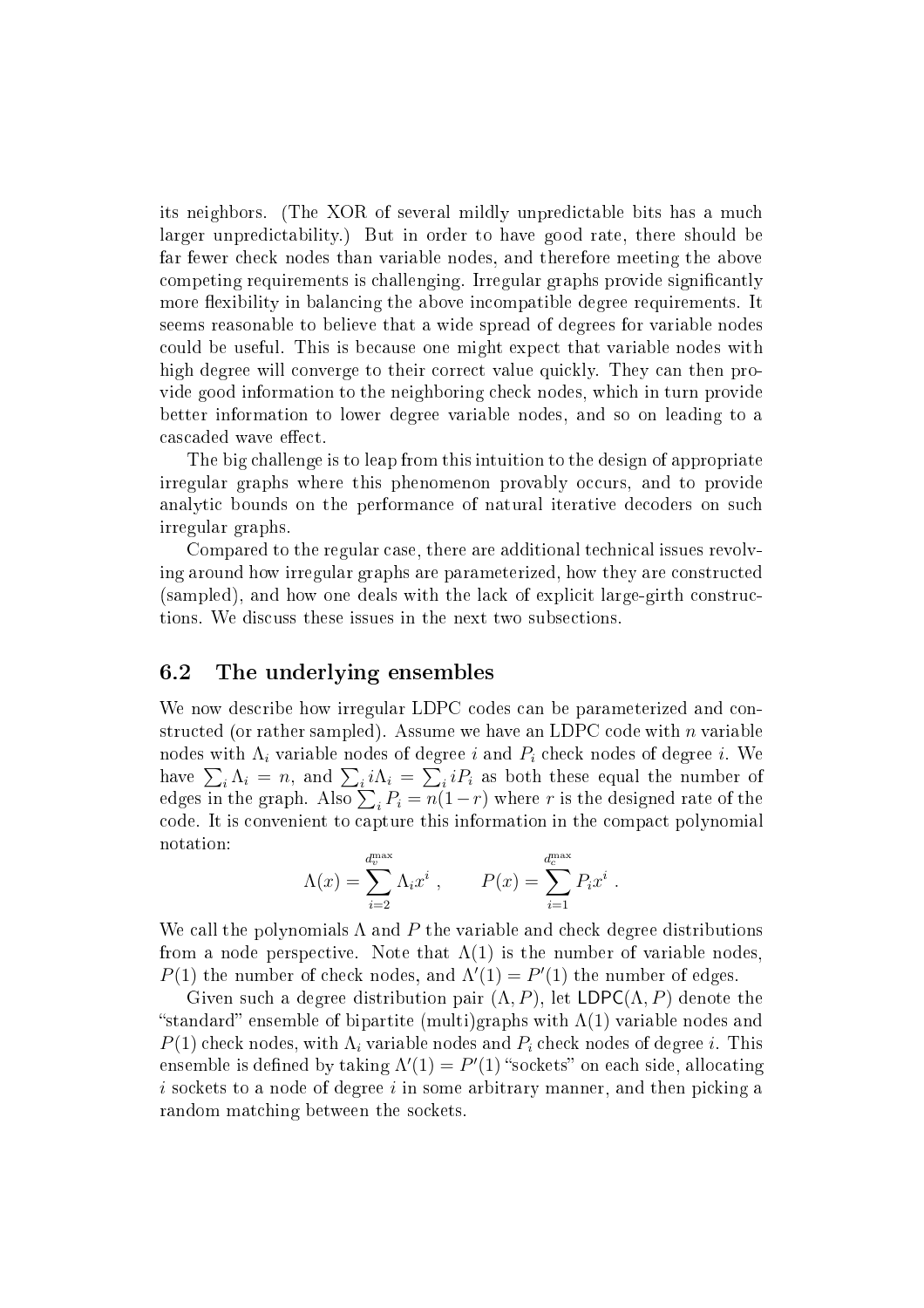To each member of  $LDPC(\Lambda, P)$ , we associate the code of which it is the factor graph. A slight technicality: since we are dealing with multigraphs, in the parity check matrix, we place a non-zero entry at row  $i$  and column  $j$ iff the *i*th check node is connected to the *j*th variable node an *odd* number of times. Therefore, we can think of the above as an ensemble of codes, and by abuse of notation also refer to it as  $LDPC(\Lambda, P)$ . (Note that the graphs have a uniform probability distribution, but the induced codes need not.) In the sequel, our LDPC odes will be obtained by drawing a random element from the ensemble  $LDPC(\Lambda, P)$ .

To onstru
t a family of odes, one an imagine using a normalized degree distribution giving the *fraction* of nodes of a certain degree, and then onsidering an in
reasing number of nodes. For purposes of analysis, it ends up being onvenient to use normalized degree distributions from the edge perspective. Let  $\lambda_i$  and  $\rho_i$  denote the fraction of *edges* incident to variable nodes and check nodes of degree i respectively. That is,  $\lambda_i$  (resp.  $\rho_i$ ) is the probability that a randomly hosen edge is onne
ted to a variable (resp.  $\chi$  check) node of degree *i*. These distributions can be compactly written in terms of the power series defined below:

$$
\lambda(x) = \sum_{i} \lambda_i x^{i-1} , \qquad \rho(x) = \sum_{i} \rho_i x^{i-1} .
$$

It is easily seen that  $\lambda(x) = \frac{\Lambda'(x)}{\Lambda'(1)}$  and  $\rho(x) = \frac{P'(x)}{P'(1)}$ . If M is the total number of edges, then the number of variable nodes of degree  $i$  equals  $M\lambda_i/i,$  and thus the total number of variable nodes is  $M\sum_i\lambda_i/i$ . It follows that that the  $\alpha$ verage variable node degree equals  $\Sigma$ 1  $\frac{1}{i\lambda_i/i} = \frac{1}{\int_0^1 \lambda(z)dz}$ . Likewise, the average check node degree equals  $\frac{1}{\int_0^1 \rho(z) dz}$ . It follows that the designed rate can be expressed in terms of  $\lambda$ ,  $\rho$  as

<span id="page-24-1"></span><span id="page-24-0"></span>
$$
r = r(\lambda, \rho) = 1 - \frac{\int_0^1 \rho(z) dz}{\int_0^1 \lambda(z) dz} .
$$
 (4)

We also have the inverse relationships

$$
\frac{\Lambda(x)}{n} = \frac{\int_0^x \lambda(z)dz}{\int_0^1 \lambda(z)dz}, \quad \frac{P(x)}{n(1-r)} = \frac{\int_0^x \rho(z)dz}{\int_0^1 \rho(z)dz}.
$$
 (5)

Therefore,  $(\Lambda, P)$  and  $(n, \lambda, \rho)$  carry the same information (in the sense we can obtain each from the other). For the asymptotic analysis we use  $(n, \lambda, \rho)$ to refer to the LDPC code ensemble. There is a slight technicality that for some n, the  $(\Lambda, P)$  corresponding to  $(n, \lambda, \rho)$  may not be integral. In this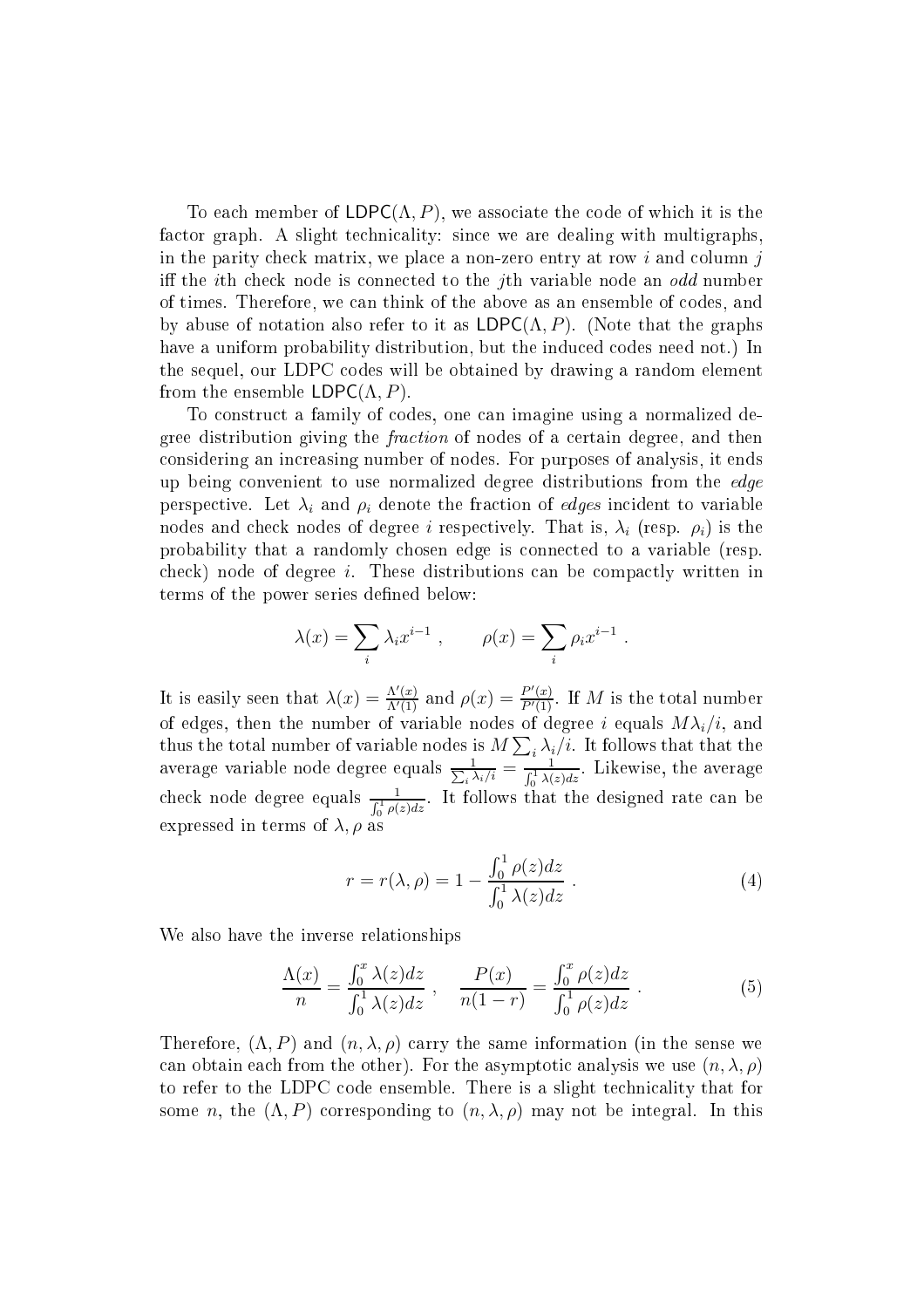ase, rounding the individual node distributions to the losest integer has negligible effect on the asymptotic performance of decoder or the rate, and so this annoyan
e may be safely ignored.

The degree distributions  $\lambda$ ,  $\rho$  play a prominent role in the line of work. and the performance of the decoder is analyzed and quantified in terms of these.

# 6.3 Con
entration around average performan
e

Given a degree distribution pair  $(\lambda, \rho)$  and a block length n, the goal is to mimic Gallager's program (outlined in Section [5.1\)](#page-11-1), using a factor graph with degree distribution  $(\lambda, \rho)$  in place of a  $(d_v, d_c)$ -regular factor graph. However, the task of onstru
ting expli
it large girth graphs obeying pre
ise irregular degree distributions seems extremely difficult. Therefore, a key difference is to give up on expli
itness, and rather sample an element from the ensemble  $LDPC(n, \lambda, \rho)$ , which can be done easily as mentioned above.

It is not very difficult to show that a random code drawn from the ensemble will have the needed girth (and thus be tree-like in a lo
al neighborhood of every edge/vertex) with high probability; see for instance [\[23,](#page-36-4) Appendix A]. A more delicate issue is the following: For the irregular case the neighborhood trees out of different nodes have a variety of different possible structures, and thus analyzing the behavior of the decoder on a specific factor graph (after it has been sampled, even onditioning on it having large girth) seems hopeless. What is feasible, however, is to analyze the *average* behavior of the decoder (such as the expected fraction, say  $P_n^{(\lambda,\rho)}(\ell)$ , of erroneous variable-to-check messages in the  $\ell$ 'th iteration) taken over all instances of the code drawn from the ensemble  $LDPC(n, \lambda, \rho)$  and the realization of the channel noise. It can be shown that, as  $n \to \infty$ ,  $P_n^{(\lambda,\rho)}(\ell)$  converges to a certain quantity  $P_{\mathcal{T}}^{(\lambda,\rho)}(\ell)$ , which is defined as the probability (taken over both choice of the  $\frac{1}{2}$  (c), where is allowed as the probability (there are a find the  $\ell$ 'th iteration along an edge  $(v, c)$  assuming that the depth  $2\ell$  neighborhood out of v is a tree.

In order to define the probability  $P_{\mathcal{T}}^{(\lambda,\rho)}$  $\mathcal{T}^{(\lambda,\rho)}(\ell)$  more precisely, one uses a "tree ensemble"  $\mathcal{T}_{\ell}(\lambda,\rho)$  defined inductively as follows.  $\mathcal{T}_{0}(\lambda,\rho)$  consists of the trivial tree consisting of just a root variable node. For  $\ell > 1$ , to sample from  $\mathcal{T}_{\ell}(\lambda,\rho)$ , first sample an element from  $\mathcal{T}_{\ell-1}(\lambda,\rho)$ . Next for each variable leaf node (independently), with probability  $\lambda_{i+1}$  attach i check node children. Finally, for each of the new check leaf nodes, independently attach i variable node children with probability  $\rho_{i+1}$ . The quantity  $P_{\mathcal{T}}^{(\lambda,\rho)}$  $\mathcal{T}^{(\lambda,\rho)}(\ell)$  is then formally defined as the probability that the outgoing message from the root node of a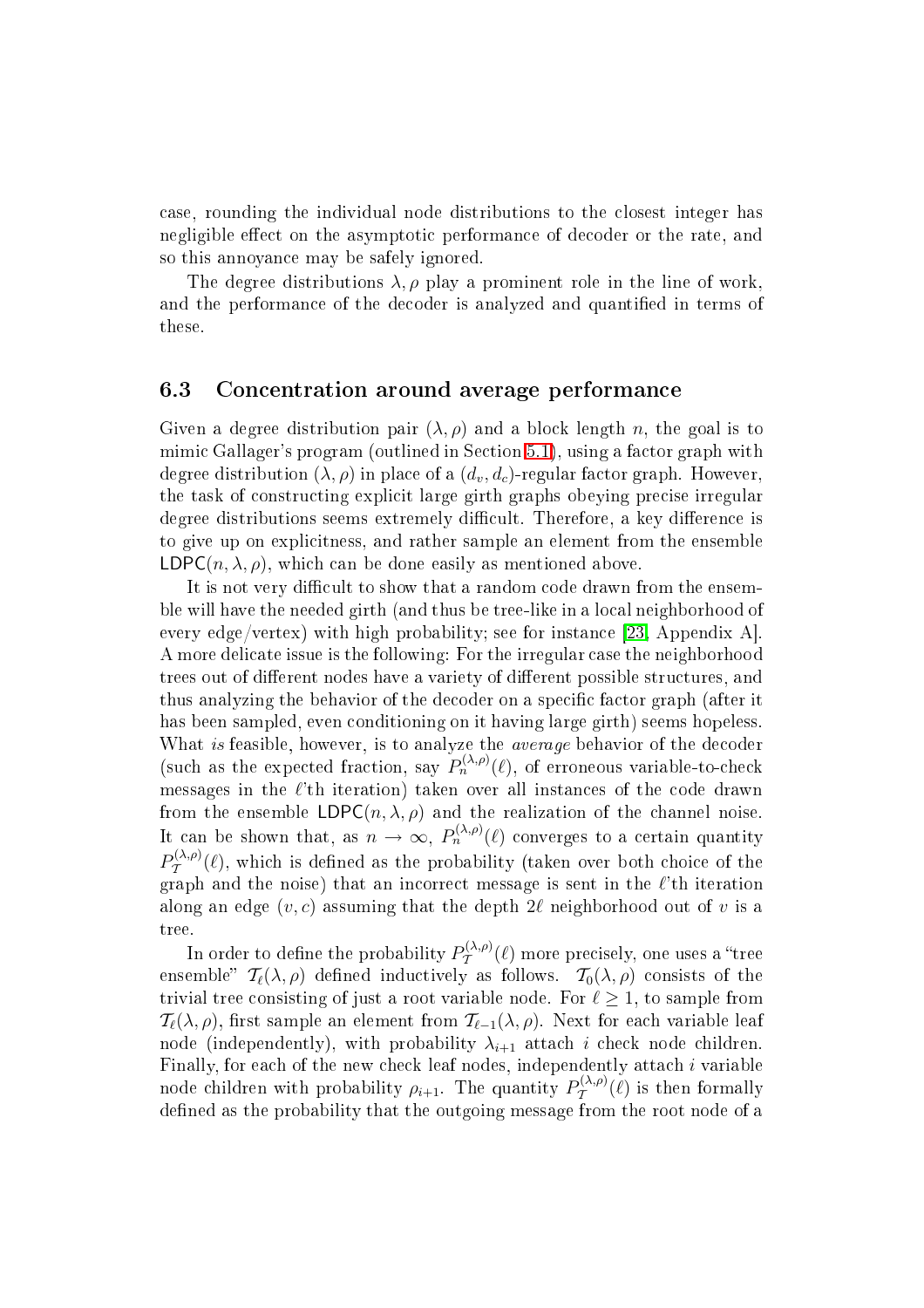sample T from  $\mathcal{T}_{\ell}(\lambda, \rho)$  is incorrect, assuming the variable nodes are initially labeled with 1 and then the hannel noise a
ts on them independently (the probability is thus both over the hannel noise and the hoi
e of the sample T from  $T_{\ell}(\lambda, \rho)$ ).

The convergence of  $P_n^{(\lambda,\rho)}(\ell)$  to  $P_{\mathcal{T}}^{(\lambda,\rho)}$  $\mathcal{T}^{(\lambda,\rho)}(\ell)$  is a simple consequence of the fact that, for a random choice of the factor graph from  $LDPC(n, \lambda, \rho)$ , the depth  $2\ell$  neighborhood of an edge is tree-like with probability tending to 1 as n gets larger (for more details, see  $[23, Thm. 2]$  $[23, Thm. 2]$ ).

The quantity  $P_T^{(\lambda,\rho)}(\ell)$  for the case of trees is easily computed, similar to the case of regular graphs, by a recursive procedure. One can then determine the threshold channel parameter for which  $P_{\mathcal{T}}^{(\lambda,\rho)}(\ell) \to 0$  as  $\ell \to \infty$ .

 $\overline{1}$ However, this only analyzed the average behavior of the ensemble of odes. What we would like is for a random ode drawn from the ensemble LDPC $(n, \lambda, \rho)$  to concentrate around the average behavior with high probability. This would mean that almost all odes behave alike and thus the individual behavior of almost all odes is hara
terized by the average behavior of the ensemble (which can be computed as outlined above). A major success of this theory is that such a concentration phenomenon indeed holds, as shown in  $[17]$  and later extended to a large class of channels in  $[23]$ . The proof uses martingale arguments where the edges of the fa
tor graph and then the inputs to the de
oder are revealed one by one. We refrain from presenting the details here and point the reader to  $[17, Thm. 1]$  $[17, Thm. 1]$  and  $[23, Thm. 1]$  $[23, Thm. 1]$ 2 (the result is proved for regular ensembles in these works but extends to irregular ensembles as long as the degrees in the graph are bounded).

In summary, it suffices to analyze and bound  $P_{\mathcal{T}}^{(\lambda,\rho)}$  $\mathcal{T}^{(A,\rho)}(\ell)$ , and if this tends to 0 as  $\ell \to \infty$ , then in the limit of a large number of decoding iterations, for almost all codes in the ensemble, the actual bit error probability of the decoder tends to zero for large enough block lengths.

Order of limits: A remark on the order of the limits might be in order. The proposed style of analysis aims to determine the threshold hannel parameter for which  $\lim_{\ell \to \infty} \lim_{n \to \infty} E[P_n^{(\lambda,\rho)}(\ell)] = 0$ . That is, we first fix the number of iterations and determine the limiting performan
e of an ensemble as the block length tends to infinity, and then let the number of iterations tend to infinity. Exchanging the order of limits gives us the quantity  $\lim_{\ell\to\infty}\lim_{n\to\infty}E[P_n^{(\lambda,\rho)}(\ell)].$  It is this limit that corresponds to the more typical scenario in practice where for each fixed block length, we let the iterative de
oder run until no further progress is a
hieved. We are then interested in the limiting performance as the block length tends to infinity. For the BEC, it has been shown that for both the orders of taking limits, we get the same threshold [\[25,](#page-36-1) Sec. 2.9.8]. Based on empirical observations, the same has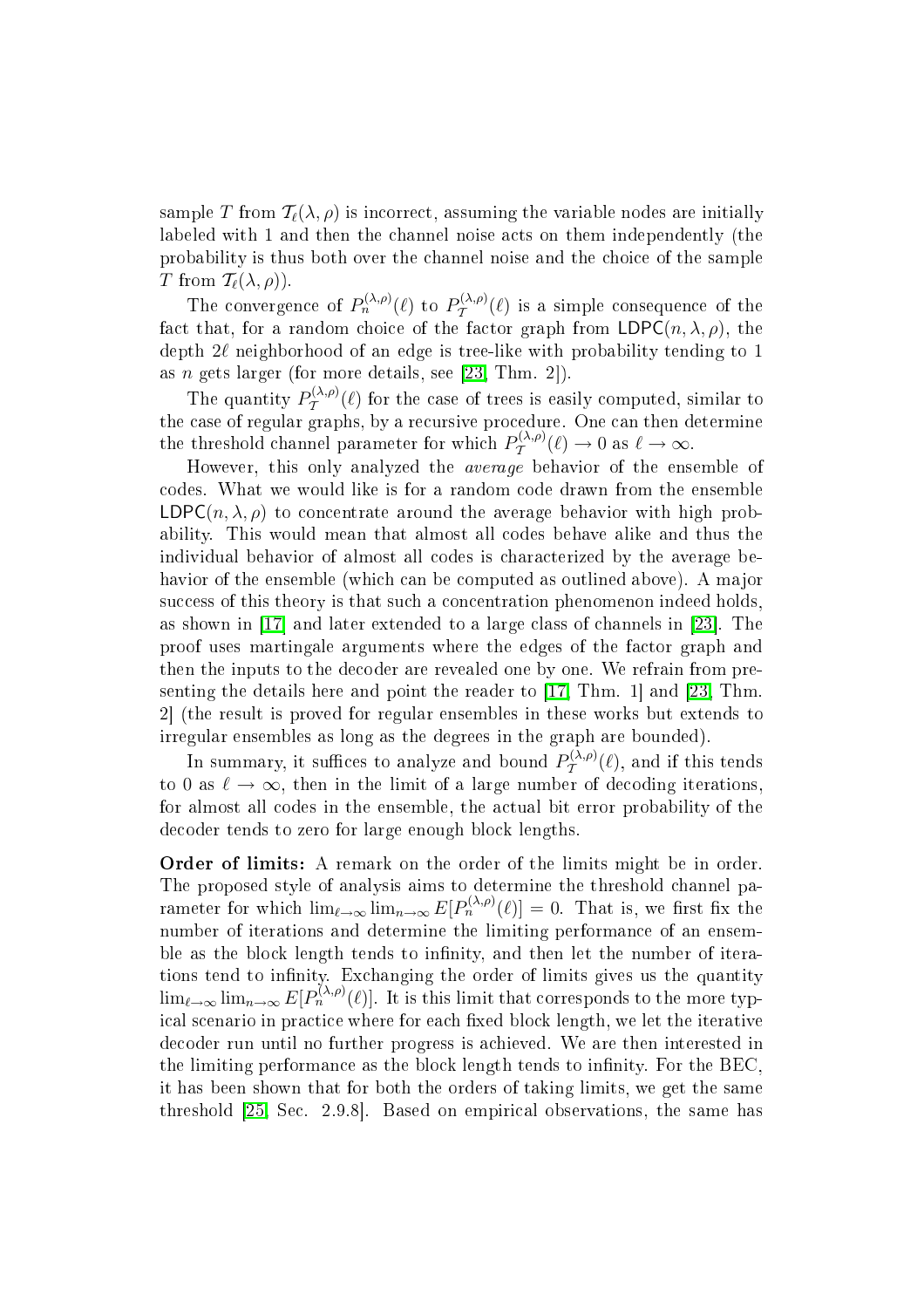been onje
tured for hannels su
h as the BSC, but a proof of this seems to be out of sight.

# 6.4 Analysis of average performan
e for the BEC

We now turn to analyzing the average behavior of the ensemble  $LDPC(n, \lambda, \rho)$ under message-passing de
oding on the BEC. (The algorithm for regular odes from Se
tion [5.2](#page-13-0) extends to irregular odes in the obvious fashion the message maps are the same except the maps at different nodes will have different number of arguments.)

<span id="page-27-0"></span>Lemma 5 (Performance of tree ensemble channel on BEC). Consider a degree distribution pair  $(\lambda, \rho)$  and a real number  $0 < \alpha < 1$ . Define  $x_0 = \alpha$ and for  $\ell \geq 1$ ,

$$
x_{\ell} = \alpha \lambda (1 - \rho (1 - x_{\ell-1})) \tag{6}
$$

Then, for the BEC with erasure probability  $\alpha$ , for every  $\ell > 1$ , we have  $P_{\mathcal{T}}^{(\lambda,\rho)}$  $T^{(\lambda,\rho)}(\ell)=x_{\ell}.$ 

Proof. The proof follows along the lines of the re
ursion [\(1\)](#page-14-0) that we established for the regular case. The case  $\ell = 0$  is clear since the initial variable-tohe
k message equals the re
eived value whi
h equals an erasure with probability  $\alpha$ . Assume that for  $0 \leq i < \ell$ ,  $P_{\mathcal{T}}^{(\lambda,\rho)}(i) = x_i$ . In the  $\ell$ 'th it- $\frac{1}{\sqrt{2}}$  and  $\frac{1}{\sqrt{2}}$  and  $\frac{1}{\sqrt{2}}$  and  $\frac{1}{\sqrt{2}}$  and  $\frac{1}{\sqrt{2}}$  and  $\frac{1}{\sqrt{2}}$  and  $\frac{1}{\sqrt{2}}$  and  $\frac{1}{\sqrt{2}}$  and  $\frac{1}{\sqrt{2}}$  and  $\frac{1}{\sqrt{2}}$  and  $\frac{1}{\sqrt{2}}$  and  $\frac{1}{\sqrt{2}}$  and  $\frac{1}{\sqrt{2}}$  and erasure message if any of the  $(i-1)$  incoming messages is an erasure, an event that occurs with probability  $1 - (1 - x_{\ell-1})^{i-1}$  (since the incoming messages are independent and each is an erasure with probability  $x_{\ell-1}$  by induction). Since the edge has probability  $\rho_i$  to be connected to a check node of degree i. the erasure probability of a check-to-variable message in the  $\ell$ 'th iteration for a randomly chosen edge is equal to  $\sum_i \rho_i (1 - (1 - x_{\ell-1})^{i-1}) = 1 - \rho(1 - x_{\ell-1}).$ Now consider a variable-to-check message in the  $\ell$ 'th iteration sent by a variable node of degree  $i$ . This is an erasure iff the node was originally erased and each of the  $(i - 1)$  incoming messages are erasures. Thus it is an erasure with probability  $\alpha(1 - \rho(1 - x_{\ell-1}))^{i-1}$ . Averaging over the edge degree distribution  $\lambda(\cdot)$ , we have  $P_{\mathcal{T}}^{(\lambda,\rho)}(\ell) = \alpha\lambda(1 - \rho(1 - x_{\ell-1})) = x_{\ell}$ .  $T^{(\lambda,\rho)}(\ell) = \alpha \lambda (1 - \rho(1 - x_{\ell-1})) = x_{\ell}.$ 

<span id="page-27-1"></span>The following lemma yields the threshold erasure probability for a given degree distribution pair  $(\lambda, \rho)$ . The proof is identical to Lemma [2](#page-15-0) — we simply use the recursion  $(6)$  in place of  $(1)$ . Note that Lemma [2](#page-15-0) is a special case when  $\lambda(z) = z^{d_v - 1}$  and  $\rho(z) = z^{d_c - 1}$ .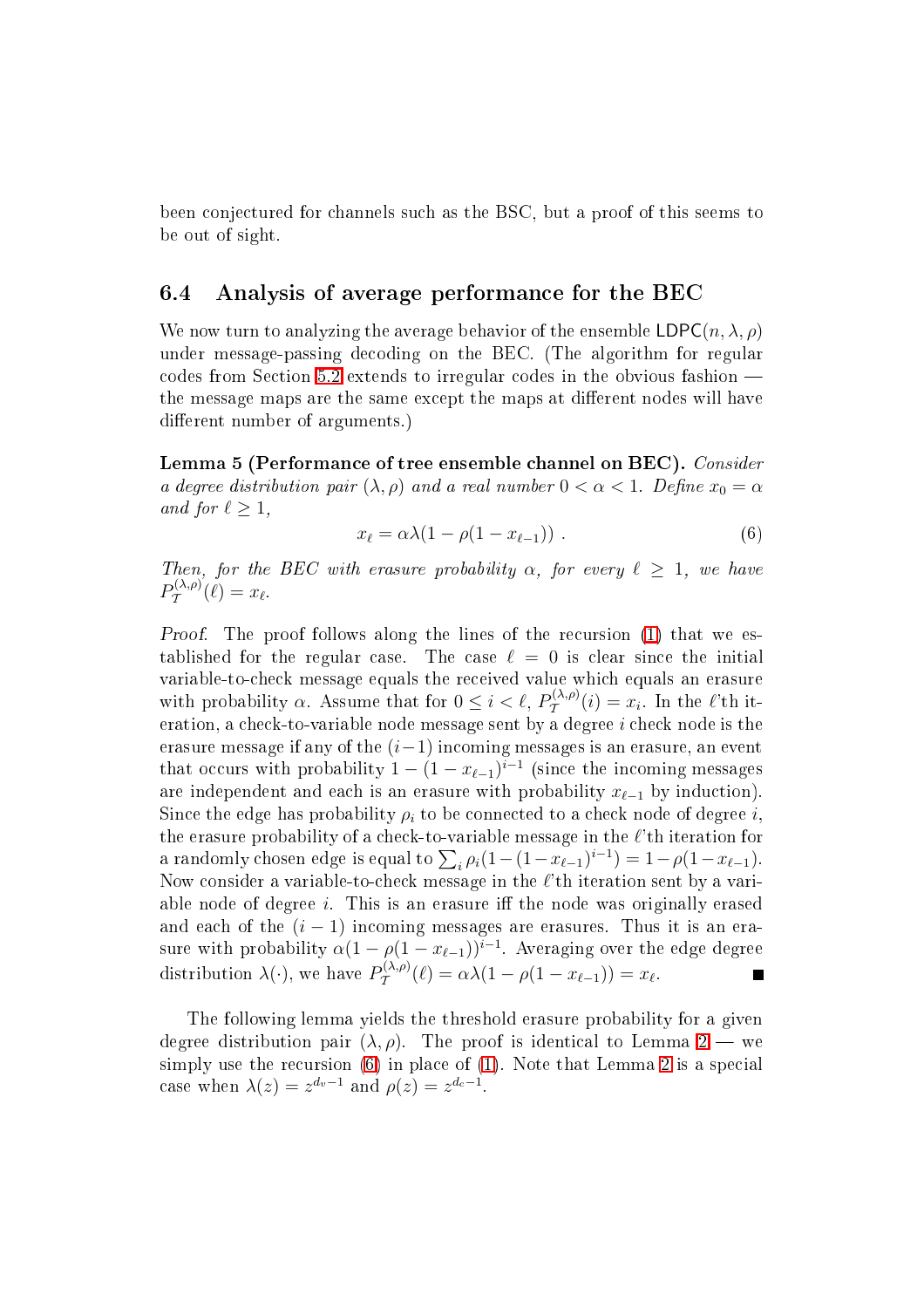**Lemma 6.** For the BEC, the threshold erasure probability  $\alpha^{\text{MP}}(\lambda, \rho)$  below which the above iterative message passing algorithm leads to vanishing biterasure probability as the number of iterations grows is given by

$$
\alpha^{\text{MP}}(\lambda, \rho) = \min_{x \in [0,1]} \frac{x}{\lambda(1 - \rho(1 - x))} \ . \tag{7}
$$

## 6.5 Capa
ity a
hieving distributions for the BEC

Having analyzed the performan
e possible on the BEC for a given degree distribution pair  $(\lambda, \rho)$ , we now turn to the question of what pairs  $(\lambda, \rho)$ , if any, have a threshold approaching capacity. Recalling the designed rate from [\(4\)](#page-24-0), the goal is to find  $(\lambda, \rho)$  for which  $\alpha^{\text{MP}}(\lambda, \rho) \approx \frac{\int_0^1 \rho(z) dz}{\int_0^1 \lambda(z) dz}$  $\int_0^1 \lambda(z) dz$ 

We now discuss a recipe for constructing such degree distributions, as discussed in  $[20]$  and  $[25, Sec. 2.9.11]$  $[25, Sec. 2.9.11]$  (we follow the latter description closely). In the following we use parameters  $\theta > 0$  and a positive integer N that will be fixed later. Let  $D$  be the space of non-zero functions  $h : [0,1) \to \mathbb{R}^+$ which are analytic around zero with a Taylor series expansion comprising of non-negative coefficients. Pick functions  $\hat{\lambda}_{\theta}(x) \in \mathcal{D}$  and  $\rho_{\theta}(x) \in \mathcal{D}$  that satisfy  $\rho_{\theta}(1) = 1$  and

<span id="page-28-0"></span>
$$
\hat{\lambda}_{\theta}(1 - \rho_{\theta}(1 - x)) = x , \quad \forall x \in [0, 1) . \tag{8}
$$

Here are two example choices of such functions:

1. Heavy-Tail Poisson Distribution [16], dubbed "Tornado sequence" in the literature. Here we take

$$
\hat{\lambda}_{\theta}(x) = \frac{-\ln(1-x)}{\theta} = \frac{1}{\theta} \sum_{i=1}^{\infty} \frac{x^i}{i}, \text{ and}
$$

$$
\rho_{\theta}(x) = e^{\theta(x-1)} = e^{-\theta} \sum_{i=0}^{\infty} \frac{\theta^i x^i}{i!}.
$$

2. Check-concentrated degree distribution [28]. Here for  $\theta \in (0,1)$  so that  $1/\theta$  is an integer, we take

$$
\hat{\lambda}_{\theta}(x) = 1 - (1 - x)^{\theta} = \sum_{i=1}^{\infty} {\theta \choose i} (-1)^{i-1} x^{i} , \text{ and}
$$
  

$$
\rho_{\theta}(x) = x^{1/\theta} .
$$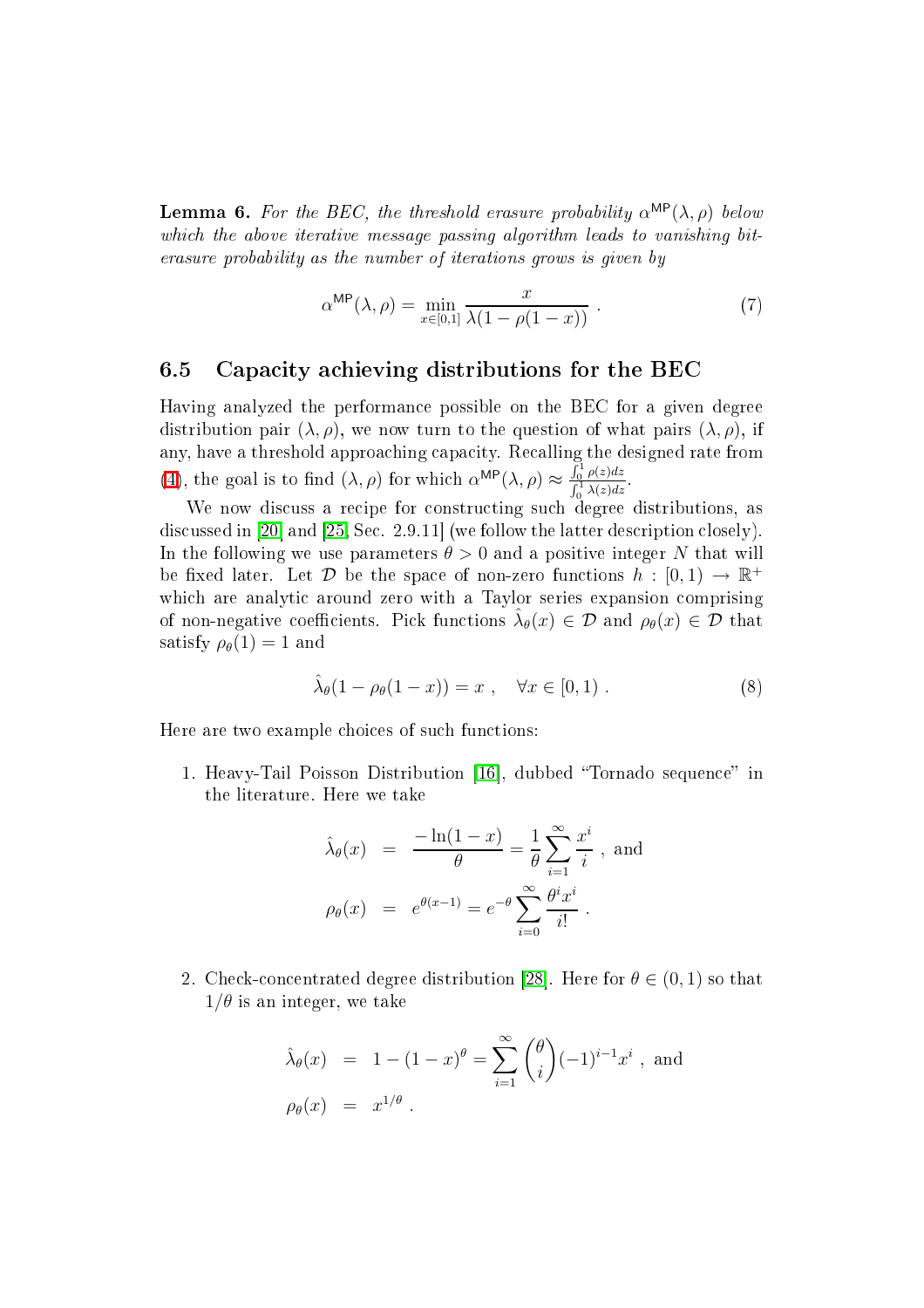${\rm Let\,} \hat{\lambda}_{\theta}^{(N)}$  $\theta_\theta^{(N)}(x)$  be the function consisting of the first  $N$  terms (up to the  $x^{N-1}$ term) of the Taylor series expansion of  $\hat{\lambda}_{\theta}(x)$  around zero, and define the normalized function  $\lambda_{\theta}^{(N)}$  $\overset{(N)}{\theta}(x) = \frac{\hat{\lambda}_{\theta}^{(N)}(x)}{\hat{\lambda}^{(N)}(1)}$  $\frac{\hat{\lambda}^{(N)}_{\theta}(x)}{\hat{\lambda}^{(N)}_{\theta}(1)}$  (for large enough  $N, \ \hat{\lambda}^{(N)}_{\theta}$ so this polynomial has positive coefficients). For suitable parameters  $N, \theta$ ,  $\theta^{(N)}(1) > 0$ , and the pair  $(\lambda_\theta^{(N)})$  $\theta_{\theta}^{(N)}, \rho_{\theta}$ ) will be our candidate degree distribution pair.<sup>[10](#page-29-0)</sup> The nonnegativity of the Taylor series coefficients of  $\hat{\lambda}_{\theta}(x)$  implies that for  $x \in [0,1]$ ,  $\hat{\lambda}_{\theta}(x) \geq \lambda_{\theta}^{(N)}$  $\theta_{\theta}^{(N)}(x)$ , which together with [\(8\)](#page-28-0) gives

$$
x = \hat{\lambda}_{\theta}(1 - \rho_{\theta}(1 - x)) \ge \hat{\lambda}_{\theta}^{(N)}(1 - \rho_{\theta}(1 - x)) = \hat{\lambda}_{\theta}^{(N)}(1)\lambda_{\theta}^{(N)}(1 - \rho_{\theta}(1 - x)) .
$$

By the characterization of the threshold in Lemma [6,](#page-27-1) it follows that  $\alpha^{\mathsf{MP}}(\lambda_{\theta}^{(N)}% )$  $\hat{\theta}_{\theta}^{(N)}, \rho_{\theta}$ )  $\geq \hat{\lambda}_{\theta}^{(N)}$  $\theta_{\theta}^{(N)}(1)$ . Note that the designed rate equals

$$
r = r(\lambda_{\theta}^{(N)}, \rho_{\theta}) = 1 - \frac{\int_0^1 \rho_{\theta}(z) dz}{\int_0^1 \lambda_{\theta}^{(N)}(z) dz} = 1 - \hat{\lambda}_{\theta}^{(N)}(1) \frac{\int_0^1 \rho_{\theta}(z) dz}{\int_0^1 \hat{\lambda}_{\theta}^{(N)}(z) dz}.
$$

Therefore, given a target erasure probability  $\alpha$ , to communicate at rates close to capacity  $1 - \alpha$ , the functions  $\hat{\lambda}_{\theta}^{(N)}$  and  $\rho_{\theta}$  must satisfy

$$
\hat{\lambda}_{\theta}^{(N)}(1) \approx \alpha \quad \text{and } \frac{\int_0^1 \rho_{\theta}(z) dz}{\int_0^1 \hat{\lambda}_{\theta}^{(N)}(z) dz} \to 1 \text{ as } N \to \infty . \tag{9}
$$

For example, for the Tornado sequence,  $\hat{\lambda}_{\theta}^{(N)}$  $\frac{d^{(N)}}{d^{(N)}}(1) \:=\: \frac{1}{\theta} \sum_{i=1}^{N-1}$  $\frac{1}{i} = \frac{H(N-1)}{\theta}$ where H(m) is the Harmonic function. Hence, picking  $\theta = \frac{H(N-1)}{\alpha}$  ensures that the threshold is at least  $\alpha$ . We have  $\int_0^1 \hat{\lambda}_{\theta}^{(N)}$  $\frac{d^{(N)}}{\theta}(z)dz = \frac{1}{\theta}$  $\frac{1}{\theta} \sum_{i=1}^{N-1}$  $\frac{1}{i(i+1)} =$  $\frac{N-1}{\theta N}$ , and  $\int_0^1 \rho_\theta(z) dz = \frac{1-e^{-\theta}}{\theta}$  $\frac{e^{-\theta}}{\theta}$ . Therefore,  $\frac{\int_0^1 \rho_{\theta}(z) dz}{\int_{c_1}^1 \hat{\lambda}^{(N)}(z) dz}$  $\frac{\int_0^1 \rho_\theta(z) dz}{\int_0^1 \hat{\lambda}_{\theta}^{(N)}(z) dz} = (1 - e^{-\mathsf{H}(N-1)/\alpha})(1 1/N$   $\rightarrow$  1 as  $N \rightarrow \infty$ , as desired. Thus the degree distribution pair is explicitly given by

$$
\lambda^{(N)}(x) = \frac{1}{\mathsf{H}(N-1)} \sum_{i=1}^{N-1} \frac{x^i}{i} , \quad \rho^{(N)}(x) = e^{\frac{\mathsf{H}(N-1)}{\alpha}(x-1)} .
$$

Note that picking  $N \approx 1/\varepsilon$  yields a rate  $(1-\varepsilon)\alpha$  for reliable communication on BEC<sub>α</sub>. The average variable node degree equals  $\frac{1}{\int_0^1 \lambda^{(N)}(z)dz} \approx$  $H(N-1) \approx \ln N$ . Therefore, we conclude that we achieve a rate within a multiplicative factor  $(1 - \varepsilon)$  of capacity with decoding complexity  $O(n \log(1/\varepsilon))$ .

<span id="page-29-0"></span><sup>&</sup>lt;sup>10</sup>If the power series expansion of  $\rho_{\theta}(x)$  is infinite, one can truncate it at a sufficiently high term and claimed bound on threshold still applies. Of course for the checkon
entrated distribution, this is not an issue!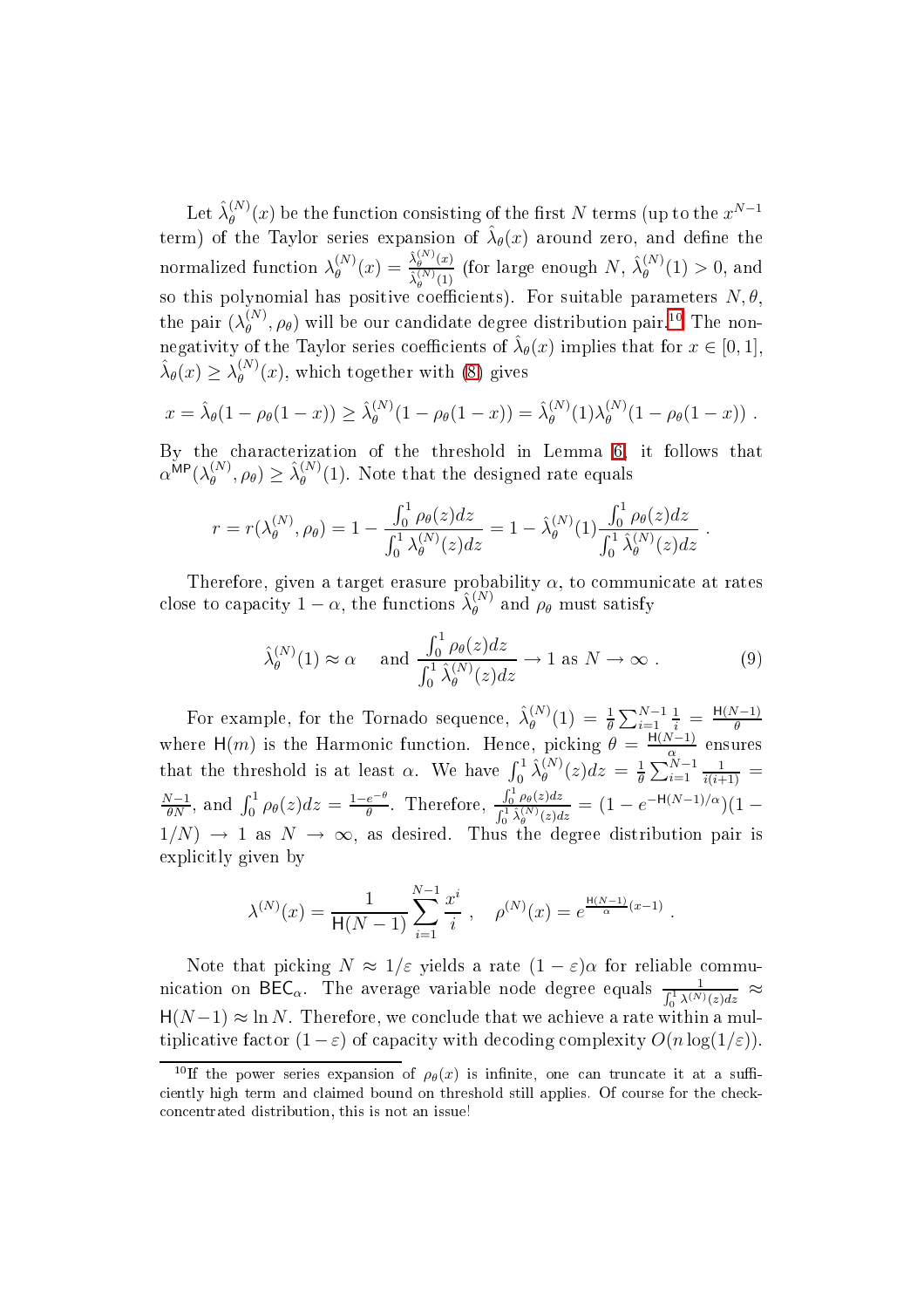$\alpha^{MP}(\lambda_{\theta}^{(N)}, \rho_{\theta}) \geq \alpha$  and a rate  $r \geq (1-\varepsilon)\alpha$ , then it turns out that the  $\left( \begin{array}{c} \n\mu^{(N)}, \rho_{\theta} \n\end{array} \right) \geq \alpha$  and a rate  $r \geq (1-\varepsilon)\alpha$ , then it turns out that the choice  $N \approx 1/\varepsilon$  and  $1/\theta = \lceil \frac{\ln N}{-\ln(1-\varepsilon)} \rceil$  $\frac{1}{\frac{1}{2}-\ln(1-\alpha)}$  works. In particular, this means that the factor graph has at most  $O(n \log(1/\varepsilon))$  edges, and hence the "Peeling" decoder" will again run in  $O(n \log(1/\varepsilon))$  time.

One might wonder that among the various capacity achieving degree distributions that might exist for the BEC, which one is the "best" choice? It turns out that in order to achieve a fraction  $(1 - \varepsilon)$  of capacity, the average degree of the factor graph has to be  $\Omega(\ln(1/\varepsilon))$ . This is shown in [26] using a variant of Gallager's argument for lower bounding the gap to capacity of LDPC codes. In fact, rather precise lower bounds on the sparsity of the factor graph are known, and the he
kon
entrated distribution is optimal in the sense that it matches these bounds very closely; see  $[26]$  for the detailed al
ulations.

In light of the above, it might seem that check-concentrated distributions are the final word in terms of the performance-complexity trade-off. While this is true in this framework of de
oding LDPC odes, it turns out by using more complicated graph based codes, called Irregular Repeat-Accumulate Codes, even better trade-offs are possible [21]. We will briefly return to this aspe
t in Se
tion [7.](#page-31-0)

# 6.6 Extensions to hannels with errors

Spurred by the remarkable success of  $[16]$  in achieving capacity of the BEC. Luby *et al* [17] investigated the performance of irregular LDPC codes for the BSC.

In particular, they considered the natural extension of Gallager's Algorithm B to irregular graphs, where in iteration  $i$ , a variable node of degree j uses a threshold  $b_{i,j}$  for flipping its value. Applying essentially the same arguments as in Section [5.3.2,](#page-17-0) but accounting for the degree distributions, one gets the following recurrence for the expected fraction  $p_{\ell}$  of incorrect variable-to-check messages in the  $\ell$ 'th iteration:

$$
p_{i+1} = p_0 - p_0 \sum_{j=1}^{d_v^{\text{max}}} \sum_{t=b_{i+1,j}}^{j} {j-1 \choose t} \left(\frac{1+\rho(1-2p_i)}{2}\right)^t \left(\frac{1-\rho(1-2p_i)}{2}\right)^{j-1-t}
$$
  
+ 
$$
(1-p_0) \sum_{j=1}^{d_v^{\text{max}}} \sum_{t=b_{i+1,j}}^{j} {j-1 \choose t} \left(\frac{1+\rho(1-2p_i)}{2}\right)^{j-1-t} \left(\frac{1-\rho(1-2p_i)}{2}\right)^t
$$

As with the regular case, the cut-off value  $b_{i+1,j}$  can then be chosen to mini-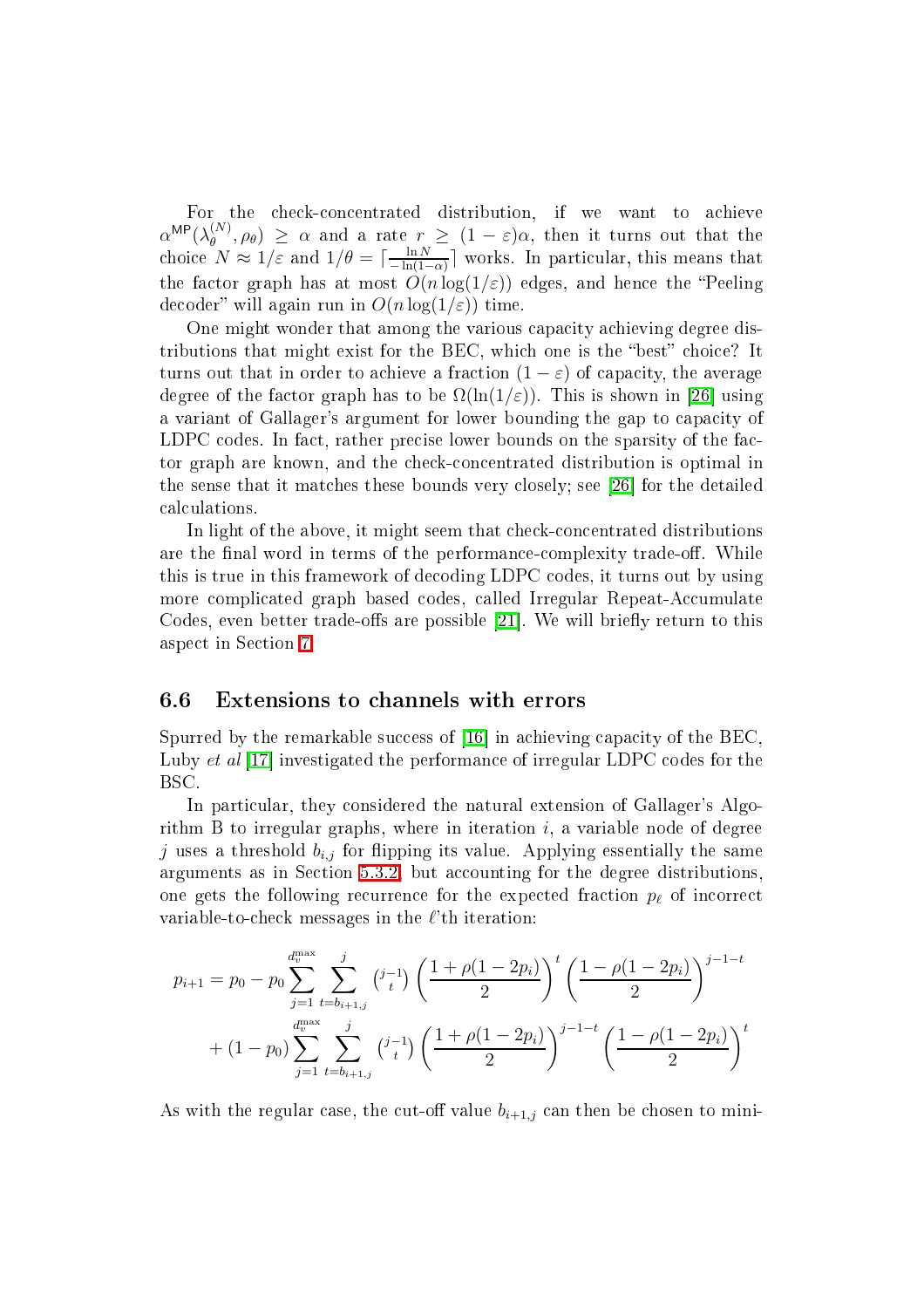mize the value of  $p_{i+1}$ , which is given by the smallest integer for which

$$
\frac{1-p_0}{p_0} \le \left(\frac{1+\rho(1-2p_i)}{1-\rho(1-2p_i)}\right)^{2b_{i+1,j}-j+1}
$$

.

Note that  $2b_{i+1,j} - j + 1 = b_{i+1,j} - (j-1-b_{i+1,j})$  equals the difference between the number of he
k nodes that agree in the majority and the number that agree in the minority. Therefore, a variable node's decision in each iteration depends on whether this difference is above a certain threshold, regardless of its degree.

Based on this, the authors of [17] develop a linear programming approach to find a good  $\lambda$  given a distribution  $\rho$ , and use this to construct some good degree distributions. Then using the above recurrence they estimate the theoreti
ally a
hievable threshold rossover probability. Following the development of the density evolution algorithm to tra
k the performan
e of belief propagation decoding [23], the authors of [22] used optimization techniques to find good irregular degree distributions for belief propagation decoding. The BIAWGN channel was the primary focus in [22], but the authors also list a few examples that demonstrate the promise of the te
hniques for other channels. In particular, for the BSC with rate  $1/2$ , they report a degree distribution pair with maximum variable node degree 75 and check-node distribution  $\rho(x) = 0.25x^9 + 0.75x^{10}$  for which the computed threshold is 0.106, which is quite close to the Shannon capacity limit 0.11. The techniques were further refined and codes with rate 1/2 and a threshold of  $\sigma^* \approx 0.9781$  (whose SNR is within  $0.0045$  dB of capacity) were reported for the BIAWGN in [3] — these codes use only two different check node degrees  $j, j + 1$  for some integer  $j \geq 2$ .

# <span id="page-31-0"></span>7 Linear en
oding time and Repeat-Accumulate Codes

The linear decoding complexity of LDPC codes is one of their attractive features. Being linear codes, they generically admit quadratic time encoding. In this section, we briefly discuss how the encoding complexity can be improved, and give pointers to where results in this vein an be found in more detail.

The original Tornado codes paper [16] achieved linear time encoding using a cascade of several low-density generator matrix (LDGM) codes. In LDGM codes, the "factor" graph is actually used to compute actual check bits from the k message bits (instead of specifying parity checks that the codeword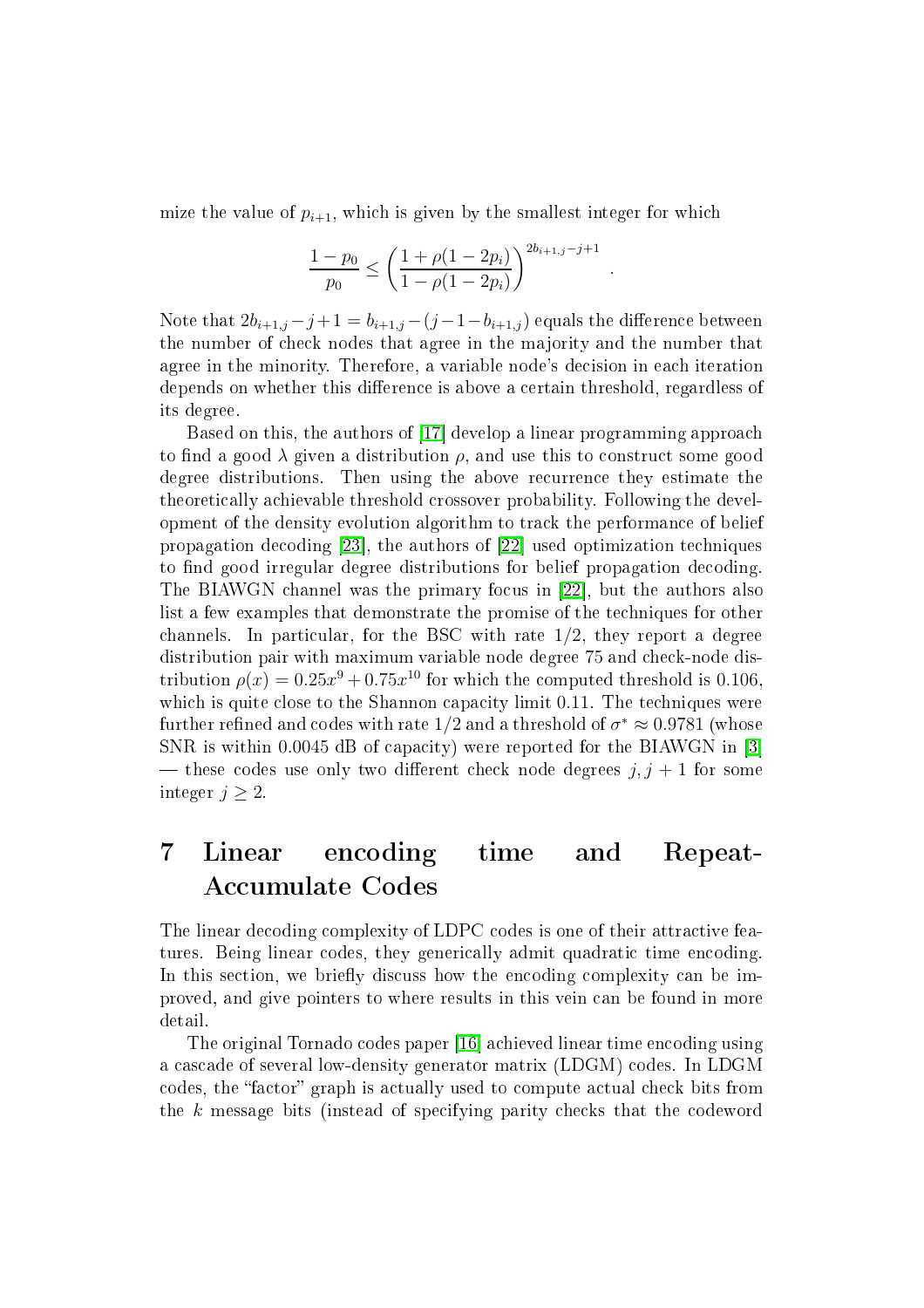bits must obey). Due to the sparse nature of the graph, the check bits can be computed in linear time. These check bits are then used as message bits for the next layer, and so on, till the number of check bits becomes  $O(\sqrt{k})$ . These final set of check bits are encoded using a quadratic time encodable linear ode.

We now mention an alternate approach to achieve linear time encoding for LDPC codes themselves (and not a cascaded variant as in [16]), based on finding a sparse parity check matrix with additional nice properties. Let  $H \in \mathbb{F}_2^{m \times n}$  be the parity check matrix of an LDPC code of dimension  $n - m$ . By means of row and column operations, we can convert  $H$  into a form H where the last  $m$  columns are linearly independent, and moreover the  $m \times m$  submatrix consisting of the last m columns is lower triangular (with 1's on the diagonal). Using  $H$ , it is a simple matter of "back-substitution" to compute the m parity bits corresponding to the  $n-m$  information bits (the encoding is *systematic*). The complexity of this encoding is governed by the number of 1's in  $H$ . In general, however, when we begin with a sparse  $H$ , the resulting matrix H is no longer sparse. In a beautiful paper [24], Richardson and Urbanke propose finding an "approximate" lower triangulation of the parity he
k matrix that is still sparse. The idea is to make the top right  $(m - g) \times (m - g)$  corner of the matrix lower triangular for some small "gap" parameter g. The encoding can be done in  $O(n + g^2)$  time, which is linear if  $g = O(\sqrt{n})$ . Remarkably, for several distribution pairs  $(\lambda, \rho)$ , including all the optimized ones listed in [22], it is shown in [24] that, with high probability over the choice of the code from the ensemble  $LDPC(n, \lambda, \rho)$ , a gap of  $O(\sqrt{n})$ can in fact be achieved, thus leading to linear encoding complexity!

Yet another approach to achieve linear encoding complexity that we would like to focus on (as it has some additional applications), is to use Irregular Repeat-Accumulate (IRA) codes. IRA codes were introduced by Jin, Khandekar and McEliece in [15], by generalizing the notion of Repeat-Accumulate codes from [4] in conjunction with ideas from the study of irregular LDPC odes.

IRA codes are defined as follows. Let  $(\lambda, \rho)$  be a degree distribution pair. Pick a random bipartite graph G with k *information* nodes on left (with a fraction  $\lambda_i$  of the edges being incident on information nodes of degree i), and  $n > k$  check nodes on the right (with a fraction  $\rho_i$  of the edges incident being incident on check nodes of degree  $i$ ). Actually, it turns out that one can pick the graph to be regular on the check node side and still achieve capacity, so we can even restrict ourselves to check-degree distributions given by  $\rho_a = 1$ for some integer  $a$ . Using  $G$ , the encoding of the IRA code (of dimension  $k$ and block length  $n)$  proceeds as follows: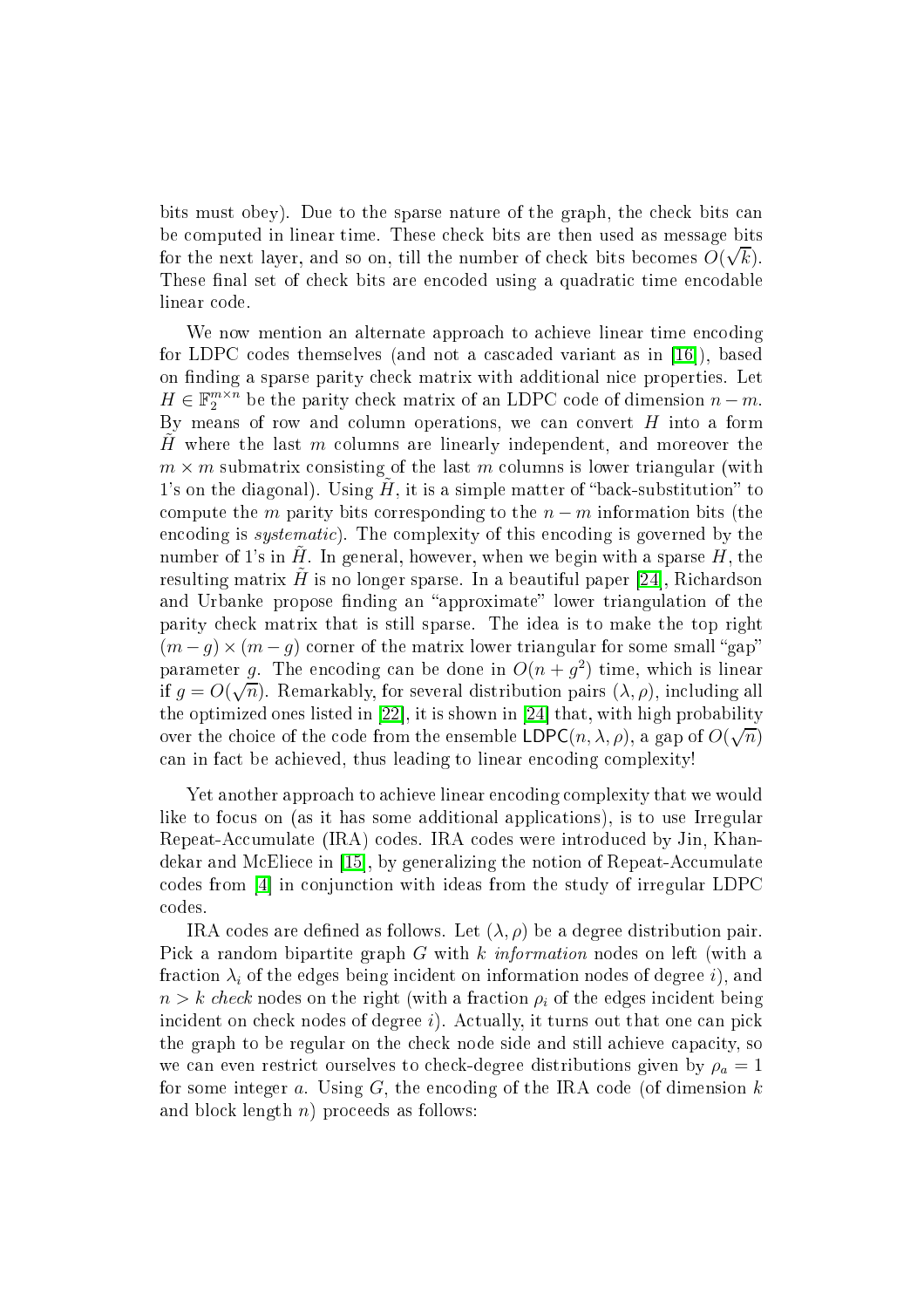- Place the k message bits on the k information nodes.
- For  $1 \leq i \leq n$ , at the *i*'th check node, compute the bit  $v_i \in \{1, -1\}$ which equals the parity (i.e., product, in  $\pm 1$  notation) of the message bits pla
ed on its neighbors.
- (Accumulation step) Output the codeword  $(w_1, w_2, \ldots, w_n)$  where  $w_j =$  $\prod_{i=1}^{j} v_i$ . In other words, we accumulate the parities of the prefixes of the bit sequence  $(v_1, v_2, \ldots, v_n)$ .

Note that the encoding takes  $O(n)$  time. Each of the check nodes has  $\text{constant}$  degree, and thus the  $v_i$ 's can be computed in linear time. The accumulation step can then be performed using additional  $O(n)$  operations.

It is not hard to show that the rate of the IRA code corresponding to a pair  $(\lambda, \rho)$  as defined above equals  $\frac{\int_0^1 \lambda(z) dz}{\int_0^1 \lambda(z) dz}$  $\int_0^1 \rho(z) dz$ 

A natural iterative de
oding algorithm for IRA odes is presented and analyzed in  $[4]$  (a description also appears in  $[21]$ ). The iterative algorithm uses a graphi
al model for message passing that in
ludes the above bipartite graph G connecting information nodes to check nodes, juxtaposed with another bipartite graph connecting the check nodes to n code nodes labeled  $x_1, x_2, \ldots, x_n$ . In this graph, which is intended to reflect the accumulation process, code node  $x_i$  for  $1 \leq i < n$  is connected to the *i*'th and  $(i + 1)$ 'th check nodes (ones where  $v_i, v_{i+1}$  are computed), and node  $x_n$  is connected to the check node where  $v_n$  is computed.

It is proved (see [\[21,](#page-36-10) Sec. 2]) that for the above non-systematic IRA codes, the iterative decoding on  $\text{BEC}_{\alpha}$  converges to vanishing bit-erasure probability as the block length  $n \to \infty$ , provided

<span id="page-33-1"></span>
$$
\lambda \left( 1 - \left[ \frac{1 - \alpha}{1 - \alpha R(1 - x)} \right]^2 \rho(1 - x) \right) < x \quad \forall x \in (0, 1] \,. \tag{10}
$$

In the above  $R(x) = \sum_{i=1}^{\infty} R_i x^i$  is the power series whose coefficient  $R_i$  equals the fraction of check nodes that are connected to i information nodes in  $G$ . Recalling [\(5\)](#page-24-1), we have  $R(x) = \frac{\int_0^x \rho(z) dz}{\int_0^1 \rho(z) dz}$  $\int_0^1 \rho(z) dz$ 

Using the above characterization, degree distribution pairs  $(\lambda, \rho)$  for IRA codes that achieve the capacity of the BEC have been found in  $[4, 27]$  $[4, 27]$ .<sup>11</sup>

<span id="page-33-0"></span><sup>&</sup>lt;sup>11</sup> Actually, these papers work with a *systematic* version of IRA where the codeword includes the message bits in addition to the accumulated check bits  $x_1, \ldots, x_n$ . Such systematic codes have rate equal to  $\left(1+\frac{\int_0^1 \rho(z)dz}{\int_0^1 \lambda(z)dz}\right)^{-1}$ , and the decoding success condition [\(10\)](#page-33-1) for them is slightly different, with a factor  $\alpha$  multiplying the  $\lambda(\cdot)$  term on the left hand side.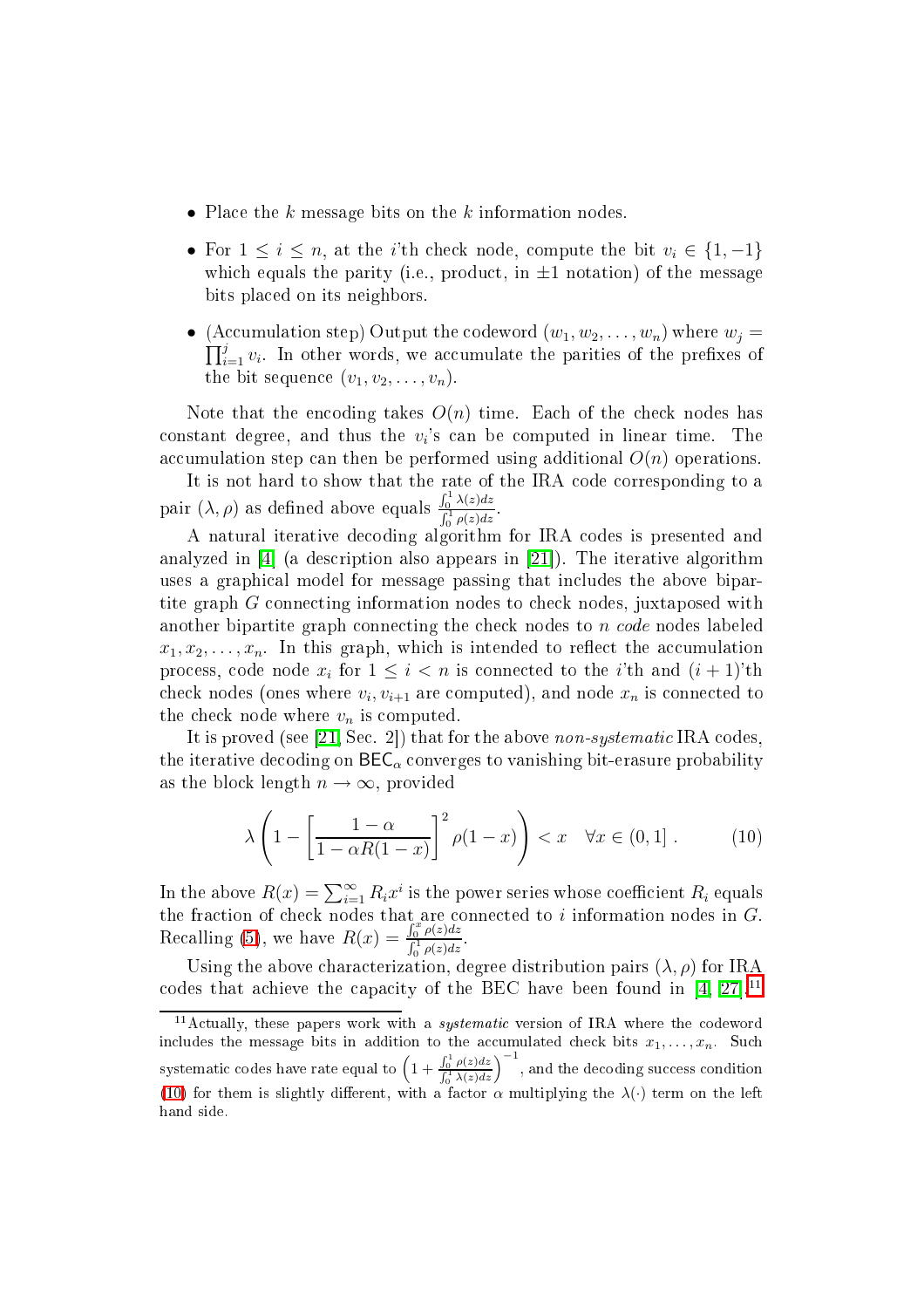In particular, we want to draw attention to the construction in [21] with  $\rho(x) = x^2$  $\rho(x) = x^2$  $\rho(x) = x^2$  that can achieve a rate of  $(1 - \varepsilon)(1 - \alpha)$ , i.e., within a  $(1 - \varepsilon)$ multiplicative factor of the capacity of the BEC, for  $\alpha \in [0, 0.95]$ .<sup>12</sup> Since  $\rho(x) = x^2$ , all check nodes are connected to exactly 3 information nodes. Together with the two code nodes they are connected to, each check node has degree 5 in the graphical model used for iterative decoding. The total number of edges in graphical model is thus  $5n$ , and this means that the complexity of the encoder as well as the "Peeling" implementation of the decoder is at most 5*n*. In other words, the complexity per codeword bit of encoding and decoding is bounded by an absolute constant, independent of the gap  $\varepsilon$  to capacity.

# 8 Summary

We have seen that LDPC codes together with natural message-passing algorithms onstitute a powerful approa
h for the hannel oding problem and to approach the capacity of a variety of channels. For the particularly simple binary erasure hannel, irregular LDPC odes with arefully tailored degree distributions an be used to ommuni
ate at rates arbitrarily lose to Shannon capacity. Despite the impressive strides in the asymptotic analysis of iterative de
oding of irregular LDPC odes, for all nontrivial hannels except for the BEC, it is still unknown if there exist sequences of degree distributions that an get arbitrarily lose to the Shannon limit. By optimizing degree distributions numerically and then computing their threshold (either using expli
it re
urren
es or using the density evolution algorithm), various rather ex
ellent bounds on thresholds are known for the BSC and BIAWGN. These, however, still do not come close to answering the big theoretical open question on whether there are capacity-achieving ensembles of irregular LDPC odes (say for the BSC), nor do they provide mu
h insight into their structure.

For irregular LDPC codes, we have explicit sequences of *ensembles* of odes that a
hieve the apa
ity of the BEC (and ome pretty lose for the BSC and the BIAWGN channel). The codes themselves are not fully explicit, but rather sampled from the ensemble. While the on
entration bounds guarantee that almost all odes from the ensemble are likely to be good, it may still be ni
e to have an expli
it family of odes (rather than ensembles) with these properties. Even for achieving capacity of the BEC, the only known "explicit" codes require a brute-force search for a rather large constant sized code, and the dependence of the decoding complexity on the gap  $\varepsilon$  to

<span id="page-34-0"></span><sup>&</sup>lt;sup>12</sup>The claim is conjectured to hold also for  $\alpha \in (0.95, 1)$ .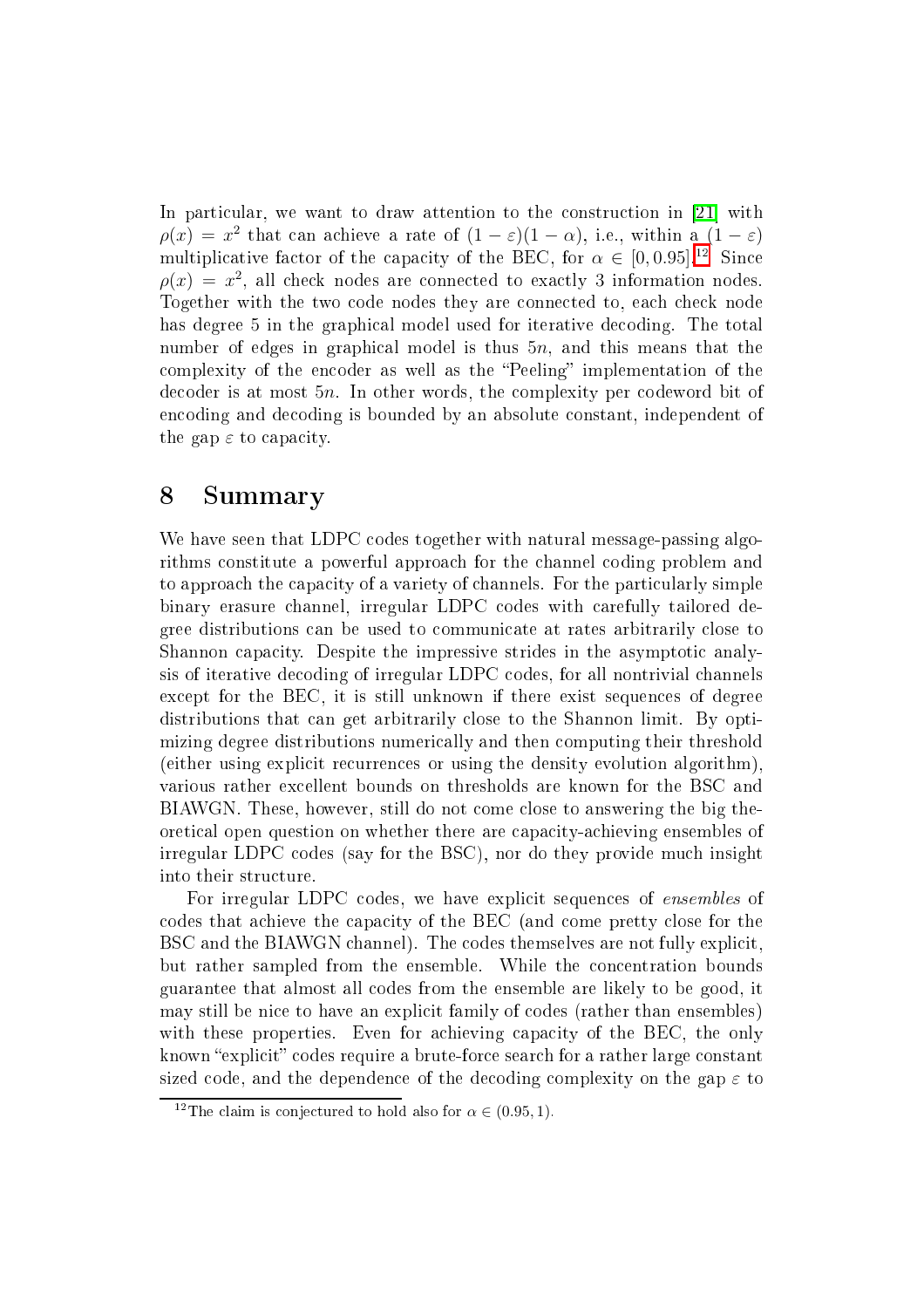apa
ity is not as good as for irregular LDPC ensembles. For the ase of errors, achieving a polynomial dependence on the gap  $\varepsilon$  to capacity remains an important hallenge.

# <span id="page-35-7"></span>Referen
es

- <span id="page-35-10"></span>[1] N. Alon and M. Luby. A linear time erasure-resilient code with nearly optimal recovery. IEEE Transactions on Information Theory, 42(6):1732-1736, 1996
- [2] L. Bazzi, T. J. Richardson, and R. L. Urbanke. Exact thresholds and optimal odes for the binary-symmetri hannel and Gallager's de
oding algorithm A. IEEE Transactions on Information Theory,  $50(9):2010-2021$ ,  $2004$ .
- <span id="page-35-11"></span>[3] S. Chung, J. G. D. Forney, T. Richardson, and R. Urbanke. On the design of low-density parity-check codes within 0.0045 dB of the shannon limit. IEEE Communications Letters, 5:58-60, February 2001.
- <span id="page-35-12"></span>[4] D. Divsalar, H. Jin, and R. J. McEliece. Coding theorems for 'turbo-like' codes. In Proc. of the 36th Allerton Conference on Communication, Control, and Computing, pages  $201-210$ , 1998.
- <span id="page-35-9"></span><span id="page-35-5"></span>[5] P. Elias. Coding for two noisy channels. *Information Theory, Third London*  $Symposium$ , pages 61–76, September 1955.
- [6] J. Feldman and C. Stein. LP decoding achieves capacity. In Proceedings of the 16th Annual ACM-SIAM Symposium on Discrete Algorithms, pages  $460-469$ , 2005.
- <span id="page-35-6"></span><span id="page-35-4"></span>[7] G. D. Forney. *Concatenated Codes*. MIT Press, Cambridge, MA, 1966.
- <span id="page-35-1"></span>[8] R. G. Gallager. Low-Density Parity-Check Codes. MIT Press, 1963.
- [9] V. Guruswami. Error-correcting codes and expander graphs.  $SIGACT News$ , 35(3):2541, September 2004.
- <span id="page-35-2"></span>[10] V. Guruswami. List Decoding: Achieving Capacity for Worst-Case Errors. Foundations and Trends in Theoreti
al Computer S
ien
e (FnT-TCS). NOW publishers, 2006.
- <span id="page-35-3"></span>[11] V. Guruswami. List decoding in pseudorandomness and average-case complexity. In Proceedings of the IEEE Information Theory Workshop, pages 32–36, Mar
h 2006.
- <span id="page-35-0"></span>[12] V. Guruswami and P. Indyk. Linear-time encodable and list decodable codes. In Proceedings of the 35th Annual ACM Symposium on Theory of Computing  $(TG)$ , pages 126–135, June 2003.
- <span id="page-35-8"></span>[13] V. Guruswami and P. Indyk. Linear-time encodable/decodable codes with near-optimal rate. IEEE Transactions on Information Theory, 51(10):3393-3400, O
tober 2005.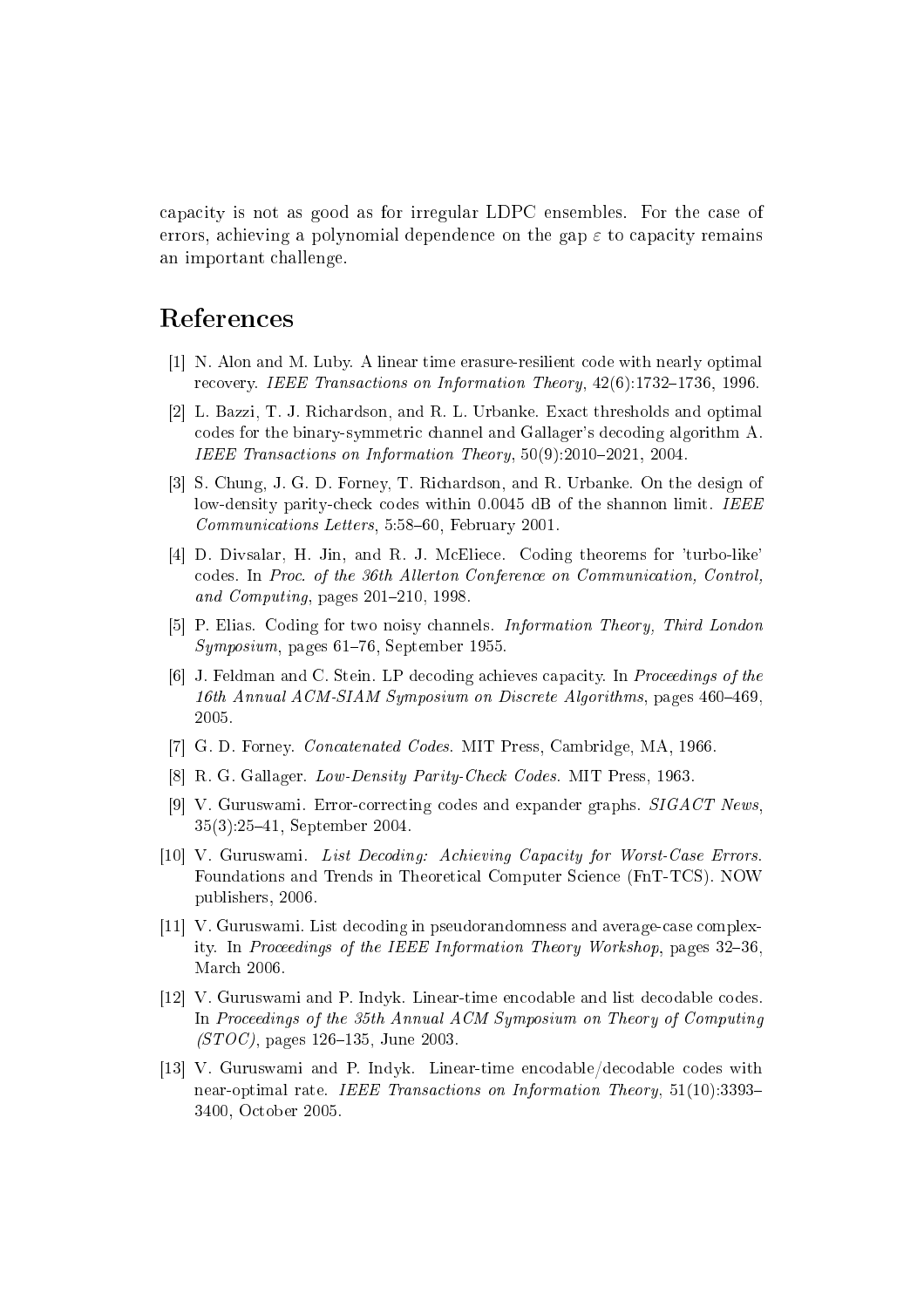- <span id="page-36-0"></span>[14] V. Guruswami and A. Rudra. Explicit capacity-achieving list-decodable codes. In Proceedings of the 38th Annual ACM Symposium on Theory of Computing  $(TGTC)$ , pages 1–10, May 2006.
- <span id="page-36-12"></span>[15] H. Jin, A. Khandekar, and R. J. McEliece. Irregular Repeat-Accumulate odes. In Pro
eddings of the 2nd International Conferen
e on Turbo Codes and Related Topics, pages 1–8, September 2000.
- <span id="page-36-2"></span>[16] M. Luby, M. Mitzenmacher, A. Shokrollahi, and D. Spielman. Efficient erasure correcting codes. IEEE Transactions on Information Theory, 47(2):569-584
- <span id="page-36-3"></span>[17] M. Luby, M. Mitzenmacher, A. Shokrollahi, and D. Spielman. Improved lowdensity parity-check codes using irregular graphs. IEEE Transactions on Information Theory,  $47(2)$ :585-598, 2001.
- <span id="page-36-7"></span><span id="page-36-6"></span>[18] D. MacKay. Good error correcting codes based on very sparse matrices. IEEE Transactions on Information Theory, 45(2):399-431, 1999.
- <span id="page-36-8"></span>[19] D. MacKay and R. Neal. Near shannon limit performance of low density parity check codes. Electronic Letters, 32:1645-1646, 1996.
- <span id="page-36-10"></span>[20] P. Oswald and A. Shokrollahi. Capacity-achieving sequences for the erasure channel. IEEE Transactions on Information Theory, 48(12):3017-3028, 2002.
- [21] H. D. Pfister, I. Sason, and R. L. Urbanke. Capacity-achieving ensembles for the binary erasure channel with bounded complexity. IEEE Transactions on  $Information Theory, 51(7):2352-2379, 2005.$
- <span id="page-36-5"></span>[22] T. Richardson, A. Shokrollahi, and R. Urbanke. Design of capacityapproa
hing irregular low-density parityhe
k odes. IEEE Trans. Inform. Theory,  $47:619-637$ , February 2001.
- <span id="page-36-4"></span>[23] T. Richardson and R. Urbanke. The capacity of low-density parity check codes under message-passing decoding. IEEE Trans. Inform. Theory, 47:599-618, February 2001.
- <span id="page-36-11"></span><span id="page-36-1"></span>[24] T. Richardson and R. Urbanke. Efficient encoding of low-density parity-check codes. IEEE Trans. Inform. Theory,  $47:638-656$ . February  $2001$ .
- <span id="page-36-9"></span>[25℄ T. Ri
hardson and R. Urbanke. Modern Coding Theory. http://lthcwww.epfl.ch/mct/index.php, 2006.
- [26] I. Sason and R. L. Urbanke. Parity-check density versus performance of binary linear block codes over memoryless symmetric channels. IEEE Transactions on Information Theory,  $49(7)$ :1611-1635, 2003.
- <span id="page-36-13"></span>[27] I. Sason and R. L. Urbanke. Complexity versus performance of capacityachieving irregular repeat-accumulate codes on the binary erasure channel. IEEE Transactions on Information Theory,  $50(6)$ :1247-1256, 2004.